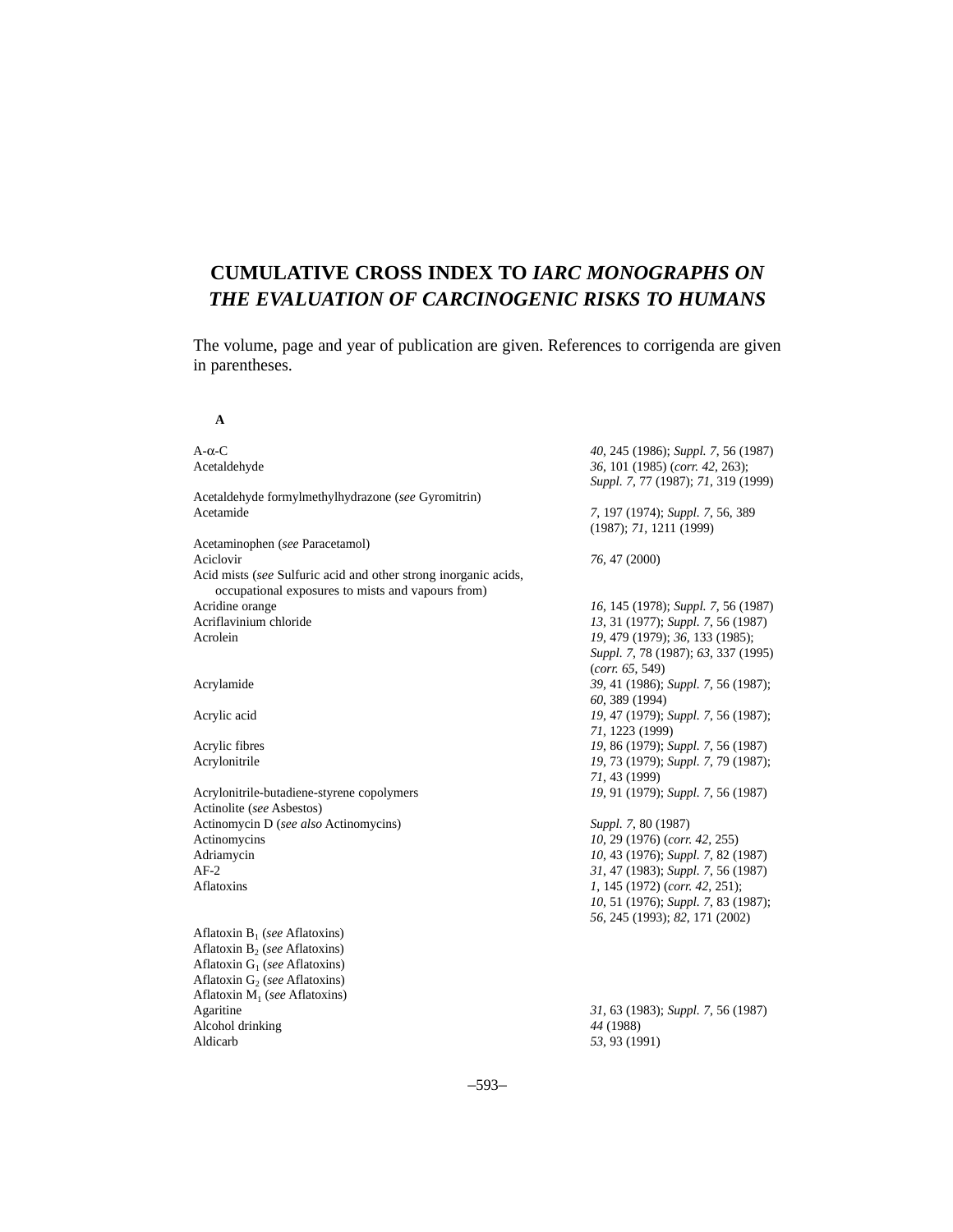Aldrin *5*, 25 (1974); *Suppl. 7*, 88 (1987) Allyl chloride *36*, 39 (1985); *Suppl. 7*, 56 (1987); *71*, 1231 (1999) Allyl isothiocyanate *36*, 55 (1985); *Suppl. 7*, 56 (1987); *73*, 37 (1999) Allyl isovalerate *36*, 69 (1985); *Suppl. 7*, 56 (1987); *71*, 1241 (1999) Aluminium production *34*, 37 (1984); *Suppl. 7*, 89 (1987) Amaranth *8*, 41 (1975); *Suppl. 7*, 56 (1987) 5-Aminoacenaphthene *16*, 243 (1978); *Suppl. 7*, 56 (1987) 2-Aminoanthraquinone *27*, 191 (1982); *Suppl. 7*, 56 (1987) *para*-Aminoazobenzene *8*, 53 (1975); *Suppl. 7*, 56, 390 (1987) *ortho*-Aminoazotoluene *8*, 61 (1975) (*corr. 42*, 254); *Suppl. 7*, 56 (1987) *para*-Aminobenzoic acid *16*, 249 (1978); *Suppl. 7*, 56 (1987) 4-Aminobiphenyl *1*, 74 (1972) (*corr. 42*, 251); *Suppl. 7*, 91 (1987) 2-Amino-3,4-dimethylimidazo[4,5-*f*]quinoline (*see* MeIQ) 2-Amino-3,8-dimethylimidazo[4,5-*f*]quinoxaline (*see* MeIQx) 3-Amino-1,4-dimethyl-5*H*-pyrido[4,3-*b*]indole (*see* Trp-P-1) 2-Aminodipyrido[1,2-*a*:3′,2′-*d*]imidazole (*see* Glu-P-2) 1-Amino-2-methylanthraquinone *27*, 199 (1982); *Suppl. 7*, 57 (1987) 2-Amino-3-methylimidazo[4,5-*f*]quinoline (*see* IQ) 2-Amino-6-methyldipyrido[1,2-*a*:3′,2′-*d*]imidazole (*see* Glu-P-1) 2-Amino-1-methyl-6-phenylimidazo[4,5-*b*]pyridine (*see* PhIP) 2-Amino-3-methyl-9*H*-pyrido[2,3-*b*]indole (*see* MeA-α-C) 3-Amino-1-methyl-5*H*-pyrido[4,3-*b*]indole (*see* Trp-P-2) 2-Amino-5-(5-nitro-2-furyl)-1,3,4-thiadiazole *7*, 143 (1974); *Suppl. 7*, 57 (1987) 2-Amino-4-nitrophenol *57*, 167 (1993) 2-Amino-5-nitrophenol *57*, 177 (1993) 4-Amino-2-nitrophenol *16*, 43 (1978); *Suppl. 7*, 57 (1987) 2-Amino-5-nitrothiazole *31*, 71 (1983); *Suppl. 7*, 57 (1987) 2-Amino-9*H*-pyrido[2,3-*b*]indole (*see* A-α-C) 11-Aminoundecanoic acid *39*, 239 (1986); *Suppl. 7*, 57 (1987) Amitrole *7*, 31 (1974); *41*, 293 (1986) (*corr. 52*, 513; *Suppl. 7*, 92 (1987); *79*, 381 (2001) Ammonium potassium selenide (*see* Selenium and selenium compounds) Amorphous silica (*see also* Silica) *42*, 39 (1987); *Suppl. 7*, 341 (1987); *68*, 41 (1997) (*corr. 81*, 383) Amosite (*see* Asbestos) Ampicillin *50*, 153 (1990) Amsacrine *76*, 317 (2000) Anabolic steroids (*see* Androgenic (anabolic) steroids) Anaesthetics, volatile *11*, 285 (1976); *Suppl. 7*, 93 (1987)<br>Analgesic mixtures containing phenacetin (*see also* Phenacetin) *Suppl. 7*, 310 (1987) Analgesic mixtures containing phenacetin (*see also* Phenacetin) Androgenic (anabolic) steroids *Suppl. 7*, 96 (1987) Angelicin and some synthetic derivatives (*see also* Angelicins) *40*, 291 (1986) Angelicin plus ultraviolet radiation (*see also* Angelicin and some *Suppl. 7*, 57 (1987) synthetic derivatives) Angelicins *Suppl. 7*, 57 (1987) Aniline *4*, 27 (1974) (*corr. 42*, 252); *27*, 39 (1982); *Suppl. 7*, 99 (1987)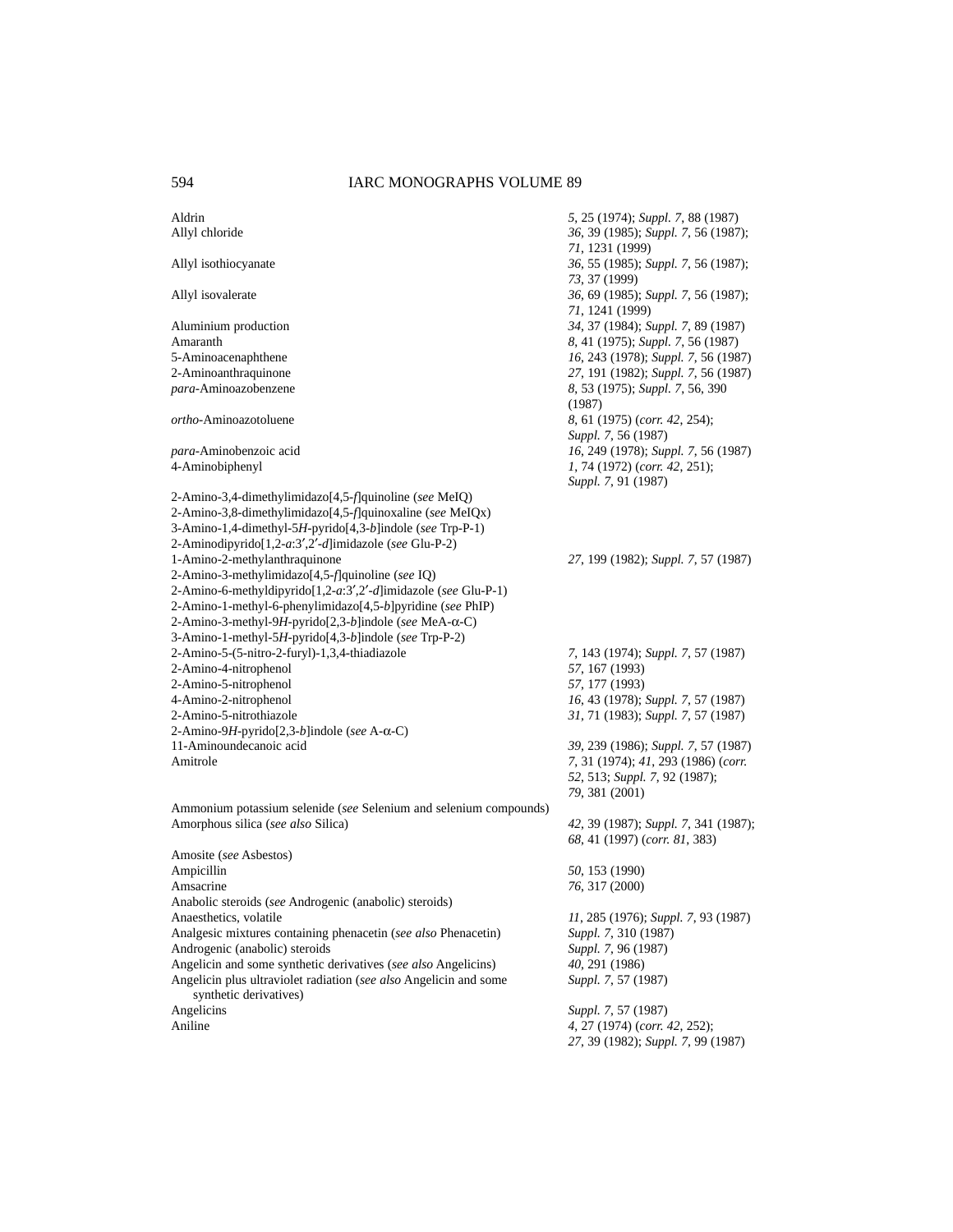*ortho*-Anisidine *27*, 63 (1982); *Suppl. 7*, 57 (1987);

*para*-Anisidine *27*, 65 (1982); *Suppl. 7*, 57 (1987) Anthanthrene *32*, 95 (1983); *Suppl. 7*, 57 (1987) Anthophyllite (*see* Asbestos) Anthracene *32*, 105 (1983); *Suppl. 7*, 57 (1987) Anthranilic acid *16*, 265 (1978); *Suppl. 7*, 57 (1987)<br>Anthraquinones 82, 129 (2002) Antimony trioxide *47*, 291 (1989) Antimony trisulfide *47*, 291 (1989) ANTU (*see* 1-Naphthylthiourea) Apholate *9*, 31 (1975); *Suppl. 7*, 57 (1987) *para*-Aramid fibrils **68**, 409 (1997)<br>Aramite® 5, 39 (1974); S<sub>1</sub> Areca nut (*see also* Betel quid) *85*, 39 (2004) *Aristolochia* species (*see also* Traditional herbal medicines) *82*, 69 (2002) Aristolochic acids *82*, 69 (2002) Arsanilic acid (*see* Arsenic and arsenic compounds) Arsenic and arsenic compounds *1*, 41 (1972); *2*, 48 (1973);

Arsenic in drinking-water *84*, 39 (2004) Arsenic pentoxide (*see* Arsenic and arsenic compounds) Arsenic trioxide (*see* Arsenic in drinking-water) Arsenic trisulfide (*see* Arsenic in drinking-water) Arsine (*see* Arsenic and arsenic compounds) Asbestos *2*, 17 (1973) (*corr. 42*, 252);

Attapulgite (*see* Palygorskite) Auramine (technical-grade) *1*, 69 (1972) (*corr. 42*, 251);

Auramine, manufacture of (*see also* Auramine, technical-grade) *Suppl. 7*, 118 (1987) Aurothioglucose *13*, 39 (1977); *Suppl. 7*, 57 (1987) Azacitidine *26*, 37 (1981); *Suppl. 7*, 57 (1987);

5-Azacytidine (*see* Azacitidine) Azaserine *10*, 73 (1976) (*corr. 42*, 255);

AZT (*see* Zidovudine)

## **B**

Barium chromate (*see* Chromium and chromium compounds) Basic chromic sulfate (*see* Chromium and chromium compounds) BCNU (*see* Bischloroethyl nitrosourea) Benz[*a*]acridine *32*, 123 (1983); *Suppl. 7*, 58 (1987)

*73*, 49 (1999) Anthraquinones *82*, 129 (2002) Aramite® *5*, 39 (1974); *Suppl. 7*, 57 (1987)

*23*, 39 (1980); *Suppl. 7*, 100 (1987)

*14* (1977) (*corr. 42*, 256); *Suppl. 7*, 106 (1987) (*corr. 45*, 283) Atrazine *53*, 441 (1991); *73*, 59 (1999)

> *Suppl. 7*, 118 (1987) *50*, 47 (1990)

*Suppl. 7*, 57 (1987) Azathioprine *26*, 47 (1981); *Suppl. 7*, 119 (1987); *Aziridine 9*, 37 (1975); *Suppl. 7*, 58 (1987); Aziridine *9*, 37 (1975); *Suppl. 7*, 58 (1987); *71*, 337 (1999) 2-(1-Aziridinyl)ethanol *9*, 47 (1975); *Suppl. 7*, 58 (1987) Aziridyl benzoquinone *9*, 51 (1975); *Suppl. 7*, 58 (1987) Azobenzene *8*, 75 (1975); *Suppl. 7*, 58 (1987)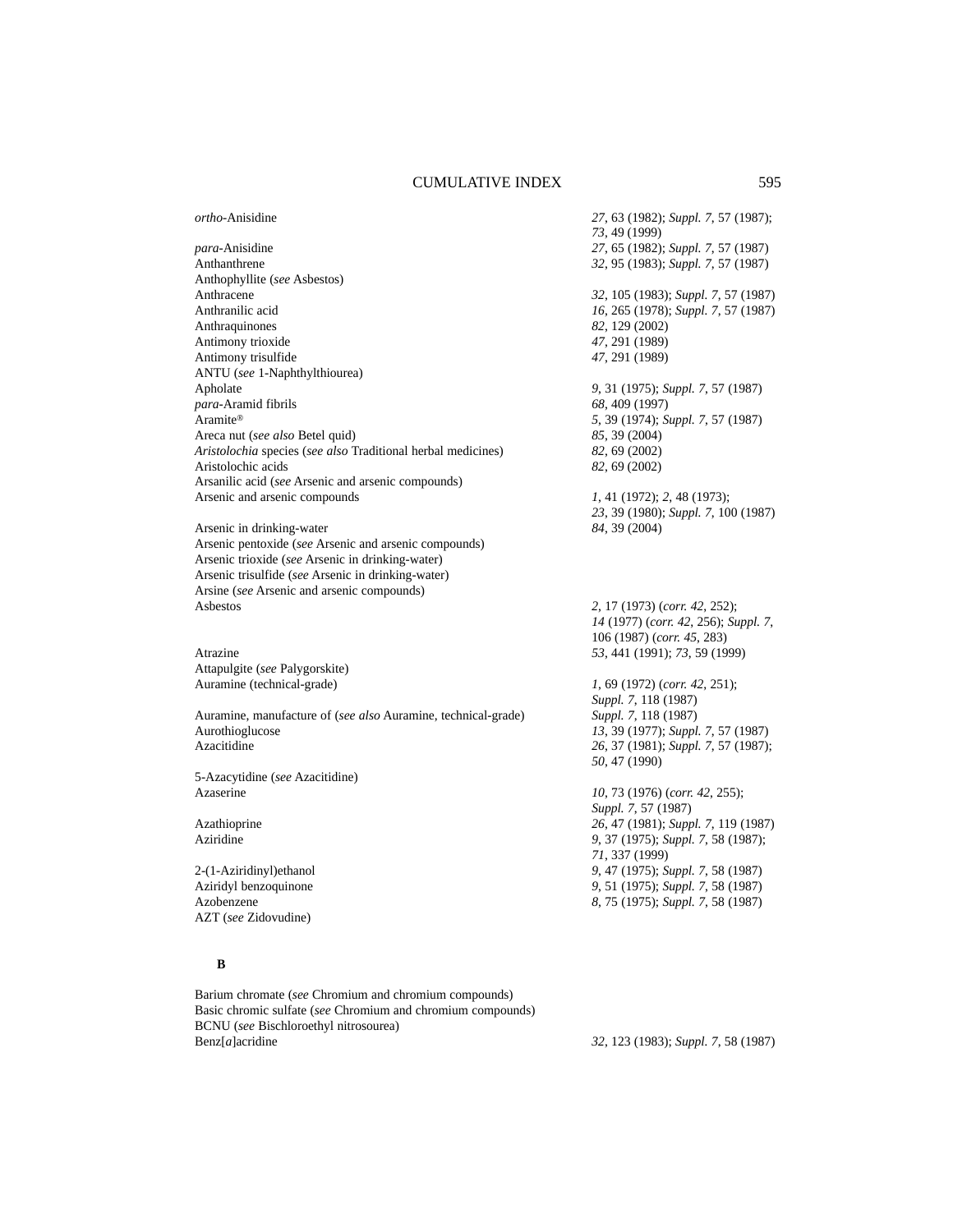| $\text{Benz}[c]$ acridine                                                       | 3, 241 (1973); 32, 129 (1983);<br>Suppl. 7, 58 (1987)                                         |
|---------------------------------------------------------------------------------|-----------------------------------------------------------------------------------------------|
| Benzal chloride (see also $\alpha$ -Chlorinated toluenes and benzoyl chloride)  | 29, 65 (1982); Suppl. 7, 148 (1987);<br>71, 453 (1999)                                        |
| Benz[a]anthracene                                                               | 3, 45 (1973); 32, 135 (1983);<br>Suppl. 7, 58 (1987)                                          |
| Benzene                                                                         | 7, 203 (1974) (corr. 42, 254); 29,<br>93, 391 (1982); Suppl. 7, 120                           |
| Benzidine                                                                       | (1987)<br>1, 80 (1972); 29, 149, 391 (1982);                                                  |
| Benzidine-based dyes                                                            | Suppl. 7, 123 (1987)<br>Suppl. 7, 125 (1987)                                                  |
| Benzo[b]fluoranthene                                                            | 3, 69 (1973); 32, 147 (1983);                                                                 |
| $Benzo[j]$ fluoranthene                                                         | Suppl. 7, 58 (1987)<br>3, 82 (1973); 32, 155 (1983);<br>Suppl. 7, 58 (1987)                   |
| $\text{Benzo}[k]$ fluoranthene                                                  | 32, 163 (1983); Suppl. 7, 58 (1987)                                                           |
| Benzo[ghi]fluoranthene                                                          | 32, 171 (1983); Suppl. 7, 58 (1987)                                                           |
| Benzo[a]fluorene                                                                | 32, 177 (1983); Suppl. 7, 58 (1987)                                                           |
| $Benzo[b]$ fluorene                                                             | 32, 183 (1983); Suppl. 7, 58 (1987)                                                           |
| $\text{Benzo}[c]$ fluorene                                                      | 32, 189 (1983); Suppl. 7, 58 (1987)                                                           |
| Benzofuran                                                                      | 63, 431 (1995)                                                                                |
| Benzo[ <i>ghi</i> ]perylene                                                     | 32, 195 (1983); Suppl. 7, 58 (1987)                                                           |
| $Benzo[c]$ phenanthrene                                                         | 32, 205 (1983); Suppl. 7, 58 (1987)                                                           |
| Benzo[a]pyrene                                                                  | 3, 91 (1973); 32, 211 (1983)                                                                  |
| Benzo[e]pyrene                                                                  | (corr. 68, 477); Suppl. 7, 58 (1987)<br>3, 137 (1973); 32, 225 (1983);<br>Suppl. 7, 58 (1987) |
| 1,4-Benzoquinone (see para-Quinone)                                             |                                                                                               |
| 1,4-Benzoquinone dioxime                                                        | 29, 185 (1982); Suppl. 7, 58 (1987);                                                          |
|                                                                                 | 71, 1251 (1999)                                                                               |
| Benzotrichloride (see also $\alpha$ -Chlorinated toluenes and benzoyl chloride) | 29, 73 (1982); Suppl. 7, 148 (1987);<br>71, 453 (1999)                                        |
| Benzoyl chloride (see also $\alpha$ -Chlorinated toluenes and benzoyl chloride) | 29, 83 (1982) (corr. 42, 261);<br>Suppl. 7, 126 (1987); 71, 453 (1999)                        |
| Benzoyl peroxide                                                                | 36, 267 (1985); Suppl. 7, 58 (1987);<br>71, 345 (1999)                                        |
| Benzyl acetate                                                                  | 40, 109 (1986); Suppl. 7, 58 (1987);<br>71, 1255 (1999)                                       |
| Benzyl chloride (see also $\alpha$ -Chlorinated toluenes and benzoyl chloride)  | 11, 217 (1976) (corr. 42, 256); 29,<br>49 (1982); Suppl. 7, 148 (1987);                       |
|                                                                                 | 71, 453 (1999)                                                                                |
| Benzyl violet 4B<br>Bertrandite (see Beryllium and beryllium compounds)         | 16, 153 (1978); Suppl. 7, 58 (1987)                                                           |
| Beryllium and beryllium compounds                                               | 1, 17 (1972); 23, 143 (1980)                                                                  |
|                                                                                 | (corr. 42, 260); Suppl. 7, 127                                                                |
|                                                                                 | (1987); 58, 41 (1993)                                                                         |
| Beryllium acetate (see Beryllium and beryllium compounds)                       |                                                                                               |
| Beryllium acetate, basic (see Beryllium and beryllium compounds)                |                                                                                               |
| Beryllium-aluminium alloy (see Beryllium and beryllium compounds)               |                                                                                               |
| Beryllium carbonate (see Beryllium and beryllium compounds)                     |                                                                                               |

Beryllium chloride (*see* Beryllium and beryllium compounds) Beryllium-copper alloy (*see* Beryllium and beryllium compounds) Beryllium-copper-cobalt alloy (*see* Beryllium and beryllium compounds)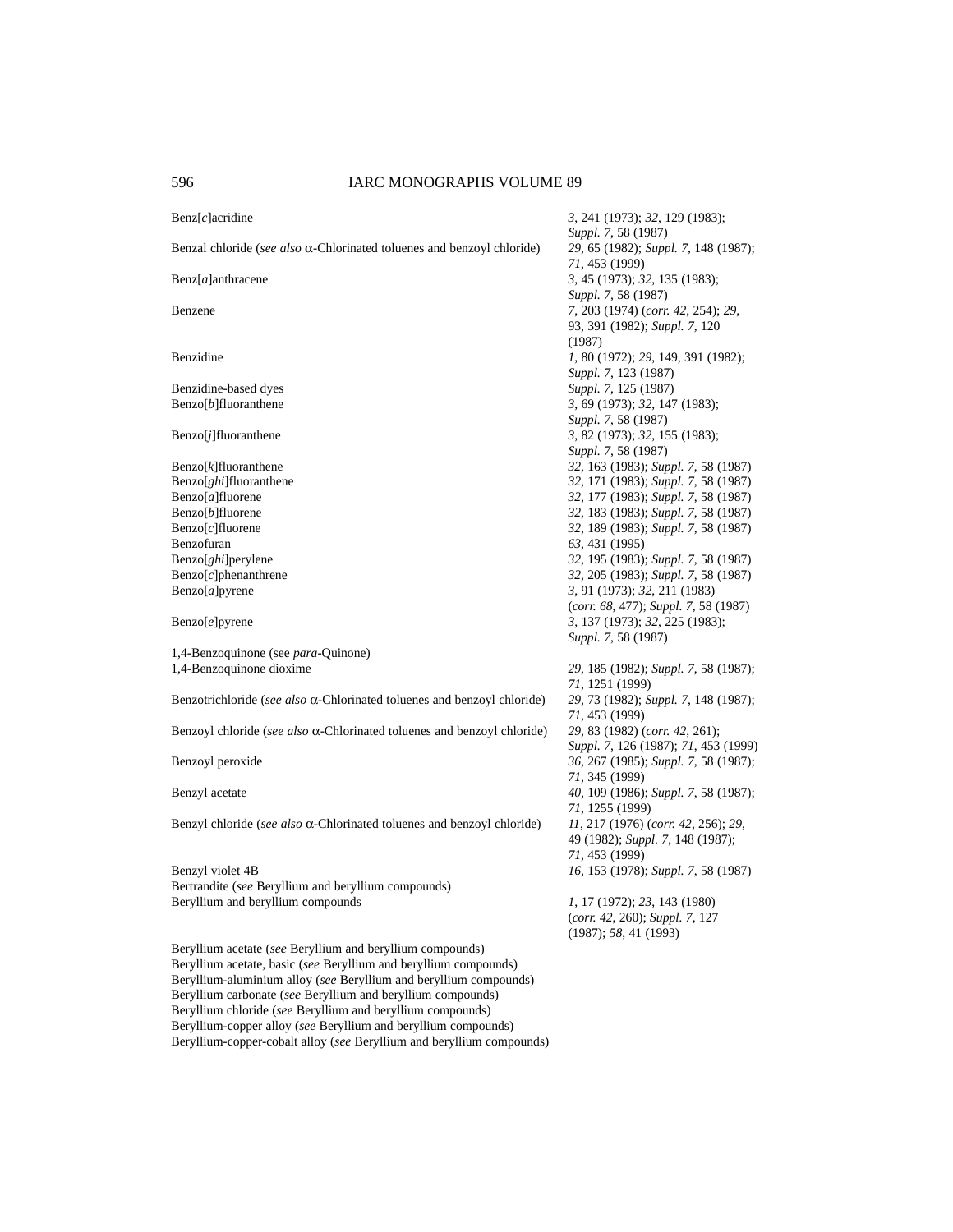Beryllium fluoride (*see* Beryllium and beryllium compounds) Beryllium hydroxide (*see* Beryllium and beryllium compounds) Beryllium-nickel alloy (*see* Beryllium and beryllium compounds) Beryllium oxide (*see* Beryllium and beryllium compounds) Beryllium phosphate (*see* Beryllium and beryllium compounds) Beryllium silicate (*see* Beryllium and beryllium compounds) Beryllium sulfate (*see* Beryllium and beryllium compounds) Beryl ore (*see* Beryllium and beryllium compounds) Betel quid with tobacco *37*, 141 (1985); *Suppl. 7*, 128

BHA (*see* Butylated hydroxyanisole) BHT (*see* Butylated hydroxytoluene) Bis(1-aziridinyl)morpholinophosphine sulfide *9*, 55 (1975); *Suppl. 7*, 58 (1987) 2,2-Bis(bromomethyl)propane-1,3-diol *77*, 455 (2000)<br>Bis(2-chloroethyl)ether 9, 117 (1975);

*N,N*-Bis(2-chloroethyl)-2-naphthylamine *4*, 119 (1974) (*corr. 42*, 253);

Bischloroethyl nitrosourea (*see also* Chloroethyl nitrosoureas) *26*, 79 (1981); *Suppl. 7*, 150 (1987) 1,2-Bis(chloromethoxy)ethane *15*, 31 (1977); *Suppl. 7*, 58 (1987);

Bis(2,3-epoxycyclopentyl)ether *47*, 231 (1989); *71*, 1281 (1999) Bisphenol A diglycidyl ether (*see also* Glycidyl ethers) *71*, 1285 (1999) Bisulfites (see Sulfur dioxide and some sulfites, bisulfites and metabisulfites) Bitumens *35*, 39 (1985); *Suppl. 7*, 133 (1987)<br>Bleomycins (*see also* Etoposide) 26, 97 (1981); *Suppl. 7*, 134 (1987) Blue VRS *16*, 163 (1978); *Suppl. 7*, 59 (1987) Boot and shoe manufacture and repair *25*, 249 (1981); *Suppl. 7*, 232

Brilliant Blue FCF, disodium salt *16*, 171 (1978) (*corr. 42*, 257);

Bromochloroacetonitrile (*see also* Halogenated acetonitriles) *71*, 1291 (1999) Bromodichloromethane *52*, 179 (1991); *71*, 1295 (1999) Bromoethane *52*, 299 (1991); *71*, 1305 (1999) Bromoform *52*, 213 (1991); *71*, 1309 (1999) 1,3-Butadiene *39*, 155 (1986) (*corr. 42*, 264);

2-Butoxyethanol *88*, 329 1-*tert*-Butoxypropan-2-ol *88*, 415

(1987); *85*, 39 (2004) Betel quid without tobacco *37*, 141 (1985); *Suppl. 7*, 128 (1987); *85*, 39 (2004)

Bis(2-chloroethyl)ether *9*, 117 (1975); *Suppl. 7*, 58 (1987); *71*, 1265 (1999) *Suppl. 7*, 130 (1987) *71*, 1271 (1999) 1,4-Bis(chloromethoxymethyl)benzene *15*, 37 (1977); *Suppl. 7*, 58 (1987); *71*, 1273 (1999) Bis(chloromethyl)ether *4*, 231 (1974) (*corr. 42*, 253); *Suppl. 7*, 131 (1987) Bis(2-chloro-1-methylethyl)ether *41*, 149 (1986); *Suppl. 7*, 59 (1987); *71*, 1275 (1999)

Bleomycins (*see also* Etoposide) *26*, 97 (1981); *Suppl. 7*, 134 (1987) (1987) Bracken fern *40*, 47 (1986); *Suppl. 7*, 135 (1987) *Suppl. 7*, 59 (1987) *Suppl. 7*, 136 (1987); *54*, 237 (1992); *71*, 109 (1999) 1,4-Butanediol dimethanesulfonate *4*, 247 (1974); *Suppl. 7*, 137 (1987) *n*-Butyl acrylate *39*, 67 (1986); *Suppl. 7*, 59 (1987); *71*, 359 (1999) Butylated hydroxyanisole *40*, 123 (1986); *Suppl. 7*, 59 (1987)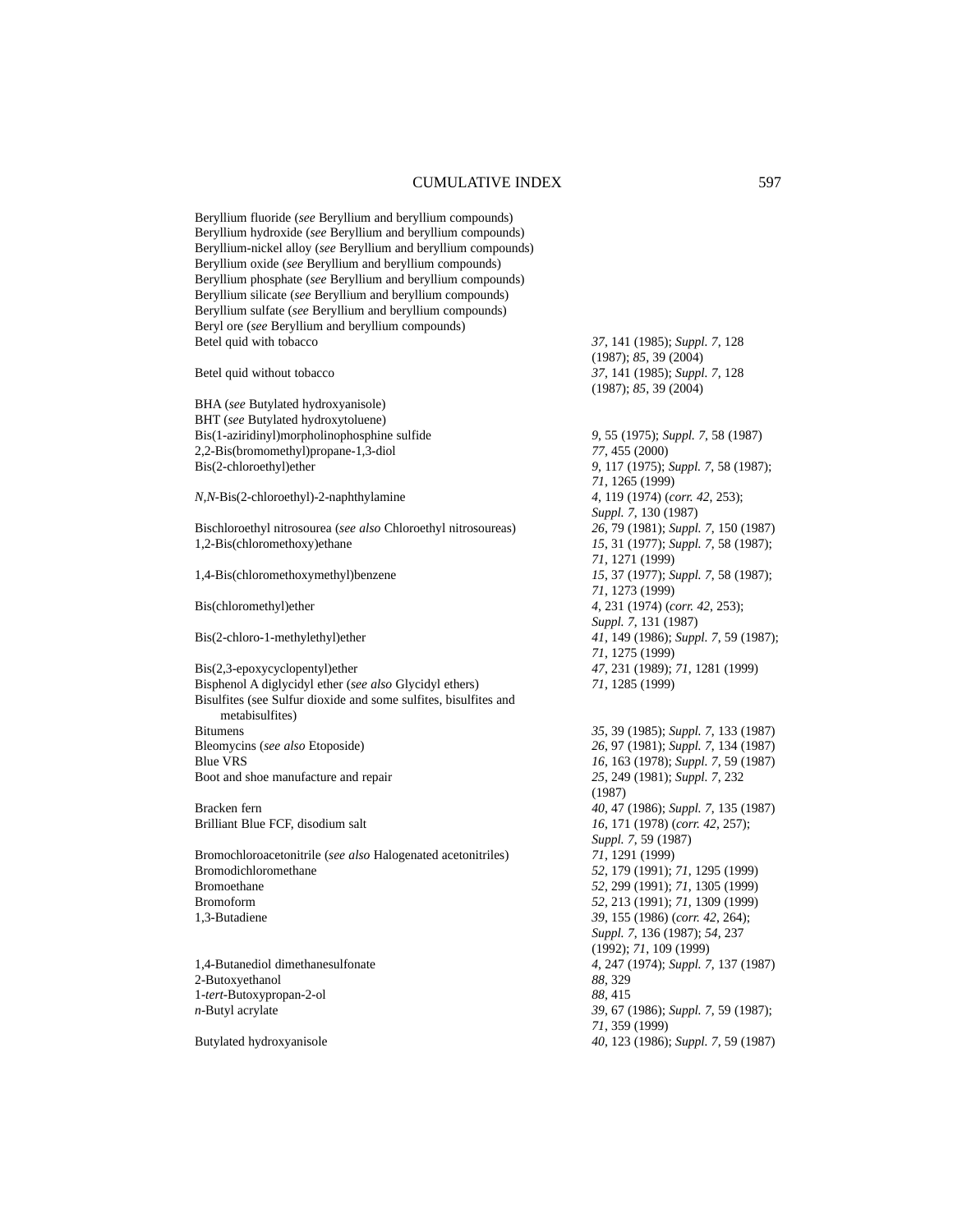| Butylated hydroxytoluene<br>Butyl benzyl phthalate                                                                                                               | 40, 161 (1986); Suppl. 7, 59 (1987)<br>29, 193 (1982) (corr. 42, 261);<br>Suppl. 7, 59 (1987); 73, 115 (1999) |
|------------------------------------------------------------------------------------------------------------------------------------------------------------------|---------------------------------------------------------------------------------------------------------------|
| β-Butyrolactone                                                                                                                                                  | 11, 225 (1976); Suppl. 7, 59<br>(1987); 71, 1317 (1999)                                                       |
| γ-Butyrolactone                                                                                                                                                  | 11, 231 (1976); Suppl. 7, 59<br>(1987); 71, 367 (1999)                                                        |
| $\mathbf C$                                                                                                                                                      |                                                                                                               |
| Cabinet-making (see Furniture and cabinet-making)<br>Cadmium acetate (see Cadmium and cadmium compounds)                                                         |                                                                                                               |
| Cadmium and cadmium compounds                                                                                                                                    | 2, 74 (1973); 11, 39 (1976)<br>(corr. 42, 255); Suppl. 7, 139<br>(1987); 58, 119(1993)                        |
| Cadmium chloride (see Cadmium and cadmium compounds)<br>Cadmium oxide (see Cadmium and cadmium compounds)<br>Cadmium sulfate (see Cadmium and cadmium compounds) |                                                                                                               |
| Cadmium sulfide (see Cadmium and cadmium compounds)                                                                                                              |                                                                                                               |
| Caffeic acid<br>Caffeine                                                                                                                                         | 56, 115 (1993)<br>51, 291 (1991)                                                                              |
| Calcium arsenate (see Arsenic in drinking-water)                                                                                                                 |                                                                                                               |
| Calcium chromate (see Chromium and chromium compounds)<br>Calcium cyclamate (see Cyclamates)                                                                     |                                                                                                               |
| Calcium saccharin (see Saccharin)                                                                                                                                |                                                                                                               |
| Cantharidin                                                                                                                                                      | 10, 79 (1976); Suppl. 7, 59 (1987)                                                                            |
| Caprolactam                                                                                                                                                      | 19, 115 (1979) (corr. 42, 258);                                                                               |
|                                                                                                                                                                  | 39, 247 (1986) (corr. 42, 264);                                                                               |
|                                                                                                                                                                  | Suppl. 7, 59, 390 (1987); 71, 383                                                                             |
|                                                                                                                                                                  | (1999)                                                                                                        |
| Captafol<br>Captan                                                                                                                                               | 53, 353 (1991)<br>30, 295 (1983); Suppl. 7, 59 (1987)                                                         |
| Carbaryl                                                                                                                                                         | 12, 37 (1976); Suppl. 7, 59 (1987)                                                                            |
| Carbazole                                                                                                                                                        | 32, 239 (1983); Suppl. 7, 59                                                                                  |
|                                                                                                                                                                  | (1987); 71, 1319 (1999)                                                                                       |
| 3-Carbethoxypsoralen                                                                                                                                             | 40, 317 (1986); Suppl. 7, 59 (1987)                                                                           |
| Carbon black                                                                                                                                                     | 3, 22 (1973); 33, 35 (1984);                                                                                  |
|                                                                                                                                                                  | Suppl. 7, 142 (1987); 65, 149                                                                                 |
|                                                                                                                                                                  | (1996)                                                                                                        |
| Carbon tetrachloride                                                                                                                                             | 1, 53 (1972); 20, 371 (1979);                                                                                 |
|                                                                                                                                                                  | Suppl. 7, 143 (1987); 71, 401<br>(1999)                                                                       |
| Carmoisine                                                                                                                                                       | 8, 83 (1975); Suppl. 7, 59 (1987)                                                                             |
| Carpentry and joinery                                                                                                                                            | 25, 139 (1981); Suppl. 7, 378<br>(1987)                                                                       |
| Carrageenan                                                                                                                                                      | 10, 181 (1976) (corr. 42, 255); 31,                                                                           |
| Cassia occidentalis (see Traditional herbal medicines)                                                                                                           | 79 (1983); Suppl. 7, 59 (1987)                                                                                |
| Catechol                                                                                                                                                         | 15, 155 (1977); Suppl. 7, 59<br>(1987); 71, 433 (1999)                                                        |
| CCNU (see 1-(2-Chloroethyl)-3-cyclohexyl-1-nitrosourea)                                                                                                          |                                                                                                               |

Ceramic fibres (*see* Man-made vitreous fibres)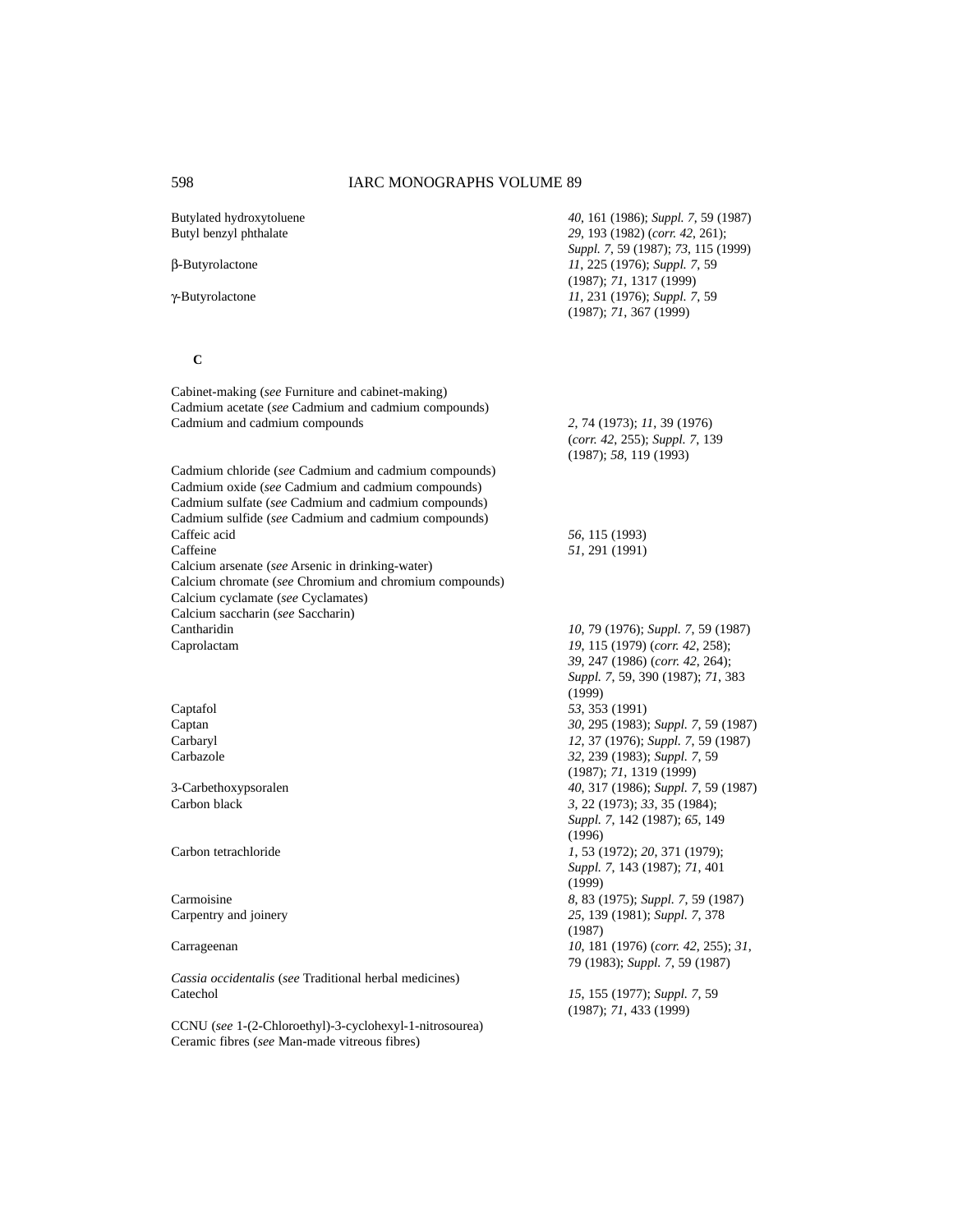| Chemotherapy, combined, including alkylating agents (see MOPP and<br>other combined chemotherapy including alkylating agents) |                                         |
|-------------------------------------------------------------------------------------------------------------------------------|-----------------------------------------|
|                                                                                                                               |                                         |
| Chloral (see also Chloral hydrate)                                                                                            | 63, 245 (1995); 84, 317 (2004)          |
| Chloral hydrate                                                                                                               | 63, 245 (1995); 84, 317 (2004)          |
| Chlorambucil                                                                                                                  | 9, 125 (1975); 26, 115 (1981);          |
|                                                                                                                               | Suppl. 7, 144 (1987)                    |
| Chloramine                                                                                                                    | 84, 295 (2004)                          |
| Chloramphenicol                                                                                                               | 10, 85 (1976); Suppl. 7, 145            |
|                                                                                                                               | (1987); 50, 169 (1990)                  |
| Chlordane (see also Chlordane/Heptachlor)                                                                                     | 20, 45 (1979) (corr. 42, 258)           |
| Chlordane and Heptachlor                                                                                                      | Suppl. 7, 146 (1987); 53, 115           |
|                                                                                                                               | (1991); 79, 411 (2001)                  |
| Chlordecone                                                                                                                   | 20, 67 (1979); Suppl. 7, 59 (1987)      |
| Chlordimeform                                                                                                                 | 30, 61 (1983); Suppl. 7, 59 (1987)      |
| Chlorendic acid                                                                                                               | 48, 45 (1990)                           |
|                                                                                                                               |                                         |
| Chlorinated dibenzodioxins (other than TCDD) (see also                                                                        | 15, 41 (1977); Suppl. 7, 59 (1987)      |
| Polychlorinated dibenzo-para-dioxins)                                                                                         |                                         |
| Chlorinated drinking-water                                                                                                    | 52, 45 (1991)                           |
| Chlorinated paraffins                                                                                                         | 48, 55 (1990)                           |
| α-Chlorinated toluenes and benzoyl chloride                                                                                   | Suppl. 7, 148 (1987); 71, 453<br>(1999) |
| Chlormadinone acetate                                                                                                         | 6, 149 (1974); 21, 365 (1979);          |
|                                                                                                                               | Suppl. 7, 291, 301 (1987);              |
|                                                                                                                               | 72, 49 (1999)                           |
| Chlornaphazine (see N,N-Bis(2-chloroethyl)-2-naphthylamine)                                                                   |                                         |
| Chloroacetonitrile (see also Halogenated acetonitriles)                                                                       | 71, 1325 (1999)                         |
| para-Chloroaniline                                                                                                            | 57, 305 (1993)                          |
| Chlorobenzilate                                                                                                               | 5, 75 (1974); 30, 73 (1983);            |
|                                                                                                                               |                                         |
|                                                                                                                               | Suppl. 7, 60 (1987)                     |
| Chlorodibromomethane                                                                                                          | 52, 243 (1991); 71, 1331 (1999)         |
| 3-Chloro-4-(dichloromethyl)-5-hydroxy-2(5H)-furanone                                                                          | 84, 441 (2004)                          |
| Chlorodifluoromethane                                                                                                         | 41, 237 (1986) (corr. 51, 483);         |
|                                                                                                                               | Suppl. 7, 149 (1987); 71, 1339          |
|                                                                                                                               | (1999)                                  |
| Chloroethane                                                                                                                  | 52, 315 (1991); 71, 1345 (1999)         |
| 1-(2-Chloroethyl)-3-cyclohexyl-1-nitrosourea (see also Chloroethyl                                                            | 26, 137 (1981) (corr. 42, 260);         |
| nitrosoureas)                                                                                                                 | Suppl. 7, 150 (1987)                    |
| 1-(2-Chloroethyl)-3-(4-methylcyclohexyl)-1-nitrosourea (see also                                                              | Suppl. 7, 150 (1987)                    |
| Chloroethyl nitrosoureas)                                                                                                     |                                         |
| Chloroethyl nitrosoureas                                                                                                      | Suppl. 7, 150 (1987)                    |
| Chlorofluoromethane                                                                                                           | 41, 229 (1986); Suppl. 7, 60            |
|                                                                                                                               | (1987); 71, 1351 (1999)                 |
| Chloroform                                                                                                                    | 1, 61 (1972); 20, 401 (1979);           |
|                                                                                                                               | Suppl. 7, 152 (1987); 73, 131           |
|                                                                                                                               |                                         |
|                                                                                                                               | (1999)                                  |
| Chloromethyl methyl ether (technical-grade) (see also                                                                         | 4, 239 (1974); Suppl. 7, 131 (1987)     |
| Bis(chloromethyl)ether)                                                                                                       |                                         |
| (4-Chloro-2-methylphenoxy) acetic acid (see MCPA)                                                                             |                                         |
| 1-Chloro-2-methylpropene                                                                                                      | 63, 315 (1995)                          |
| 3-Chloro-2-methylpropene                                                                                                      | 63, 325 (1995)                          |
| 2-Chloronitrobenzene                                                                                                          | 65, 263 (1996)                          |
| 3-Chloronitrobenzene                                                                                                          | 65, 263 (1996)                          |
| 4-Chloronitrobenzene                                                                                                          | 65, 263 (1996)                          |
| Chlorophenols (see also Polychlorophenols and their sodium salts)                                                             | Suppl. 7, 154 (1987)                    |
|                                                                                                                               |                                         |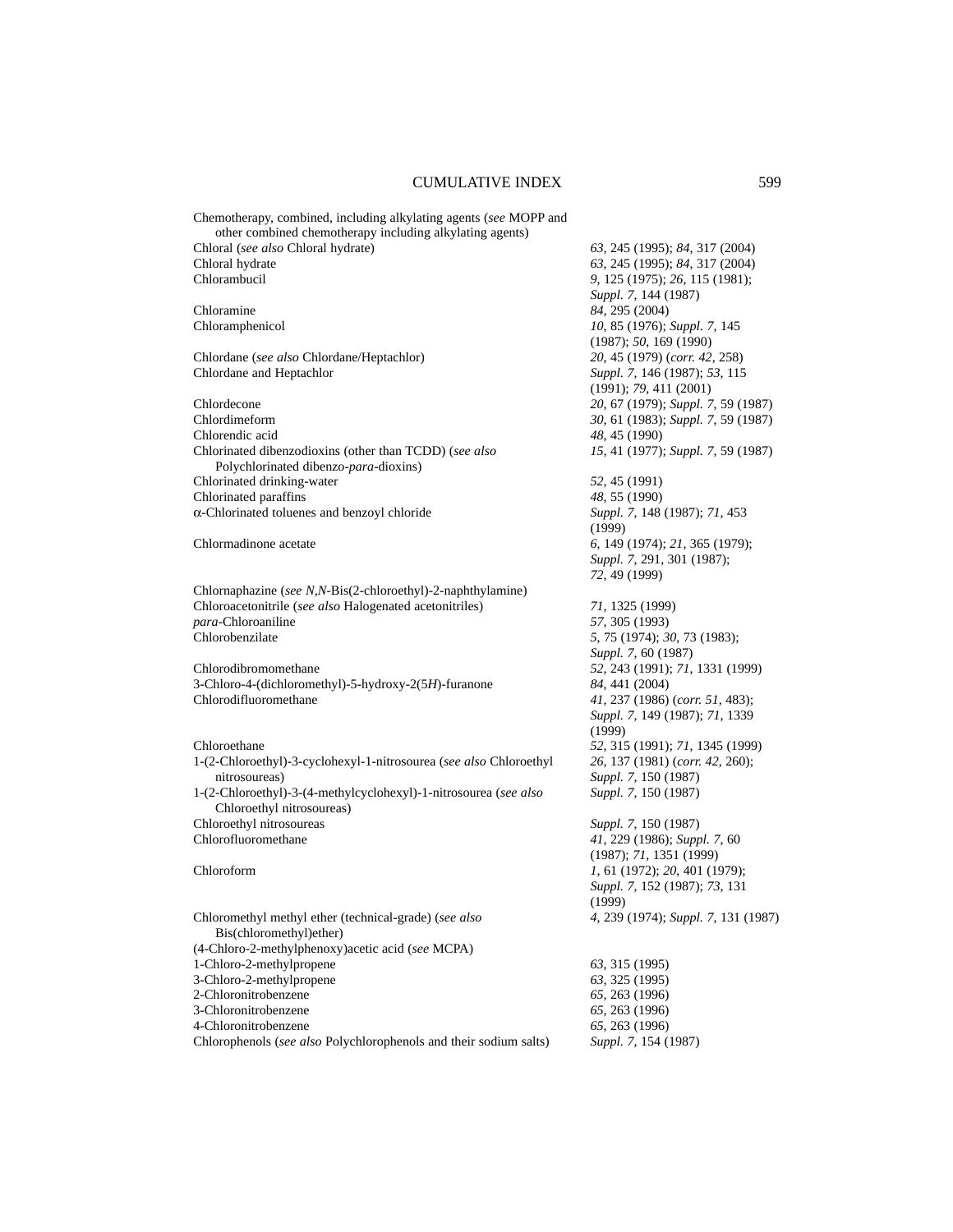| Chlorophenols (occupational exposures to)                                    | 41, 319 (1986)                       |
|------------------------------------------------------------------------------|--------------------------------------|
| Chlorophenoxy herbicides                                                     | Suppl. 7, 156 (1987)                 |
| Chlorophenoxy herbicides (occupational exposures to)                         | 41, 357 (1986)                       |
| 4-Chloro-ortho-phenylenediamine                                              | 27, 81 (1982); Suppl. 7, 60 (1987)   |
| 4-Chloro-meta-phenylenediamine                                               | 27, 82 (1982); Suppl. 7, 60 (1987)   |
| Chloroprene                                                                  | 19, 131 (1979); Suppl. 7, 160        |
|                                                                              | (1987); 71, 227 (1999)               |
| Chloropropham                                                                | 12, 55 (1976); Suppl. 7, 60 (1987)   |
| Chloroquine                                                                  | 13, 47 (1977); Suppl. 7, 60 (1987)   |
| Chlorothalonil                                                               | 30, 319 (1983); Suppl. 7, 60 (1987); |
|                                                                              | 73, 183 (1999)                       |
| <i>para-Chloro-ortho-toluidine and its strong acid salts</i>                 | 16, 277 (1978); 30, 65 (1983);       |
| (see also Chlordimeform)                                                     | Suppl. 7, 60 (1987); 48, 123         |
|                                                                              | (1990); 77, 323 (2000)               |
| 4-Chloro- <i>ortho</i> -toluidine (see para-chloro- <i>ortho</i> -toluidine) |                                      |
| 5-Chloro-ortho-toluidine                                                     | 77, 341 (2000)                       |
| Chlorotrianisene (see also Nonsteroidal oestrogens)                          | 21, 139 (1979); Suppl. 7, 280        |
|                                                                              | (1987)                               |
| 2-Chloro-1,1,1-trifluoroethane                                               | 41, 253 (1986); Suppl. 7, 60         |
|                                                                              | (1987); 71, 1355 (1999)              |
| Chlorozotocin                                                                | 50, 65 (1990)                        |
| Cholesterol                                                                  | 10, 99 (1976); 31, 95 (1983);        |
|                                                                              | Suppl. 7, 161 (1987)                 |
| Chromic acetate (see Chromium and chromium compounds)                        |                                      |
| Chromic chloride (see Chromium and chromium compounds)                       |                                      |
| Chromic oxide (see Chromium and chromium compounds)                          |                                      |
| Chromic phosphate (see Chromium and chromium compounds)                      |                                      |
| Chromite ore (see Chromium and chromium compounds)                           |                                      |
| Chromium and chromium compounds (see also Implants, surgical)                | 2, 100 (1973); 23, 205 (1980);       |
|                                                                              | Suppl. 7, 165 (1987); 49, 49 (1990)  |
|                                                                              | (corr. 51, 483)                      |
| Chromium carbonyl (see Chromium and chromium compounds)                      |                                      |
| Chromium potassium sulfate (see Chromium and chromium compounds)             |                                      |
| Chromium sulfate (see Chromium and chromium compounds)                       |                                      |
| Chromium trioxide (see Chromium and chromium compounds)                      |                                      |
| Chrysazin (see Dantron)                                                      |                                      |
| Chrysene                                                                     | 3, 159 (1973); 32, 247 (1983);       |
|                                                                              | Suppl. 7, 60 (1987)                  |
| Chrysoidine                                                                  | 8, 91 (1975); Suppl. 7, 169 (1987)   |
| Chrysotile (see Asbestos)                                                    |                                      |
| CI Acid Orange 3                                                             | 57, 121 (1993)                       |
| CI Acid Red 114                                                              | 57, 247 (1993)                       |
| CI Basic Red 9 (see also Magenta)                                            | 57, 215 (1993)                       |
| Ciclosporin                                                                  | 50, 77 (1990)                        |
| CI Direct Blue 15                                                            | 57, 235 (1993)                       |
| CI Disperse Yellow 3 (see Disperse Yellow 3)                                 |                                      |
| Cimetidine                                                                   | 50, 235 (1990)                       |
| Cinnamyl anthranilate                                                        | 16, 287 (1978); 31, 133 (1983);      |
|                                                                              | Suppl. 7, 60 (1987); 77, 177 (2000)  |
| CI Pigment Red 3                                                             | 57, 259 (1993)                       |
| CI Pigment Red 53:1 (see D&C Red No. 9)                                      |                                      |
| Cisplatin (see also Etoposide)                                               | 26, 151 (1981); Suppl. 7, 170        |
|                                                                              | (1987)                               |
| Citrinin                                                                     | 40, 67 (1986); Suppl. 7, 60 (1987)   |
|                                                                              |                                      |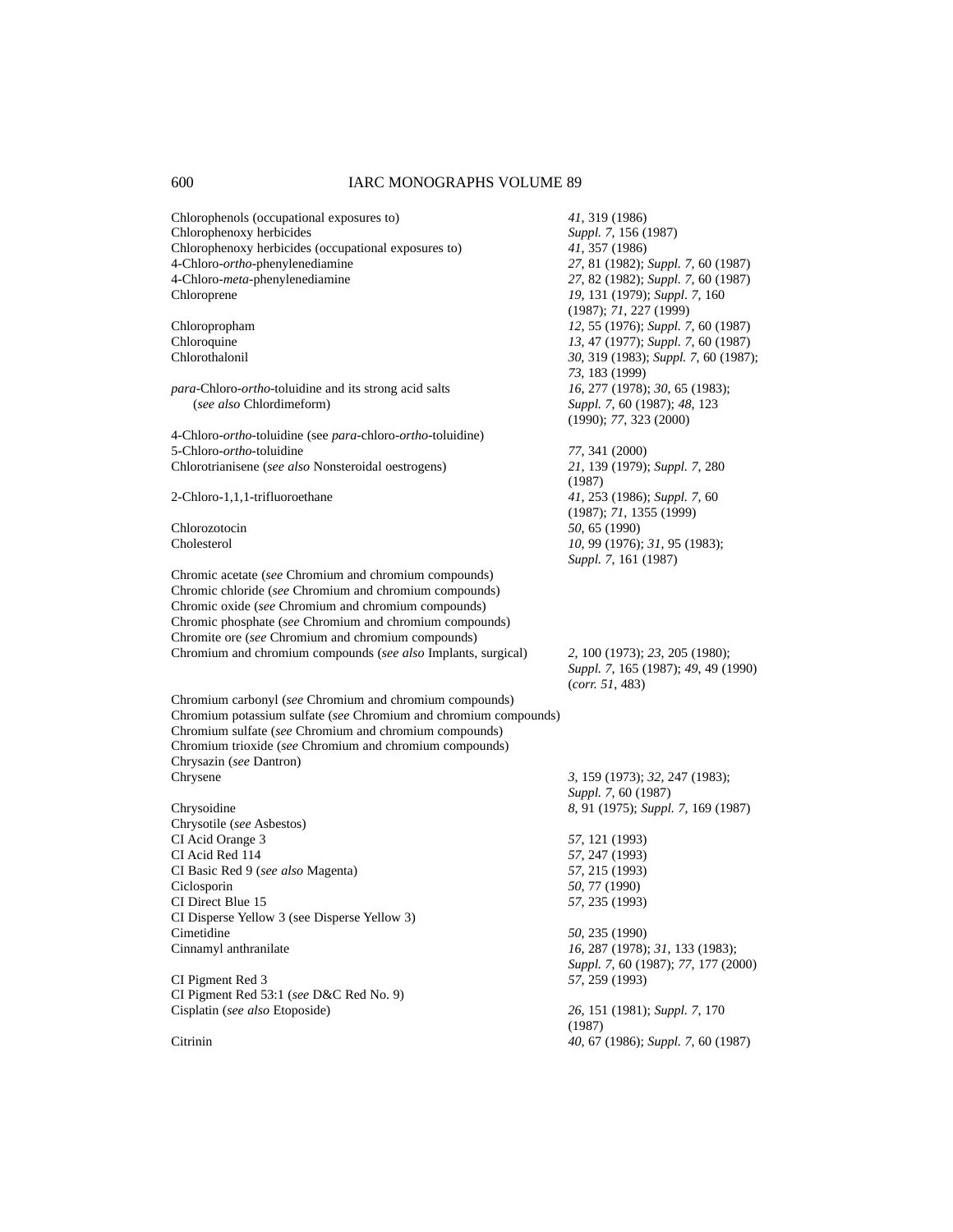| Citrus Red No. 2                                                                                            | 8, 101 (1975) (corr. 42, 254);<br>Suppl. 7, 60 (1987)                 |
|-------------------------------------------------------------------------------------------------------------|-----------------------------------------------------------------------|
| Clinoptilolite (see Zeolites)                                                                               |                                                                       |
| Clofibrate                                                                                                  | 24, 39 (1980); Suppl. 7, 171<br>(1987); 66, 391 (1996)                |
| Clomiphene citrate                                                                                          | 21, 551 (1979); Suppl. 7, 172<br>(1987)                               |
| Clonorchis sinensis (infection with)                                                                        | 61, 121 (1994)                                                        |
| Coal dust                                                                                                   | 68, 337 (1997)                                                        |
| Coal gasification                                                                                           | 34, 65 (1984); Suppl. 7, 173 (1987)                                   |
| Coal-tar pitches (see also Coal-tars)                                                                       | 35, 83 (1985); Suppl. 7, 174 (1987)                                   |
| Coal-tars                                                                                                   | 35, 83 (1985); Suppl. 7, 175 (1987)                                   |
| Cobalt[III] acetate (see Cobalt and cobalt compounds)                                                       |                                                                       |
| Cobalt-aluminium-chromium spinel (see Cobalt and cobalt compounds)                                          |                                                                       |
| Cobalt and cobalt compounds (see also Implants, surgical)                                                   | 52, 363 (1991)                                                        |
| Cobalt[II] chloride (see Cobalt and cobalt compounds)                                                       |                                                                       |
| Cobalt-chromium alloy (see Chromium and chromium compounds)                                                 |                                                                       |
| Cobalt-chromium-molybdenum alloys (see Cobalt and cobalt compounds)                                         |                                                                       |
| Cobalt metal powder (see Cobalt and cobalt compounds)                                                       |                                                                       |
| Cobalt metal with tungsten carbide                                                                          | 86, 37 (2006)                                                         |
| Cobalt metal without tungsten carbide                                                                       | 86, 37 (2006)                                                         |
| Cobalt naphthenate (see Cobalt and cobalt compounds)                                                        |                                                                       |
| Cobalt[II] oxide (see Cobalt and cobalt compounds)                                                          |                                                                       |
| Cobalt[II,III] oxide (see Cobalt and cobalt compounds)<br>Cobalt sulfate and other soluble cobalt(II) salts | 86, 37 (2006)                                                         |
| Cobalt[II] sulfide (see Cobalt and cobalt compounds)                                                        |                                                                       |
| Coffee                                                                                                      | 51, 41 (1991) (corr. 52, 513)                                         |
| Coke production                                                                                             | 34, 101 (1984); Suppl. 7, 176<br>(1987)                               |
| Combined oral contraceptives (see Oral contraceptives, combined)                                            |                                                                       |
| Conjugated equine oestrogens                                                                                | 72, 399 (1999)                                                        |
| Conjugated oestrogens (see also Steroidal oestrogens)                                                       | 21, 147 (1979); Suppl. 7, 283                                         |
|                                                                                                             | (1987)                                                                |
| Continuous glass filament (see Man-made vitreous fibres)                                                    |                                                                       |
| Contraceptives, oral (see Oral contraceptives, combined;<br>Sequential oral contraceptives)                 |                                                                       |
| Copper 8-hydroxyquinoline                                                                                   | 15, 103 (1977); Suppl. 7, 61 (1987)                                   |
| Coronene                                                                                                    | 32, 263 (1983); Suppl. 7, 61 (1987)                                   |
| Coumarin                                                                                                    | 10, 113 (1976); Suppl. 7, 61                                          |
|                                                                                                             | (1987); 77, 193 (2000)                                                |
| Creosotes (see also Coal-tars)                                                                              | 35, 83 (1985); Suppl. 7, 177 (1987)                                   |
| meta-Cresidine                                                                                              | 27, 91 (1982); Suppl. 7, 61 (1987)                                    |
| para-Cresidine                                                                                              | 27, 92 (1982); Suppl. 7, 61 (1987)                                    |
| Cristobalite (see Crystalline silica)                                                                       |                                                                       |
| Crocidolite (see Asbestos)<br>Crotonaldehyde                                                                |                                                                       |
| Crude oil                                                                                                   | 63, 373 (1995) (corr. 65, 549)                                        |
| Crystalline silica (see also Silica)                                                                        | 45, 119 (1989)<br>42, 39 (1987); Suppl. 7, 341                        |
|                                                                                                             | (1987); 68, 41 (1997) (corr. 81,<br>383)                              |
| Cycasin (see also Methylazoxymethanol)                                                                      | 1, 157 (1972) (corr. 42, 251); 10,<br>121 (1976); Suppl. 7, 61 (1987) |
| Cyclamates                                                                                                  | 22, 55 (1980); Suppl. 7, 178 (1987);<br>73, 195 (1999)                |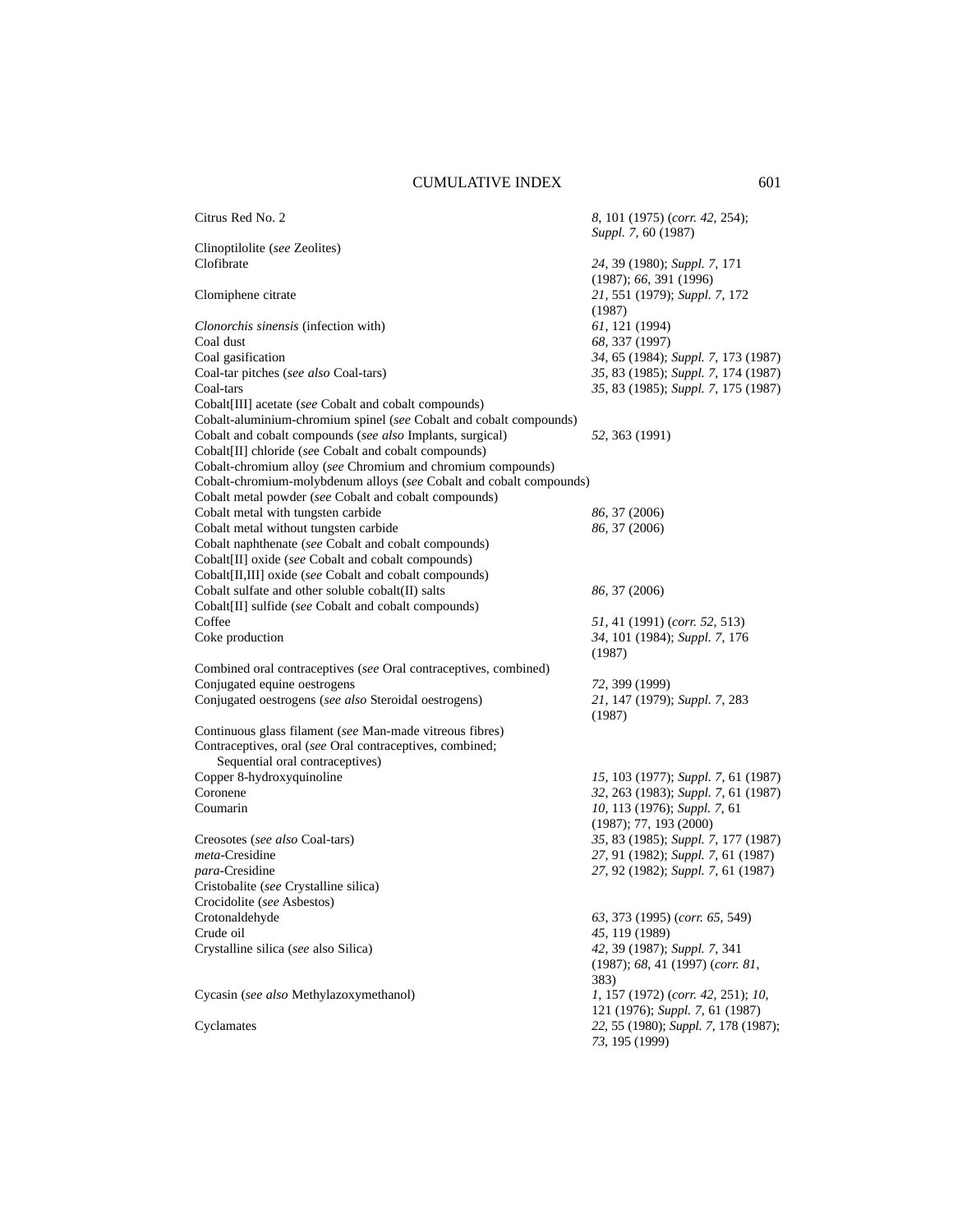Cyclamic acid (*see* Cyclamates) Cyclochlorotine *10*, 139 (1976); *Suppl.* 7, 61 (1987)<br>Cyclohexanone 47, 157 (1989); 71, 1359 (1999) Cyclohexylamine (*see* Cyclamates) Cyclopenta[*cd*]pyrene *32*, 269 (1983); *Suppl. 7*, 61 (1987) Cyclopropane (*see* Anaesthetics, volatile) Cyclophosphamide *9*, 135 (1975); *26*, 165 (1981);

Cyproterone acetate *72*, 49 (1999)

### **D**

2,4-D (*see also* Chlorophenoxy herbicides; Chlorophenoxy *15*, 111 (1977) herbicides, occupational exposures to) Dacarbazine *26*, 203 (1981); *Suppl. 7*, 184

DDD (*see* DDT) DDE (*see* DDT)

Decabromodiphenyl oxide *48*, 73 (1990); *71*, 1365 (1999) Deltamethrin *53*, 251 (1991) Deoxynivalenol (*see* Toxins derived from *Fusarium graminearum*, *F. culmorum* and *F. crookwellense*) *N*,*N*′-Diacetylbenzidine *16*, 293 (1978); *Suppl. 7*, 61 (1987) Diallate *12*, 69 (1976); *30*, 235 (1983);

2,6-Diamino-3-(phenylazo)pyridine (*see* Phenazopyridine hydrochloride) 2,4-Diaminotoluene (*see also* Toluene diisocyanates) *16*, 83 (1978); *Suppl. 7*, 61 (1987) 2,5-Diaminotoluene (*see also* Toluene diisocyanates) *16*, 97 (1978); *Suppl. 7*, 61 (1987) *ortho*-Dianisidine (*see* 3,3′-Dimethoxybenzidine) Diatomaceous earth, uncalcined (*see* Amorphous silica) Diazepam *13*, 57 (1977*); Suppl. 7*, 189

Cyclohexanone *47*, 157 (1989); *71*, 1359 (1999)

*Suppl. 7*, 182 (1987)

(1987) Dantron *50*, 265 (1990) (*corr. 59*, 257) D&C Red No. 9 *8*, 107 (1975); *Suppl. 7*, 61 (1987); *57*, 203 (1993) Dapsone *24*, 59 (1980); *Suppl. 7*, 185 (1987) Daunomycin *10*, 145 (1976); *Suppl. 7*, 61 (1987)

DDT *5*, 83 (1974) (*corr. 42*, 253); *Suppl. 7*, 186 (1987); *53*, 179 (1991)

Diacetylaminoazotoluene *8*, 113 (1975); *Suppl. 7*, 61 (1987) *Suppl. 7*, 61 (1987) 2,4-Diaminoanisole and its salts *16*, 51 (1978); *27*, 103 (1982); *Suppl. 7*, 61 (1987); *79*, 619 (2001) 4,4′-Diaminodiphenyl ether *16*, 301 (1978); *29*, 203 (1982); *Suppl. 7*, 61 (1987) 1,2-Diamino-4-nitrobenzene *16*, 63 (1978); *Suppl. 7*, 61 (1987) 16, 73 (1978); *Suppl.* 7, 61 (1987); *57*, 185 (1993)

(1987); *66*, 37 (1996) Diazomethane *7*, 223 (1974); *Suppl. 7*, 61 (1987) Dibenz[*a,h*]acridine *3*, 247 (1973); *32*, 277 (1983); *Suppl. 7*, 61 (1987) Dibenz[*a,j*]acridine *3*, 254 (1973); *32*, 283 (1983); *Suppl. 7*, 61 (1987)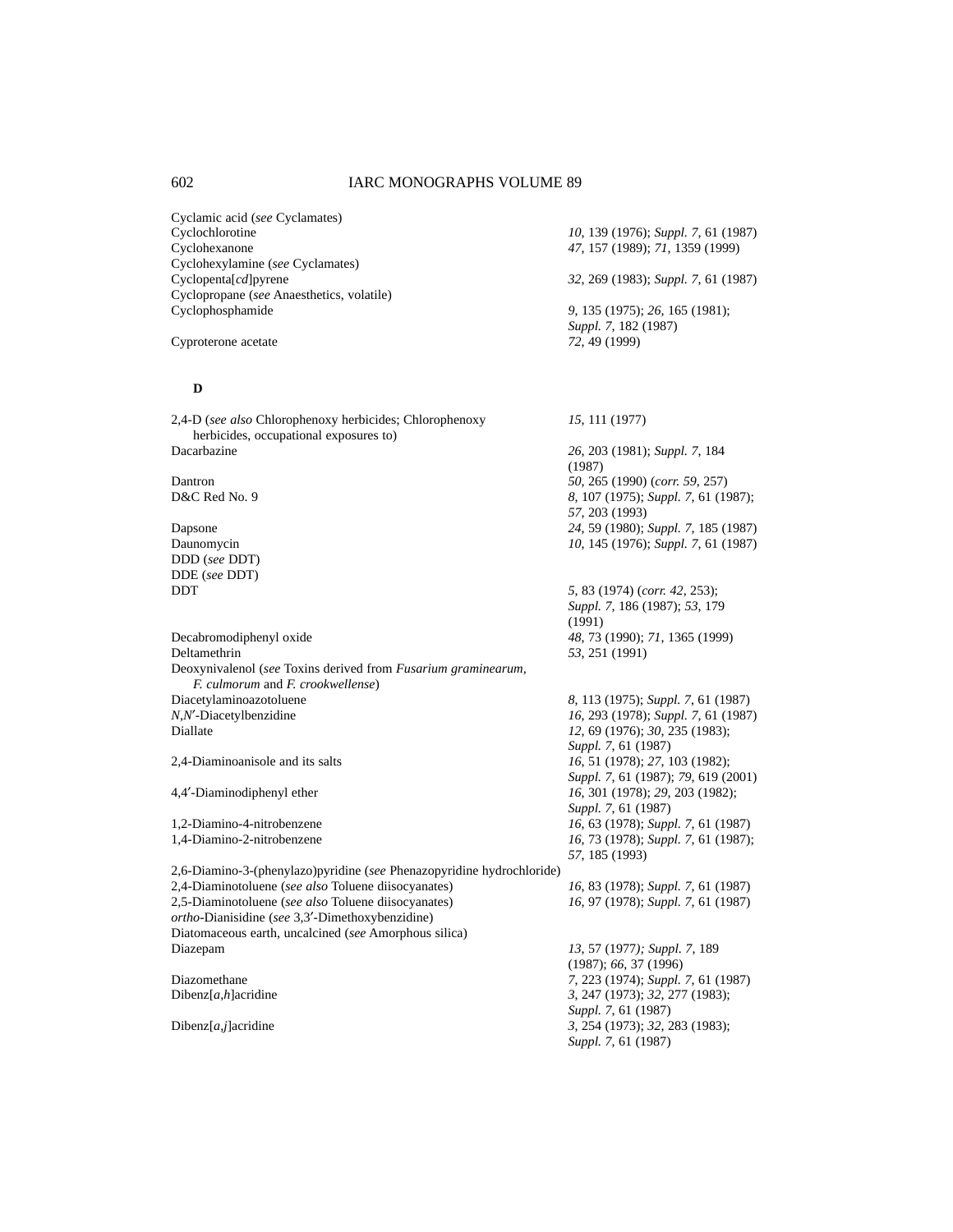Dibenz[*a,c*]anthracene *32*, 289 (1983) (*corr. 42*, 262); *Suppl. 7*, 61 (1987) Dibenz[*a,h*]anthracene *3*, 178 (1973) (*corr. 43*, 261); *32*, 299 (1983); *Suppl. 7*, 61 (1987) Dibenz[*a,j*]anthracene *32*, 309 (1983); *Suppl. 7*, 61 (1987) 7*H*-Dibenzo[*c,g*]carbazole *3*, 260 (1973); *32*, 315 (1983); *Suppl. 7*, 61 (1987) Dibenzodioxins, chlorinated (other than TCDD) (*see* Chlorinated dibenzodioxins (other than TCDD)) Dibenzo[*a,e*]fluoranthene *32*, 321 (1983); *Suppl. 7*, 61 (1987) Dibenzo[*h*,*rst*]pentaphene *3*, 197 (1973); *Suppl. 7*, 62 (1987) Dibenzo[*a,e*]pyrene *3*, 201 (1973); *32*, 327 (1983); *Suppl. 7*, 62 (1987) Dibenzo[*a,h*]pyrene *3*, 207 (1973); *32*, 331 (1983); *Suppl. 7*, 62 (1987) Dibenzo[*a,i*]pyrene *3*, 215 (1973); *32*, 337 (1983); *Suppl. 7*, 62 (1987) Dibenzo[*a,l*]pyrene *3*, 224 (1973); *32*, 343 (1983); *Suppl. 7*, 62 (1987) Dibenzo-*para*-dioxin *69*, 33 (1997) Dibromoacetonitrile (*see also* Halogenated acetonitriles) *71*, 1369 (1999) 1,2-Dibromo-3-chloropropane *15*, 139 (1977); *20*, 83 (1979); *Suppl. 7*, 191 (1987); *71*, 479 (1999) 1,2-Dibromoethane (*see* Ethylene dibromide) 2,3-Dibromopropan-1-ol *77*, 439 (2000) Dichloroacetic acid *63*, 271 (1995); *84*, 359 (2004) Dichloroacetonitrile (*see also* Halogenated acetonitriles) *71*, 1375 (1999) Dichloroacetylene *39*, 369 (1986); *Suppl. 7*, 62 (1987); *71*, 1381 (1999) *ortho*-Dichlorobenzene *7*, 231 (1974); *29*, 213 (1982); *Suppl. 7*, 192 (1987); *73*, 223 (1999) *meta*-Dichlorobenzene *73*, 223 (1999) *para*-Dichlorobenzene *7*, 231 (1974); *29*, 215 (1982); *Suppl. 7*, 192 (1987); *73*, 223 (1999) 3,3′-Dichlorobenzidine *4*, 49 (1974); *29*, 239 (1982); *Suppl. 7*, 193 (1987) *trans*-1,4-Dichlorobutene *15*, 149 (1977); *Suppl. 7*, 62 (1987); *71*, 1389 (1999) 3,3′-Dichloro-4,4′-diaminodiphenyl ether *16*, 309 (1978); *Suppl. 7*, 62 (1987) 1,2-Dichloroethane *20*, 429 (1979); *Suppl. 7*, 62 (1987); *71*, 501 (1999) Dichloromethane *20*, 449 (1979); *41*, 43 (1986); *Suppl. 7*, 194 (1987); *71*, 251 (1999) 2,4-Dichlorophenol (*see* Chlorophenols; Chlorophenols, occupational exposures to; Polychlorophenols and their sodium salts) (2,4-Dichlorophenoxy)acetic acid (*see* 2,4-D) 2,6-Dichloro-*para*-phenylenediamine *39*, 325 (1986); *Suppl. 7*, 62 (1987) 1,2-Dichloropropane *41*, 131 (1986); *Suppl. 7*, 62 (1987); *71*, 1393 (1999) 1,3-Dichloropropene (technical-grade) *41*, 113 (1986); *Suppl. 7*, 195 (1987); *71*, 933 (1999)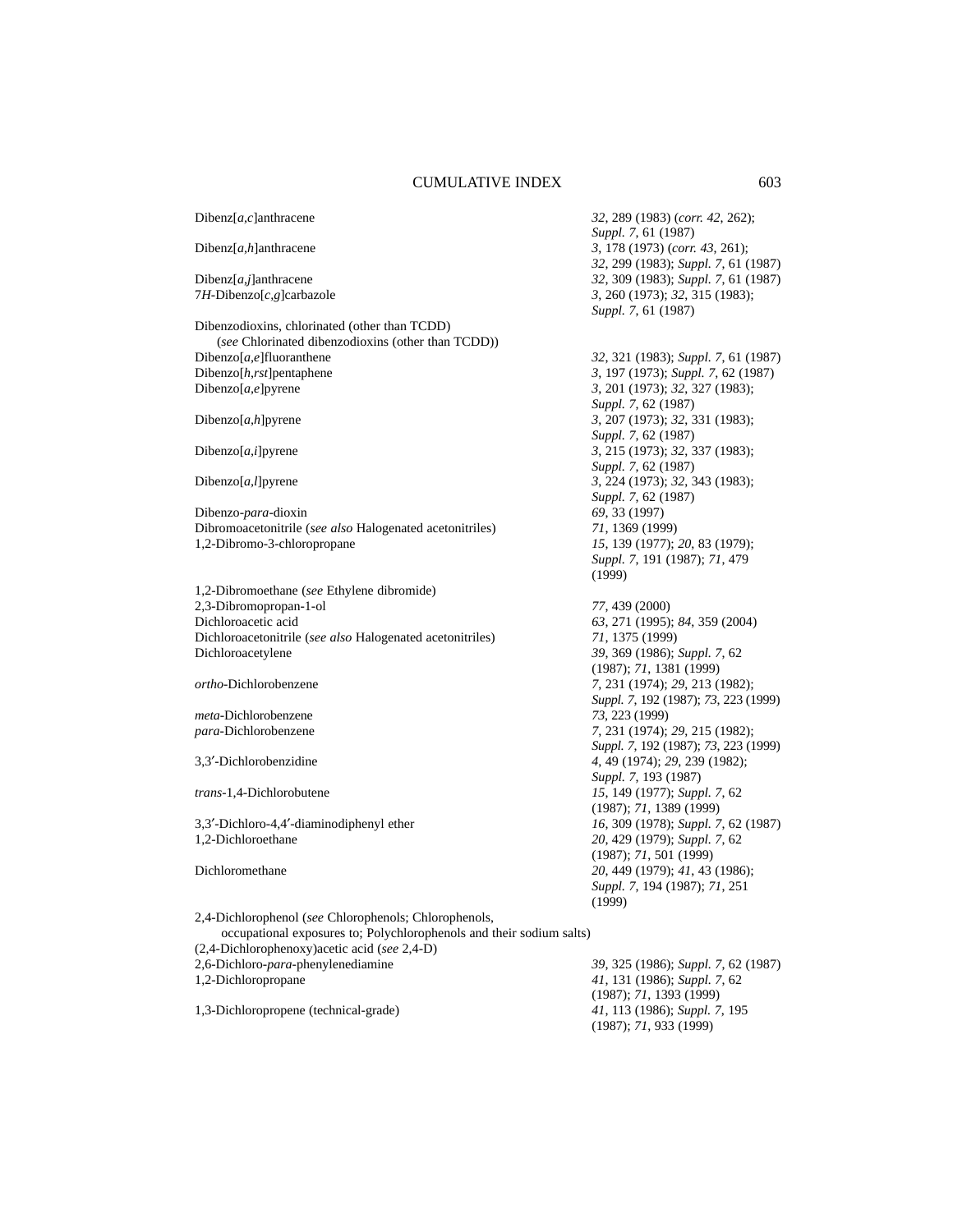Dicofol *30*, 87 (1983); *Suppl. 7*, 62 (1987) Dicyclohexylamine (*see* Cyclamates) Didanosine *76*, 153 (2000) Dieldrin *5*, 125 (1974); *Suppl. 7*, 196 (1987)

Diesel and gasoline engine exhausts *46*, 41 (1989) Diesel fuels *45*, 219 (1989) (*corr. 47*, 505) Diethanolamine *77*, 349 (2000) Diethyl ether (*see* Anaesthetics, volatile) Di(2-ethylhexyl) adipate *29*, 257 (1982); *Suppl. 7*, 62

Diethylstilboestrol dipropionate (*see* Diethylstilboestrol) Diethyl sulfate *4*, 277 (1974); *Suppl. 7*, 198

1,8-Dihydroxyanthraquinone (*see* Dantron) Dihydroxybenzenes (*see* Catechol; Hydroquinone; Resorcinol) 1,3-Dihydroxy-2-hydroxymethylanthraquinone *82*, 129 (2002) Dihydroxymethylfuratrizine *24*, 77 (1980); *Suppl. 7*, 62 (1987) Diisopropyl sulfate *54*, 229 (1992); *71*, 1421 (1999) Dimethisterone (*see also* Progestins; Sequential oral contraceptives) *6*, 167 (1974); *21*, 377 (1979)) Dimethoxane *15*, 177 (1977); *Suppl. 7*, 62 (1987)<br>3.3'-Dimethoxybenzidine *15*, 177 (1974); *Suppl. 7*, 198 (1987) 3,3′-Dimethoxybenzidine-4,4′-diisocyanate *39*, 279 (1986); *Suppl. 7*, 62 (1987) *para*-Dimethylaminoazobenzene *8*, 125 (1975); *Suppl. 7*, 62 (1987) *para*-Dimethylaminoazobenzenediazo sodium sulfonate *8*, 147 (1975); *Suppl. 7*, 62 (1987) *trans*-2-[(Dimethylamino)methylimino]-5-[2-(5-nitro-2-furyl)- *7*, 147 (1974) (*corr. 42*, 253); vinyl]-1,3,4-oxadiazole *Suppl. 7*, 62 (1987)<br>-Dimethylangelicin plus ultraviolet radiation (*see also Suppl. 7*, 57 (1987) 4,4<sup>'</sup>-Dimethylangelicin plus ultraviolet radiation (*see also* Angelicin and some synthetic derivatives) 4,5′-Dimethylangelicin plus ultraviolet radiation (*see also Suppl. 7*, 57 (1987) Angelicin and some synthetic derivatives) 2,6-Dimethylaniline *57*, 323 (1993) *N,N*-Dimethylaniline *57*, 337 (1993) Dimethylarsinic acid (*see* Arsenic and arsenic compounds) 3,3′-Dimethylbenzidine *1*, 87 (1972); *Suppl. 7*, 62 (1987)

Dichlorvos *20*, 97 (1979); *Suppl. 7*, 62 (1987); *53*, 267 (1991) Dienoestrol (*see also* Nonsteroidal oestrogens) *21*, 161 (1979); *Suppl. 7*, 278 (1987) Diepoxybutane (*see also* 1,3-Butadiene) *11*, 115 (1976) (*corr. 42*, 255); *Suppl. 7*, 62 (1987); *71*, 109 (1999) (1987); *77*, 149 (2000) Di(2-ethylhexyl) phthalate *29*, 269 (1982) (*corr. 42*, 261); *Suppl. 7*, 62 (1987); *77*, 41 (2000) 1,2-Diethylhydrazine *4*, 153 (1974); *Suppl. 7*, 62 (1987); *71*, 1401 (1999) Diethylstilboestrol *6*, 55 (1974); *21*, 173 (1979) (*corr. 42*, 259); *Suppl. 7*, 273 (1987) (1987); *54*, 213 (1992); *71*, 1405 (1999) *N*,*N*′-Diethylthiourea *79*, 649 (2001) Diglycidyl resorcinol ether *11*, 125 (1976); *36*, 181 (1985); *Suppl. 7*, 62 (1987); *71*, 1417 (1999) Dihydrosafrole *1*, 170 (1972); *10*, 233 (1976) *Suppl. 7*, 62 (1987) 3,3′-Dimethoxybenzidine *4*, 41 (1974); *Suppl. 7*, 198 (1987)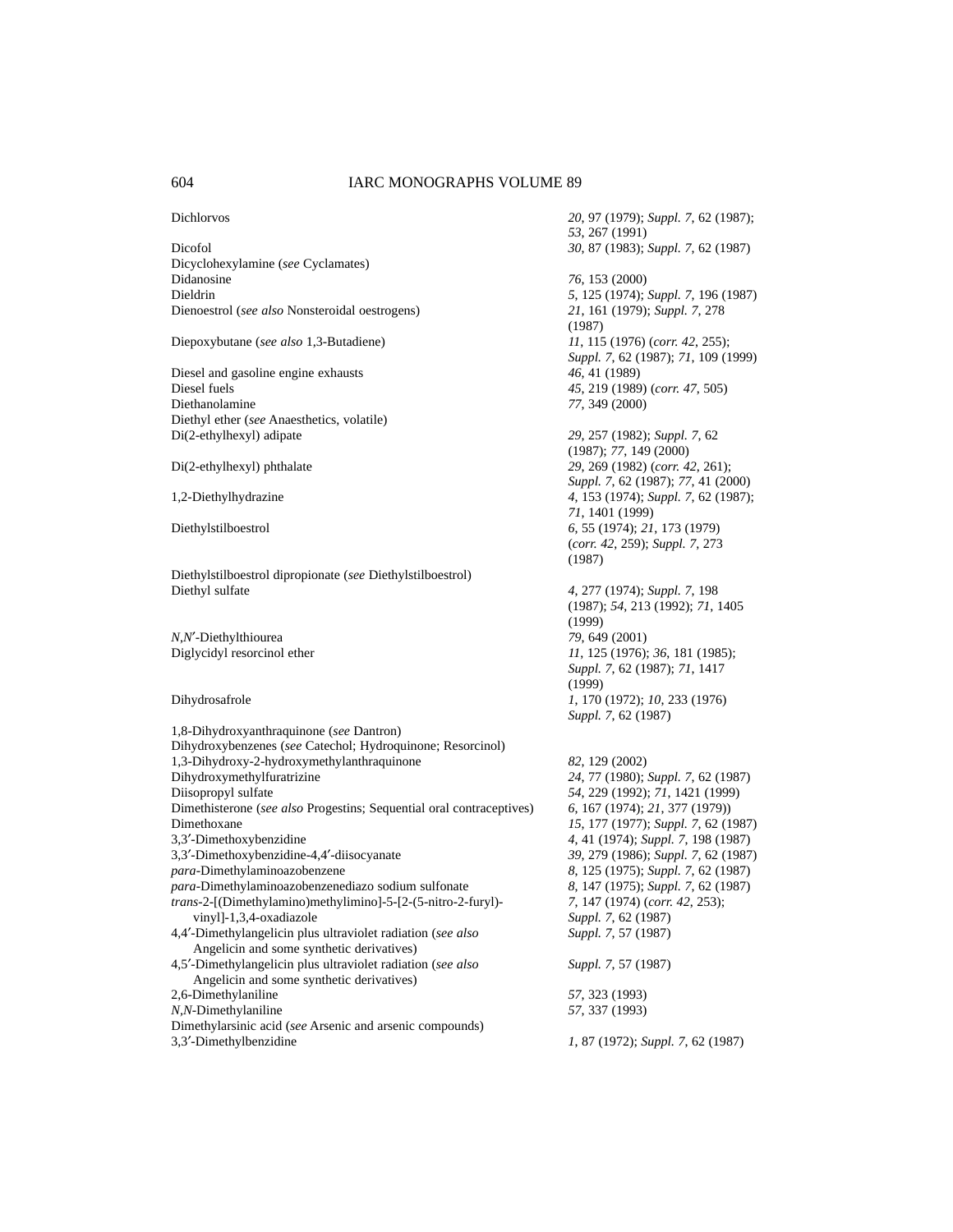Dimethylcarbamoyl chloride *12*, 77 (1976); *Suppl. 7*, 199 Dimethylformamide *47*, 171 (1989); *71*, 545 (1999) 1,1-Dimethylhydrazine *4*, 137 (1974); *Suppl. 7*, 62 (1987); *71*, 1425 (1999) 1,2-Dimethylhydrazine *4*, 145 (1974) (*corr. 42*, 253); Dimethyl hydrogen phosphite *48*, 85 (1990); *71*, 1437 (1999) Dimethyl sulfate *4*, 271 (1974); *Suppl. 7*, 200 3,7-Dinitrofluoranthene *46*, 189 (1989); *65*, 297 (1996) 3,9-Dinitrofluoranthene *46*, 195 (1989); *65*, 297 (1996) 1,3-Dinitropyrene *46*, 201 (1989) 1,6-Dinitropyrene *46*, 215 (1989) 1,8-Dinitropyrene *33*, 171 (1984); *Suppl. 7*, 63 Dinitrosopentamethylenetetramine *11*, 241 (1976); *Suppl. 7*, 63 (1987) 2,4-Dinitrotoluene *65*, 309 (1996) (*corr. 66*, 485) 3,5-Dinitrotoluene *65*, 309 (1996) 1,4-Dioxane *11*, 247 (1976); *Suppl. 7*, 201 2,4′-Diphenyldiamine *16*, 313 (1978); *Suppl. 7*, 63 (1987) Direct Black 38 (*see also* Benzidine-based dyes) *29*, 295 (1982) (*corr. 42*, 261) Direct Blue 6 (*see also* Benzidine-based dyes) *29*, 311 (1982) Direct Brown 95 (*see also* Benzidine-based dyes) *29*, 321 (1982) Disperse Blue 1 *48*, 139 (1990) Disperse Yellow 3 *8*, 97 (1975); *Suppl. 7*, 60 (1987); *48*, 149 (1990) Disulfiram *12*, 85 (1976); *Suppl. 7*, 63 (1987) Dithranol *13*, 75 (1977); *Suppl. 7*, 63 (1987) Divinyl ether (*see* Anaesthetics, volatile) Doxefazepam *66*, 97 (1996) Doxylamine succinate *79*, 145 (2001) Droloxifene *66*, 241 (1996) Dry cleaning *63*, 33 (1995) Dulcin *12*, 97 (1976); *Suppl. 7*, 63 (1987)

# **E**

Endrin *5*, 157 (1974); *Suppl. 7*, 63 (1987) Enflurane (*see* Anaesthetics, volatile) Eosin *15*, 183 (1977); *Suppl. 7*, 63 (1987) Epichlorohydrin *11*, 131 (1976) (*corr. 42*, 256); *Suppl. 7*, 202 (1987); *71*, 603 (1999) 1,2-Epoxybutane *47*, 217 (1989); *71*, 629 (1999) 1-Epoxyethyl-3,4-epoxycyclohexane (*see* 4-Vinylcyclohexene diepoxide) 3,4-Epoxy-6-methylcyclohexylmethyl 3,4-epoxy-6-methyl- *11*, 147 (1976); *Suppl. 7*, 63 cyclohexane carboxylate (1987); *71*, 1441 (1999)<br> *cis-*9,10-Epoxystearic acid *11*, 153 (1976); *Suppl. 7 cis*-9,10-Epoxystearic acid *11*, 153 (1976); *Suppl. 7*, 63

(1987); *71*, 531 (1999) *Suppl. 7*, 62 (1987); *71*, 947 (1999) 1,4-Dimethylphenanthrene *32*, 349 (1983); *Suppl. 7*, 62 (1987) (1987); *71*, 575 (1999) (1987); *46*, 231 (1989) 2,6-Dinitrotoluene *65*, 309 (1996) (*corr. 66*, 485) (1987); *71*, 589 (1999)

(1987); *71*, 1443 (1999)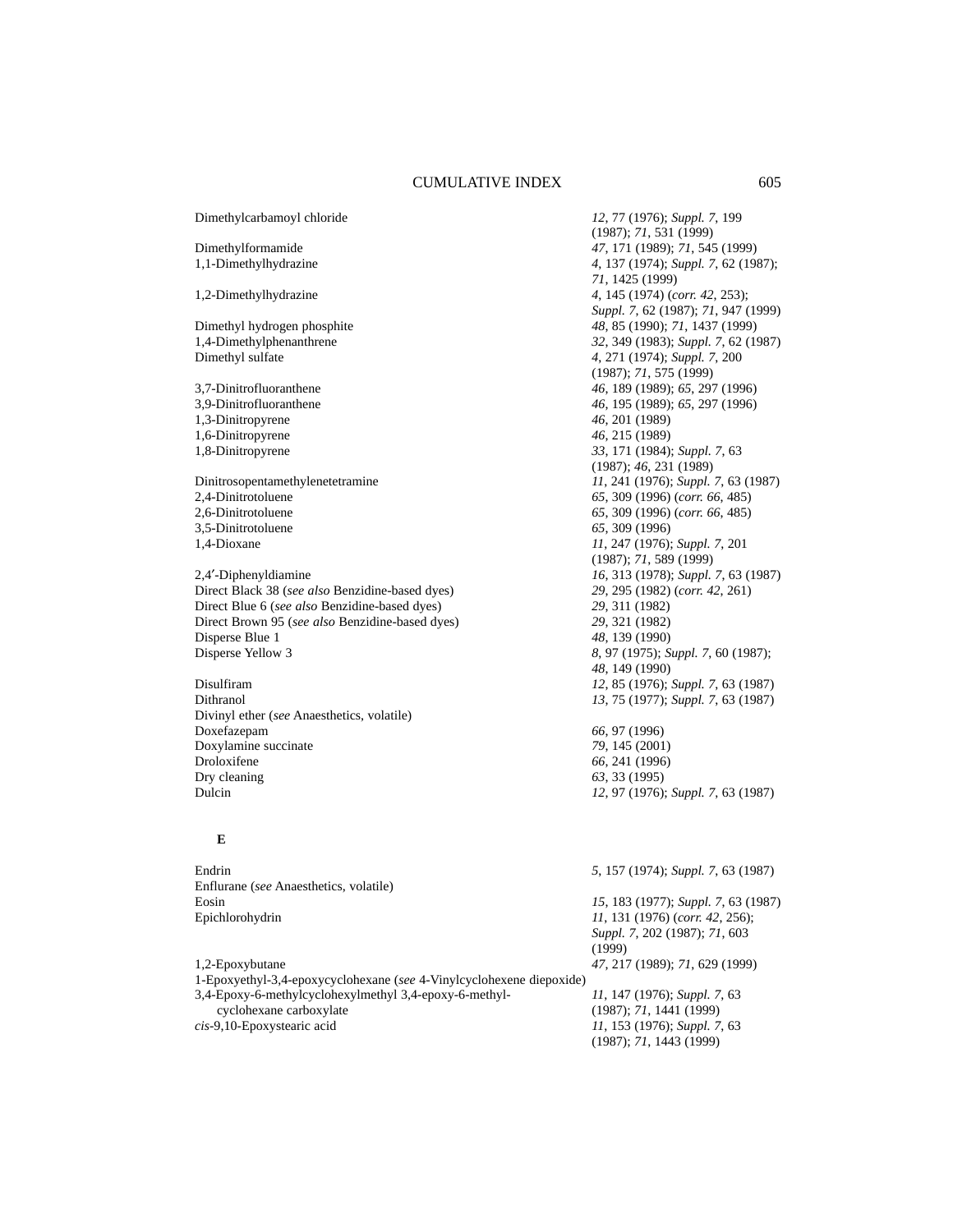Epstein-Barr virus *70*, 47 (1997) *d*-Equilenin *72*, 399 (1999) Equilin *72*, 399 (1999)

2-Ethylhexyl acrylate *60*, 475 (1994)<br>
Ethyl methanesulfonate *7*, 245 (1974);

Ethyl selenac (*see also* Selenium and selenium compounds) *12*, 107 (1976); *Suppl. 7*, 63 (1987) Ethyl tellurac *12*, 115 (1976); *Suppl. 7*, 63 (1987) Ethynodiol diacetate *6*, 173 (1974); *21*, 387 (1979);

Etoposide *76*, 177 (2000) Eugenol *36*, 75 (1985); *Suppl.* 7, 63 (1987)<br>Evans blue 8, 151 (1975); *Suppl.* 7, 63 (1987) Extremely low-frequency electric fields *80* (2002) Extremely low-frequency magnetic fields *80* (2002)

### **F**

Ferric oxide *1*, 29 (1972); *Suppl. 7*, 216 (1987) Ferrochromium (*see* Chromium and chromium compounds) Fluometuron *30*, 245 (1983); *Suppl. 7*, 63 (1987) Fluorene *32*, 365 (1983); *Suppl. 7*, 63 (1987) Fluorescent lighting (exposure to) (*see* Ultraviolet radiation) Fluorides (inorganic, used in drinking-water) *27*, 237 (1982); *Suppl. 7*, 208

Erionite *42*, 225 (1987); *Suppl. 7*, 203 (1987) Estazolam *66*, 105 (1996) Ethinyloestradiol *6*, 77 (1974); *21*, 233 (1979); *Suppl. 7*, 286 (1987); *72*, 49 (1999) Ethionamide *13*, 83 (1977); *Suppl. 7*, 63 (1987) Ethyl acrylate *19*, 57 (1979); *39*, 81 (1986); *Suppl. 7*, 63 (1987); *71*, 1447 (1999) Ethylbenzene *77*, 227 (2000)<br>Ethylene *19*, 157 (1979); Ethylene *19*, 157 (1979); *Suppl. 7*, 63 (1987); *60*, 45 (1994); *71*, 1447 (1999) Ethylene dibromide *15*, 195 (1977); *Suppl. 7*, 204 (1987); *71*, 641 (1999) Ethylene oxide *11*, 157 (1976); *36*, 189 (1985) (*corr. 42*, 263); *Suppl. 7*, 205 (1987); *60*, 73 (1994) Ethylene sulfide *11*, 257 (1976); *Suppl. 7*, 63 (1987); *Ethylenethiourea 14*, 267 (1987); *Suppl. 7*, 207 (1987); *Suppl. 7*, 207 (1987); Ethylenethiourea *7*, 45 (1974); *Suppl. 7*, 207 (1987); *79*, 659 (2001) Ethyl methanesulfonate *7*, 245 (1974); *Suppl. 7*, 63 (1987) *N*-Ethyl-*N*-nitrosourea *1*, 135 (1972); *17*, 191 (1978); *Suppl. 7*, 63 (1987) *Suppl. 7*, 292 (1987); *72*, 49 (1999) Evans blue *8*, 151 (1975); *Suppl. 7*, 63 (1987)

Fast Green FCF *16*, 187 (1978); *Suppl. 7*, 63 (1987) Fenvalerate *53*, 309 (1991) Ferbam *12*, 121 (1976) (*corr. 42*, 256); *Suppl. 7*, 63 (1987)

Fluoranthene *32*, 355 (1983); *Suppl. 7*, 63 (1987)

(1987)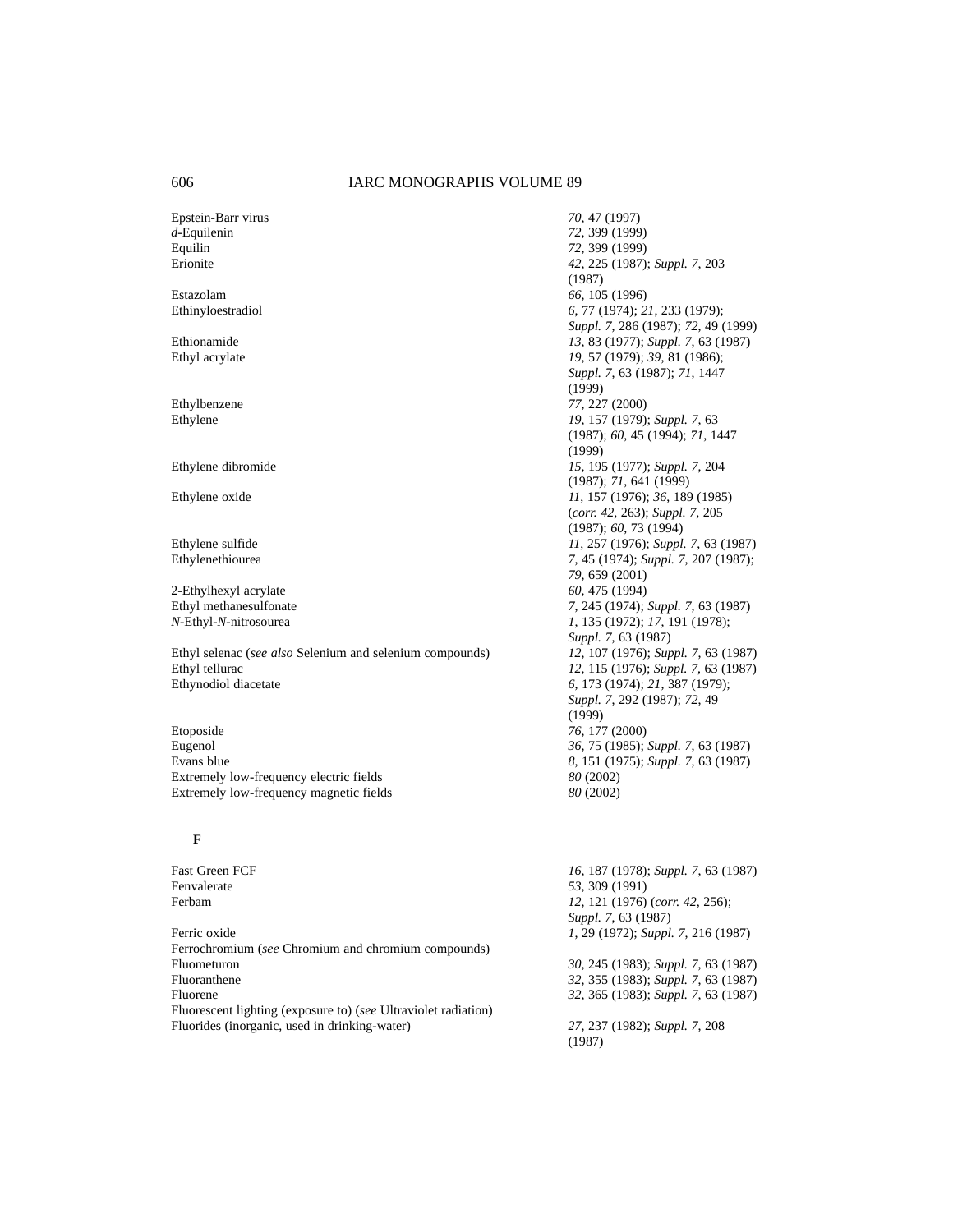| 5-Fluorouracil                                                                                           | 26, 217 (1981); Suppl. 7, 210<br>(1987)                                                           |
|----------------------------------------------------------------------------------------------------------|---------------------------------------------------------------------------------------------------|
| Fluorspar (see Fluorides)                                                                                |                                                                                                   |
| Fluosilicic acid (see Fluorides)                                                                         |                                                                                                   |
| Fluroxene (see Anaesthetics, volatile)                                                                   |                                                                                                   |
| Foreign bodies                                                                                           | 74 (1999)                                                                                         |
| Formaldehyde                                                                                             | 29, 345 (1982); Suppl. 7, 211<br>(1987); 62, 217 (1995) (corr. 65,<br>549; corr. 66, 485); 88, 39 |
| 2-(2-Formylhydrazino)-4-(5-nitro-2-furyl)thiazole                                                        | 7, 151 (1974) (corr. 42, 253);<br>Suppl. 7, 63 (1987)                                             |
| Frusemide (see Furosemide)                                                                               |                                                                                                   |
| Fuel oils (heating oils)                                                                                 | 45, 239 (1989) (corr. 47, 505)                                                                    |
| Fumonisin $B_1$ (see also Toxins derived from <i>Fusarium moniliforme</i> )                              | 82, 301 (2002)                                                                                    |
| Fumonisin $B_2$ (see Toxins derived from <i>Fusarium moniliforme</i> )                                   |                                                                                                   |
| Furan                                                                                                    | 63, 393 (1995)                                                                                    |
| Furazolidone                                                                                             | 31, 141 (1983); Suppl. 7, 63 (1987)                                                               |
| Furfural                                                                                                 | 63, 409 (1995)                                                                                    |
| Furniture and cabinet-making                                                                             | 25, 99 (1981); Suppl. 7, 380 (1987)                                                               |
| Furosemide                                                                                               | 50, 277 (1990)                                                                                    |
| 2-(2-Furyl)-3-(5-nitro-2-furyl) acrylamide (see AF-2)                                                    |                                                                                                   |
| Fusarenon-X (see Toxins derived from Fusarium graminearum,<br>F. culmorum and F. crookwellense)          |                                                                                                   |
| Fusarenone-X (see Toxins derived from Fusarium graminearum,<br><i>F. culmorum and F. crookwellense</i> ) |                                                                                                   |
| Fusarin C (see Toxins derived from Fusarium moniliforme)                                                 |                                                                                                   |
| G                                                                                                        |                                                                                                   |
| Gallium arsenide                                                                                         | 86, 163 (2006)                                                                                    |
| Gamma (γ)-radiation                                                                                      | 75, 121 (2000)                                                                                    |
| Gasoline                                                                                                 | 45, 159 (1989) (corr. 47, 505)                                                                    |
| Gasoline engine exhaust (see Diesel and gasoline engine exhausts)                                        |                                                                                                   |
| Gemfibrozil                                                                                              | 66, 427 (1996)                                                                                    |
| Glass fibres (see Man-made mineral fibres)                                                               |                                                                                                   |
| Glass manufacturing industry, occupational exposures in                                                  | 58, 347 (1993)                                                                                    |
| Glass wool (see Man-made vitreous fibres)                                                                |                                                                                                   |
| Glass filaments (see Man-made mineral fibres)                                                            |                                                                                                   |
| $Glu-P-1$                                                                                                | 40, 223 (1986); Suppl. 7, 64 (1987)                                                               |
| $Glu-P-2$                                                                                                | 40, 235 (1986); Suppl. 7, 64 (1987)                                                               |
| L-Glutamic acid, 5-[2-(4-hydroxymethyl)phenylhydrazide]<br>(see Agaritine)                               |                                                                                                   |
| Glycidaldehyde                                                                                           | 11, 175 (1976); Suppl. 7, 64                                                                      |

(1987); *71*, 1459 (1999)

1525, 1539 (1999)

(1987); *79*, 289 (2001)

*Glycidol*<br>*Glycidyl* ethers Glycidyl ethers *47*, 237 (1989); *71*, 1285, 1417,

Glycidyl oleate *11*, 183 (1976); *Suppl. 7*, 64 (1987) Glycidyl stearate *11*, 187 (1976); *Suppl. 7*, 64 (1987) Griseofulvin *10*, 153 (1976); *Suppl. 7*, 64, 391

Guinea Green B *16*, 199 (1978); *Suppl. 7*, 64 (1987)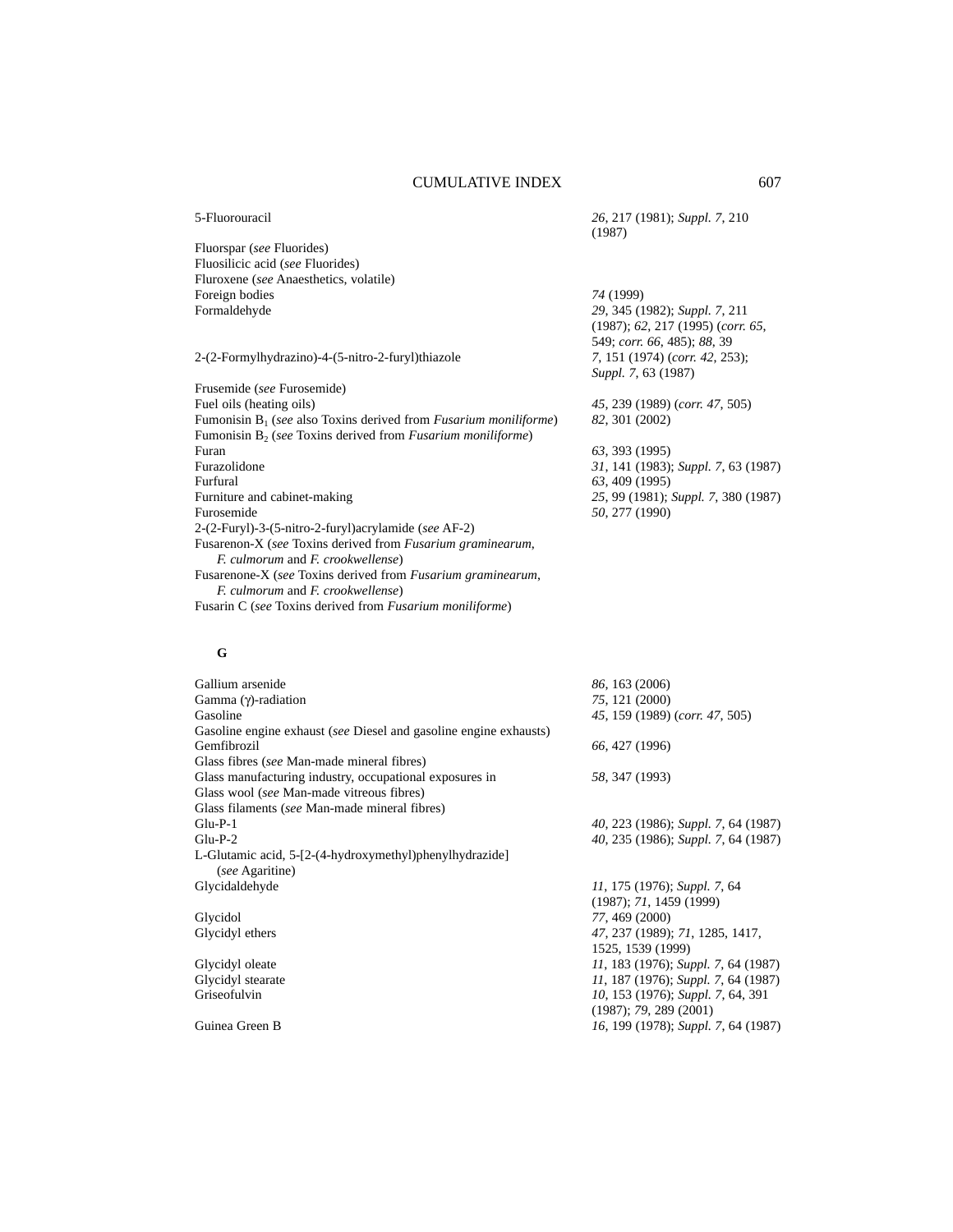**H**

#### Gyromitrin *31*, 163 (1983); *Suppl. 7*, 64, 391 (1987)

| Haematite                                                           | 1, 29 (1972); Suppl. 7, 216 (1987)   |
|---------------------------------------------------------------------|--------------------------------------|
| Haematite and ferric oxide                                          | Suppl. 7, 216 (1987)                 |
| Haematite mining, underground, with exposure to radon               | 1, 29 (1972); Suppl. 7, 216 (1987)   |
| Hairdressers and barbers (occupational exposure as)                 | 57, 43 (1993)                        |
| Hair dyes, epidemiology of                                          | 16, 29 (1978); 27, 307 (1982);       |
| Halogenated acetonitriles                                           | 52, 269 (1991); 71, 1325, 1369,      |
|                                                                     | 1375, 1533 (1999)                    |
| Halothane (see Anaesthetics, volatile)                              |                                      |
| HC Blue No. 1                                                       | 57, 129 (1993)                       |
| HC Blue No. 2                                                       | 57, 143 (1993)                       |
| α-HCH (see Hexachlorocyclohexanes)                                  |                                      |
| β-HCH (see Hexachlorocyclohexanes)                                  |                                      |
| γ-HCH (see Hexachlorocyclohexanes)                                  |                                      |
| HC Red No. 3                                                        | 57, 153 (1993)                       |
| HC Yellow No. 4                                                     | 57, 159 (1993)                       |
| Heating oils (see Fuel oils)                                        |                                      |
| Helicobacter pylori (infection with)                                | 61, 177 (1994)                       |
| Hepatitis B virus                                                   | 59, 45 (1994)                        |
| Hepatitis C virus                                                   | 59, 165 (1994)                       |
| Hepatitis D virus                                                   | 59, 223 (1994)                       |
| Heptachlor (see also Chlordane/Heptachlor)                          | 5, 173 (1974); 20, 129 (1979)        |
| Hexachlorobenzene                                                   | 20, 155 (1979); Suppl. 7, 219        |
|                                                                     | (1987); 79, 493 (2001)               |
| Hexachlorobutadiene                                                 | 20, 179 (1979); Suppl. 7, 64 (1987); |
|                                                                     | 73, 277 (1999)                       |
| Hexachlorocyclohexanes                                              | 5, 47 (1974); 20, 195 (1979)         |
|                                                                     | (corr. 42, 258); Suppl. 7, 220       |
|                                                                     | (1987)                               |
| Hexachlorocyclohexane, technical-grade (see Hexachlorocyclohexanes) |                                      |
| Hexachloroethane                                                    | 20, 467 (1979); Suppl. 7, 64 (1987); |
|                                                                     | 73, 295 (1999)                       |
| Hexachlorophene                                                     | 20, 241 (1979); Suppl. 7, 64 (1987)  |
| Hexamethylphosphoramide                                             | 15, 211 (1977); Suppl. 7, 64         |
|                                                                     | (1987); 71, 1465 (1999)              |
| Hexoestrol (see also Nonsteroidal oestrogens)                       | Suppl. 7, 279 (1987)                 |
| Hormonal contraceptives, progestogens only                          | 72, 339 (1999)                       |
| Human herpesvirus 8                                                 | 70, 375 (1997)                       |
| Human immunodeficiency viruses                                      | 67, 31 (1996)                        |
| Human papillomaviruses                                              | 64 (1995) (corr. 66, 485)            |
| Human T-cell lymphotropic viruses                                   | 67, 261 (1996)                       |
| Hycanthone mesylate                                                 | 13, 91 (1977); Suppl. 7, 64 (1987)   |
| Hydralazine                                                         | 24, 85 (1980); Suppl. 7, 222 (1987)  |
| Hydrazine                                                           | 4, 127 (1974); Suppl. 7, 223         |
|                                                                     | (1987); 71, 991 (1999)               |
| Hydrochloric acid                                                   | 54, 189 (1992)                       |
| Hydrochlorothiazide                                                 | 50, 293 (1990)                       |
| Hydrogen peroxide                                                   | 36, 285 (1985); Suppl. 7, 64         |
|                                                                     | (1987); 71, 671 (1999)               |
|                                                                     |                                      |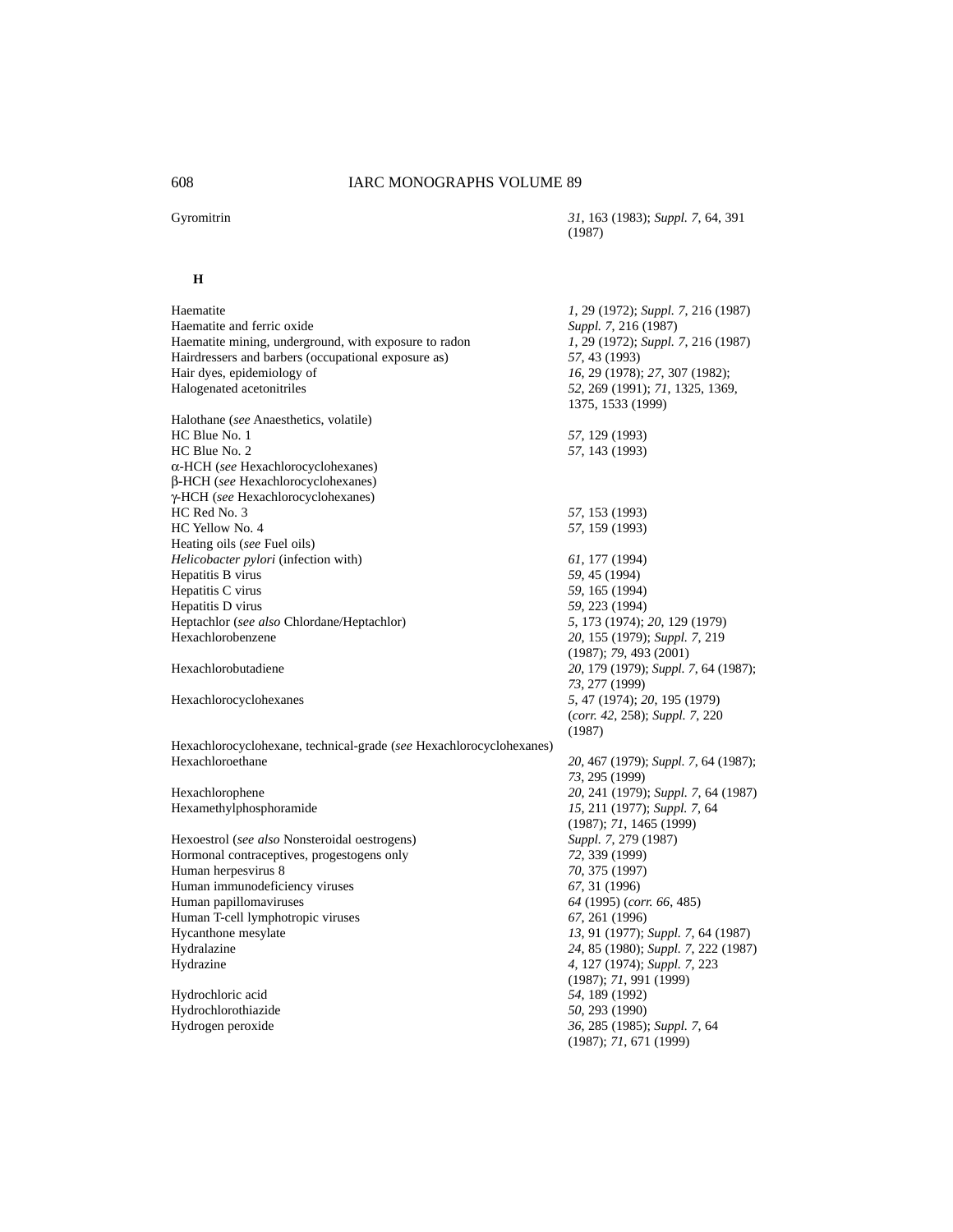1-Hydroxyanthraquinone *82*, 129 (2002) 4-Hydroxyazobenzene *8*, 157 (1975); *Suppl. 7*, 64 (1987) 17α-Hydroxyprogesterone caproate (*see also* Progestins) *21*, 399 (1979) (*corr. 42*, 259) 8-Hydroxyquinoline *13*, 101 (1977); *Suppl. 7*, 64 (1987) 8-Hydroxysenkirkine *10*, 265 (1976); *Suppl. 7*, 64 (1987) Hypochlorite salts *52*, 159 (1991)

#### **I**

Implants, surgical *74*, 1999 Indeno[1,2,3-*cd*]pyrene *3*, 229 (1973); *32*, 373 (1983); *Suppl. 7*, 64 (1987) Indium phosphide *86*, 197 (2006) Inorganic acids (*see* Sulfuric acid and other strong inorganic acids, occupational exposures to mists and vapours from) Inorganic lead compounds *Suppl. 7*, 230 (1987); *87* (2006) Insecticides, occupational exposures in spraying and application of *53*, 45 (1991) Insulation glass wool (*see* Man-made vitreous fibres) Involuntary smoking *83*, 1189 (2004) Ionizing radiation (*see* Neutrons, γ- and X-radiation) IQ *40*, 261 (1986); *Suppl. 7*, 64 (1987); *56*, 165 (1993) Iron and steel founding *34*, 133 (1984); *Suppl. 7*, 224 (1987) Iron-dextran complex *2*, 161 (1973); *Suppl. 7*, 226 (1987) Iron-dextrin complex *2*, 161 (1973) (*corr. 42*, 252); *Suppl. 7*, 64 (1987) Iron oxide (*see* Ferric oxide) Iron oxide, saccharated (*see* Saccharated iron oxide) Iron sorbitol-citric acid complex *2*, 161 (1973); *Suppl. 7*, 64 (1987) Isatidine *10*, 269 (1976); *Suppl. 7*, 65 (1987) Isoflurane (*see* Anaesthetics, volatile) Isoniazid (*see* Isonicotinic acid hydrazide) Isonicotinic acid hydrazide *4*, 159 (1974); *Suppl. 7*, 227 (1987) Isophosphamide *26*, 237 (1981); *Suppl. 7*, 65 (1987) Isoprene *60*, 215 (1994); *71*, 1015 (1999) Isopropanol *15*, 223 (1977); *Suppl. 7*, 229 (1987); *71*, 1027 (1999) Isopropanol manufacture (strong-acid process) *Suppl. 7*, 229 (1987) (*see also* Isopropanol; Sulfuric acid and other strong inorganic acids, occupational exposures to mists and vapours from) Isopropyl oils *15*, 223 (1977); *Suppl. 7*, 229 (1987); *71*, 1483 (1999) Isosafrole *1*, 169 (1972); *10*, 232 (1976); *Suppl. 7*, 65 (1987)

**J**

Hydroquinone *15*, 155 (1977); *Suppl. 7*, 64 (1987); *71*, 691 (1999) 76, 347 (2000)

Jacobine *10*, 275 (1976); *Suppl. 7*, 65 (1987)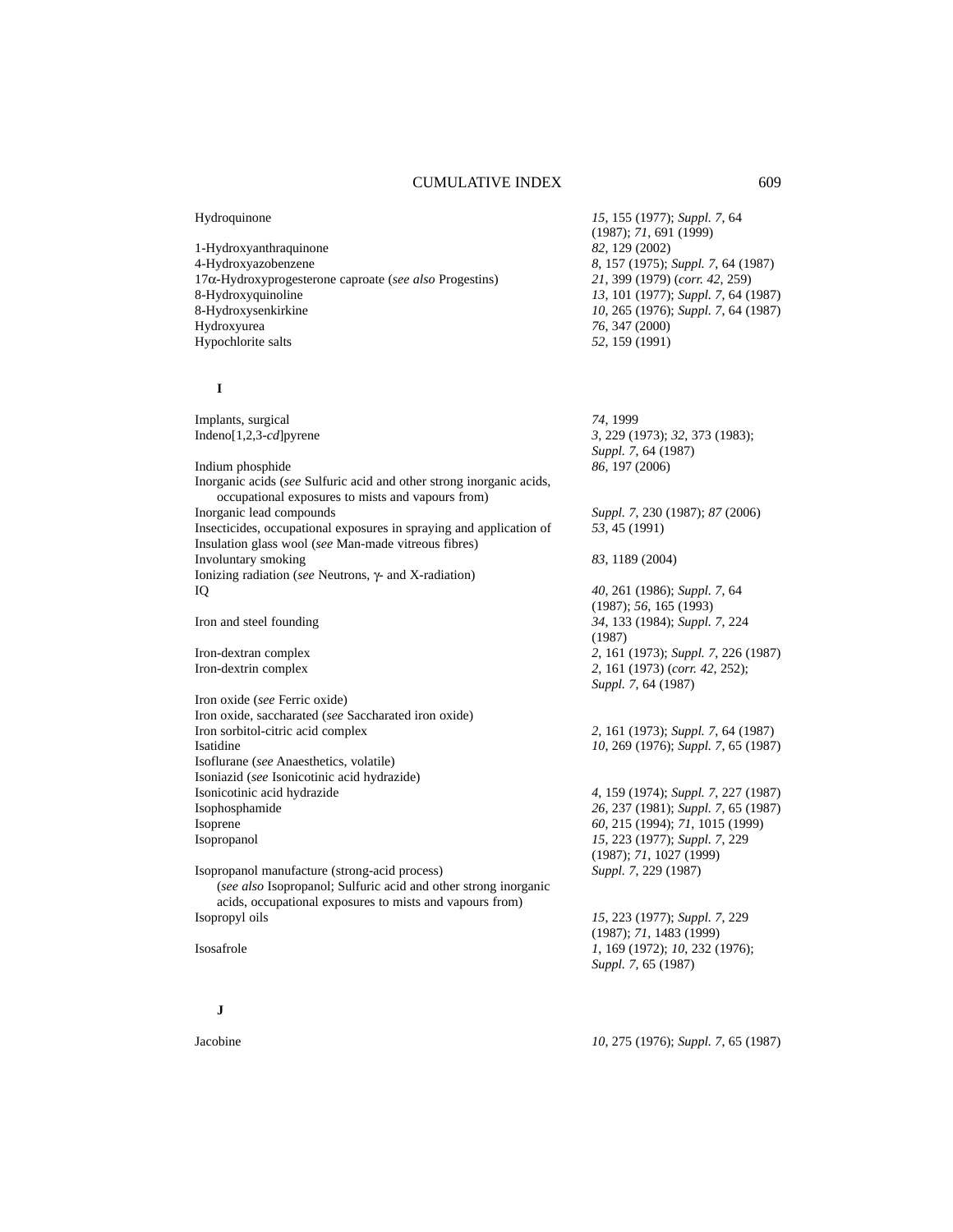Jet fuel *45*, 203 (1989) Joinery (*see* Carpentry and joinery)

# **K**

| Kaempferol                                                                                  | 31, 171 (1983); Suppl. 7, 65 (1987)                                                                                                     |
|---------------------------------------------------------------------------------------------|-----------------------------------------------------------------------------------------------------------------------------------------|
| Kaposi's sarcoma herpesvirus                                                                | 70, 375 (1997)                                                                                                                          |
| Kepone (see Chlordecone)                                                                    |                                                                                                                                         |
| Kojic acid                                                                                  | 79, 605 (2001)                                                                                                                          |
| L                                                                                           |                                                                                                                                         |
| Lasiocarpine                                                                                | 10, 281 (1976); Suppl. 7, 65 (1987)                                                                                                     |
| Lauroyl peroxide                                                                            | 36, 315 (1985); Suppl. 7, 65<br>(1987); 71, 1485 (1999)                                                                                 |
| Lead acetate (see Lead and lead compounds)                                                  |                                                                                                                                         |
| Lead and lead compounds (see also Foreign bodies)                                           | 1, 40 (1972) (corr. 42, 251); 2, 52,<br>150 (1973); 12, 131 (1976);<br>23, 40, 208, 209, 325 (1980);<br>Suppl. 7, 230 (1987); 87 (2006) |
| Lead arsenate (see Arsenic and arsenic compounds)                                           |                                                                                                                                         |
| Lead carbonate (see Lead and lead compounds)                                                |                                                                                                                                         |
| Lead chloride (see Lead and lead compounds)                                                 |                                                                                                                                         |
| Lead chromate (see Chromium and chromium compounds)                                         |                                                                                                                                         |
| Lead chromate oxide (see Chromium and chromium compounds)                                   |                                                                                                                                         |
| Lead compounds, inorganic and organic                                                       | Suppl. 7, 230 (1987); 87 (2006)                                                                                                         |
| Lead naphthenate (see Lead and lead compounds)                                              |                                                                                                                                         |
| Lead nitrate (see Lead and lead compounds)                                                  |                                                                                                                                         |
| Lead oxide (see Lead and lead compounds)                                                    |                                                                                                                                         |
| Lead phosphate (see Lead and lead compounds)                                                |                                                                                                                                         |
| Lead subacetate (see Lead and lead compounds)                                               |                                                                                                                                         |
| Lead tetroxide (see Lead and lead compounds)                                                |                                                                                                                                         |
| Leather goods manufacture                                                                   | 25, 279 (1981); Suppl. 7, 235<br>(1987)                                                                                                 |
| Leather industries                                                                          | 25, 199 (1981); Suppl. 7, 232<br>(1987)                                                                                                 |
| Leather tanning and processing                                                              | 25, 201 (1981); Suppl. 7, 236<br>(1987)                                                                                                 |
| Ledate (see also Lead and lead compounds)                                                   | 12, 131 (1976)                                                                                                                          |
| Levonorgestrel                                                                              | 72, 49 (1999)                                                                                                                           |
| Light Green SF                                                                              | 16, 209 (1978); Suppl. 7, 65 (1987)                                                                                                     |
| $d$ -Limonene                                                                               | 56, 135 (1993); 73, 307 (1999)                                                                                                          |
| Lindane (see Hexachlorocyclohexanes)                                                        |                                                                                                                                         |
| Liver flukes (see Clonorchis sinensis, Opisthorchis felineus and<br>Opisthorchis viverrini) |                                                                                                                                         |
| Lucidin (see 1,3-Dihydro-2-hydroxymethylanthraquinone)                                      |                                                                                                                                         |
| Lumber and sawmill industries (including logging)                                           | 25, 49 (1981); Suppl. 7, 383 (1987)                                                                                                     |
| Luteoskyrin                                                                                 | 10, 163 (1976); Suppl. 7, 65 (1987)                                                                                                     |
| Lynoestrenol                                                                                | 21, 407 (1979); Suppl. 7, 293<br>(1987); 72, 49 (1999)                                                                                  |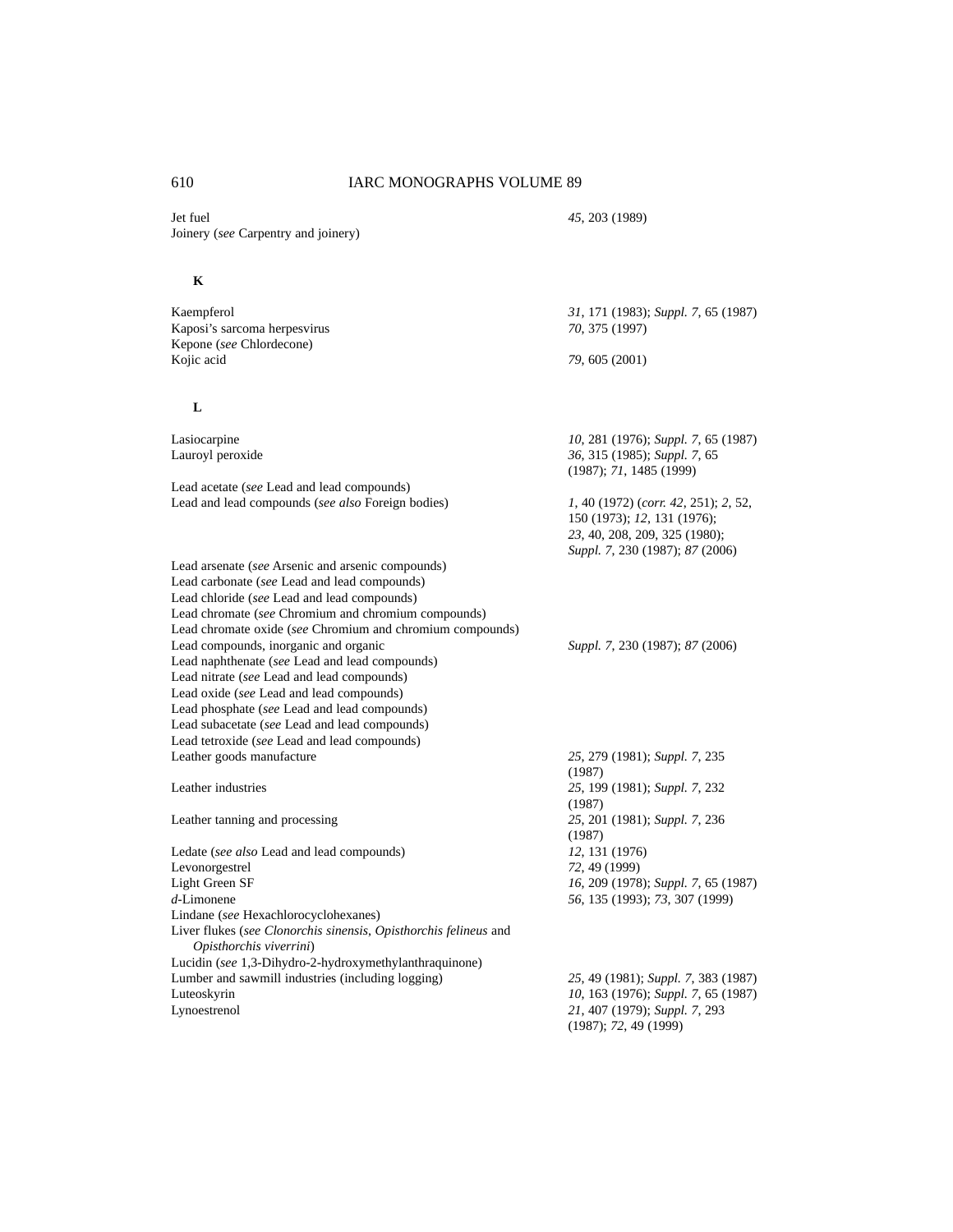#### **M**

Madder root (*see also Rubia tinctorum*) *82,* 129 (2002) Magenta *4*, 57 (1974) (*corr. 42*, 252); *Suppl. 7*, 238 (1987); *57*, 215 (1993) Magenta, manufacture of (*see also* Magenta) *Suppl. 7*, 238 (1987); *57*, 215 (1993) Malathion *30*, 103 (1983); *Suppl. 7*, 65 (1987) Maleic hydrazide *4*, 173 (1974) (*corr. 42*, 253); *Suppl. 7*, 65 (1987) Malonaldehyde *36*, 163 (1985); *Suppl. 7*, 65 (1987); *71*, 1037 (1999) Malondialdehyde (*see* Malonaldehyde) Maneb *12*, 137 (1976); *Suppl. 7*, 65 (1987) Man-made mineral fibres (*see* Man-made vitreous fibres) Man-made vitreous fibres *43*, 39 (1988); *81* (2002) Mannomustine *9*, 157 (1975); *Suppl. 7*, 65 (1987) Mate *51*, 273 (1991) MCPA (*see also* Chlorophenoxy herbicides; Chlorophenoxy *30*, 255 (1983) herbicides, occupational exposures to) MeA-α-C *40*, 253 (1986); *Suppl. 7*, 65 (1987) Medphalan *9*, 168 (1975); *Suppl. 7*, 65 (1987) Medroxyprogesterone acetate *6*, 157 (1974); *21*, 417 (1979) (*corr. 42*, 259); *Suppl. 7*, 289 (1987); *72*, 339 (1999) Megestrol acetate *Suppl. 7*, 293 (1987); *72*, 49 (1999) MeIQ *40*, 275 (1986); *Suppl. 7*, 65 (1987); *56*, 197 (1993) MeIQx *40*, 283 (1986); *Suppl. 7*, 65 (1987) *56*, 211 (1993) Melamine *39*, 333 (1986); *Suppl. 7*, 65 (1987); *73*, 329 (1999) Melphalan *9*, 167 (1975); *Suppl. 7*, 239 (1987) 6-Mercaptopurine *26*, 249 (1981); *Suppl. 7*, 240 (1987) Mercuric chloride (*see* Mercury and mercury compounds) Mercury and mercury compounds *58*, 239 (1993) Merphalan *9*, 169 (1975); *Suppl. 7*, 65 (1987) Mestranol *6*, 87 (1974); *21*, 257 (1979) (*corr. 42*, 259); *Suppl. 7*, 288 (1987); *72*, 49 (1999) Metabisulfites (*see* Sulfur dioxide and some sulfites, bisulfites and metabisulfites) Metallic mercury (*see* Mercury and mercury compounds) Methanearsonic acid, disodium salt (*see* Arsenic and arsenic compounds) Methanearsonic acid, monosodium salt (*see* Arsenic and arsenic compounds) Methimazole *79*, 53 (2001) Methotrexate *26*, 267 (1981); *Suppl. 7*, 241 (1987)

Methoxsalen (*see* 8-Methoxypsoralen)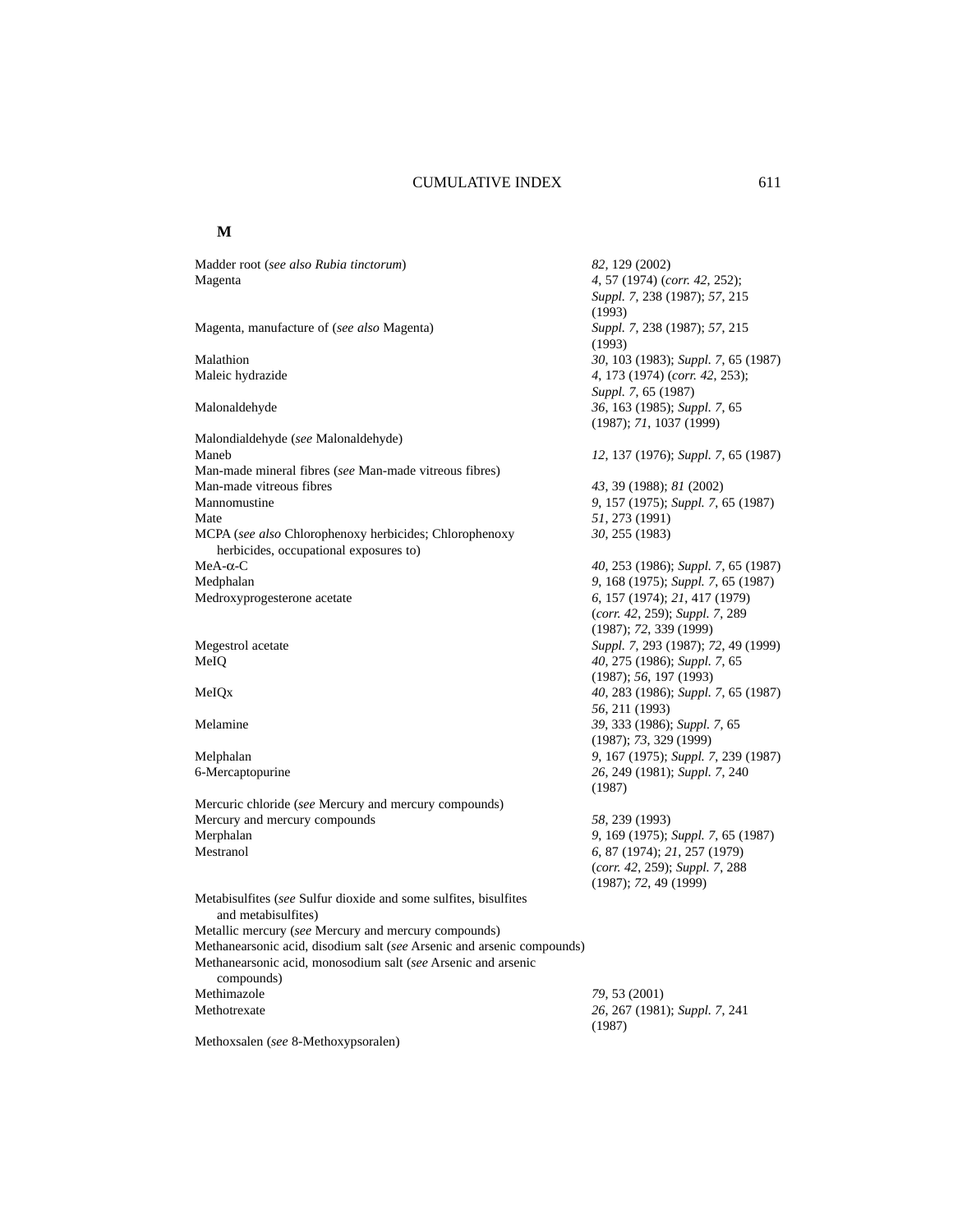Methoxychlor *5*, 193 (1974); *20*, 259 (1979); *Suppl. 7*, 66 (1987) Methoxyflurane (*see* Anaesthetics, volatile) 5-Methoxypsoralen *40*, 327 (1986); *Suppl. 7*, 242 (1987) 8-Methoxypsoralen (*see also* 8-Methoxypsoralen plus ultraviolet *24*, 101 (1980) radiation) 8-Methoxypsoralen plus ultraviolet radiation *Suppl. 7*, 243 (1987) Methyl acrylate *19*, 52 (1979); *39*, 99 (1986); *Suppl. 7*, 66 (1987); *71*, 1489 (1999) 5-Methylangelicin plus ultraviolet radiation (*see also* Angelicin *Suppl. 7*, 57 (1987) and some synthetic derivatives) 2-Methylaziridine *9*, 61 (1975); *Suppl. 7*, 66 (1987); *71*, 1497 (1999) Methylazoxymethanol acetate (*see also* Cycasin) *1*, 164 (1972); *10*, 131 (1976); *Suppl. 7*, 66 (1987) Methyl bromide *41*, 187 (1986) (*corr. 45*, 283); *Suppl. 7*, 245 (1987); *71*, 721 (1999) Methyl *tert*-butyl ether *73*, 339 (1999) Methyl carbamate *12*, 151 (1976); *Suppl. 7*, 66 (1987) Methyl-CCNU (*see* 1-(2-Chloroethyl)-3-(4-methylcyclohexyl)- 1-nitrosourea) Methyl chloride *41*, 161 (1986); *Suppl. 7*, 246 (1987); *71*, 737 (1999) 1-, 2-, 3-, 4-, 5- and 6-Methylchrysenes *32*, 379 (1983); *Suppl. 7*, 66 (1987) *N*-Methyl-*N*,4-dinitrosoaniline *1*, 141 (1972); *Suppl. 7*, 66 (1987) 4,4′-Methylene bis(2-chloroaniline) *4*, 65 (1974) (*corr. 42*, 252); *Suppl. 7*, 246 (1987); *57*, 271 (1993) 4,4′-Methylene bis(*N,N*-dimethyl)benzenamine *27*, 119 (1982); *Suppl. 7*, 66 (1987) 4,4′-Methylene bis(2-methylaniline) *4*, 73 (1974); *Suppl. 7*, 248 (1987) 4,4′-Methylenedianiline *4*, 79 (1974) (*corr. 42*, 252); *39*, 347 (1986); *Suppl. 7*, 66 (1987) 4,4′-Methylenediphenyl diisocyanate *19*, 314 (1979); *Suppl. 7*, 66 (1987); *71*, 1049 (1999) 2-Methylfluoranthene *32*, 399 (1983); *Suppl. 7*, 66 (1987) 3-Methylfluoranthene *32*, 399 (1983); *Suppl. 7*, 66 (1987) Methylglyoxal *51*, 443 (1991) Methyl iodide *15*, 245 (1977); *41*, 213 (1986); *Suppl. 7*, 66 (1987); *71*, 1503 (1999) Methylmercury chloride (*see* Mercury and mercury compounds) Methylmercury compounds (*see* Mercury and mercury compounds) Methyl methacrylate *19*, 187 (1979); *Suppl. 7*, 66 (1987); *60*, 445 (1994) Methyl methanesulfonate *7*, 253 (1974); *Suppl. 7*, 66 (1987); *71*, 1059 (1999) 2-Methyl-1-nitroanthraquinone *27*, 205 (1982); *Suppl. 7*, 66 (1987) *N*-Methyl-*N*′-nitro-*N*-nitrosoguanidine *4*, 183 (1974); *Suppl. 7*, 248 (1987) 3-Methylnitrosaminopropionaldehyde [*see* 3-(*N*-Nitrosomethylamino) propionaldehyde]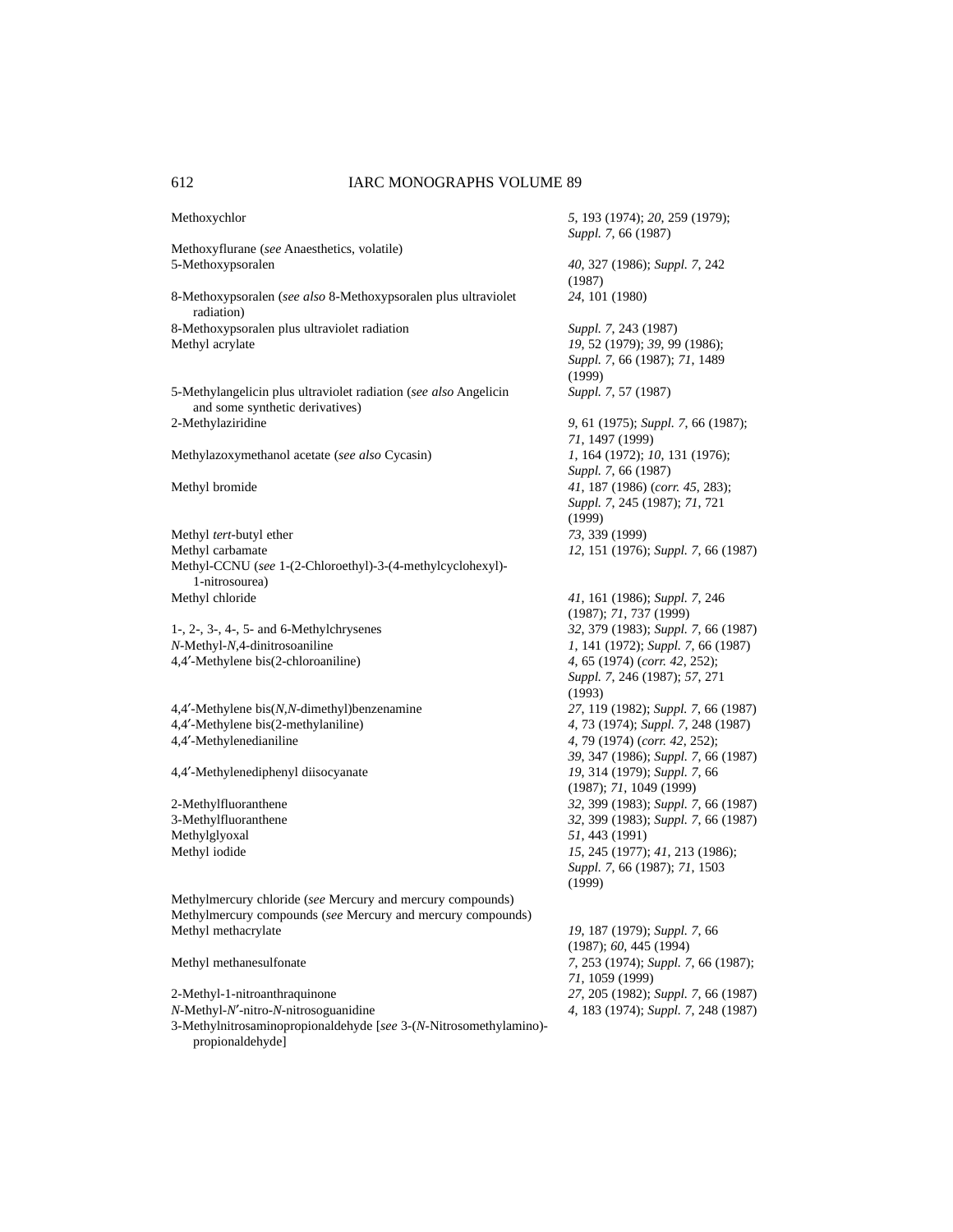| 3-Methylnitrosaminopropionitrile [see 3-(N-Nitrosomethylamino)-                                             |                                                               |
|-------------------------------------------------------------------------------------------------------------|---------------------------------------------------------------|
| propionitrile]                                                                                              |                                                               |
| 4-(Methylnitrosamino)-4-(3-pyridyl)-1-butanal [see 4-(N-Nitrosomethyl-<br>amino)-4-(3-pyridyl)-1-butanal]   |                                                               |
| 4-(Methylnitrosamino)-1-(3-pyridyl)-1-butanone [see 4-(N-Nitrosomethyl-<br>amino)-1-(3-pyridyl)-1-butanone] |                                                               |
| N-Methyl-N-nitrosourea                                                                                      | 1, 125 (1972); 17, 227 (1978);<br>Suppl. 7, 66 (1987)         |
| N-Methyl-N-nitrosourethane                                                                                  | 4, 211 (1974); Suppl. 7, 66 (1987)                            |
| N-Methylolacrylamide                                                                                        | 60, 435 (1994)                                                |
| Methyl parathion                                                                                            | 30, 131 (1983); Suppl. 7, 66, 392<br>(1987)                   |
| 1-Methylphenanthrene                                                                                        | 32, 405 (1983); Suppl. 7, 66 (1987)                           |
| 7-Methylpyrido[3,4-c]psoralen                                                                               | 40, 349 (1986); Suppl. 7, 71 (1987)                           |
| Methyl red                                                                                                  | 8, 161 (1975); Suppl. 7, 66 (1987)                            |
| Methyl selenac (see also Selenium and selenium compounds)                                                   | 12, 161 (1976); Suppl. 7, 66 (1987)                           |
| Methylthiouracil                                                                                            | 7, 53 (1974); Suppl. 7, 66 (1987);<br>79, 75 (2001)           |
| Metronidazole                                                                                               | 13, 113 (1977); Suppl. 7, 250<br>(1987)                       |
| Mineral oils                                                                                                | 3, 30 (1973); 33, 87 (1984)<br>(corr. 42, 262); Suppl. 7, 252 |
|                                                                                                             | (1987)                                                        |
| Mirex                                                                                                       | 5, 203 (1974); 20, 283 (1979)                                 |
|                                                                                                             | $(corr. 42, 258)$ ; Suppl. 7, 66 (1987)                       |
| Mists and vapours from sulfuric acid and other strong inorganic acids                                       | 54, 41 (1992)                                                 |
| Mitomycin C                                                                                                 | 10, 171 (1976); Suppl. 7, 67 (1987)                           |
| Mitoxantrone                                                                                                | 76, 289 (2000)                                                |
| MNNG (see N-Methyl-N'-nitro-N-nitrosoguanidine)                                                             |                                                               |
| MOCA (see 4,4'-Methylene bis(2-chloroaniline))                                                              |                                                               |
| Modacrylic fibres                                                                                           | 19, 86 (1979); Suppl. 7, 67 (1987)                            |
| Monochloramine (see Chloramine)                                                                             |                                                               |
| Monocrotaline                                                                                               | 10, 291 (1976); Suppl. 7, 67 (1987)                           |
| Monuron                                                                                                     | 12, 167 (1976); Suppl. 7, 67                                  |
|                                                                                                             | (1987); 53, 467 (1991)                                        |
| MOPP and other combined chemotherapy including<br>alkylating agents                                         | Suppl. 7, 254 (1987)                                          |
| Mordanite (see Zeolites)                                                                                    |                                                               |
| Morinda officinalis (see also Traditional herbal medicines)                                                 | 82, 129 (2002)                                                |
| Morpholine                                                                                                  | 47, 199 (1989); 71, 1511 (1999)                               |
| 5-(Morpholinomethyl)-3-[(5-nitrofurfurylidene)amino]-2-<br>oxazolidinone                                    | 7, 161 (1974); Suppl. 7, 67 (1987)                            |
| Musk ambrette                                                                                               | 65, 477 (1996)                                                |
| Musk xylene                                                                                                 | 65, 477 (1996)                                                |
| Mustard gas                                                                                                 | 9, 181 (1975) (corr. 42, 254);<br>Suppl. 7, 259 (1987)        |
| Myleran (see 1,4-Butanediol dimethanesulfonate)                                                             |                                                               |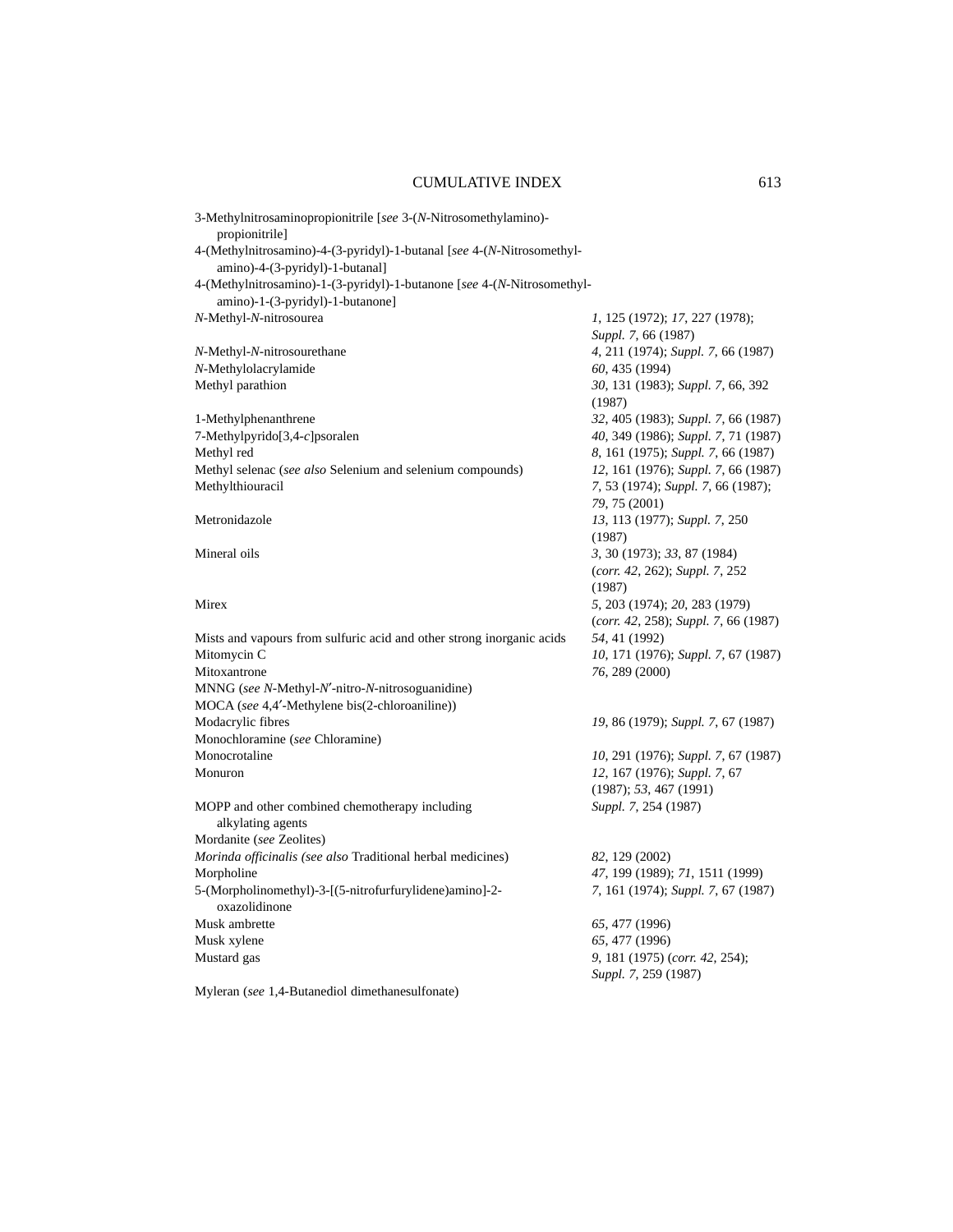#### **N**

Nafenopin *24*, 125 (1980); *Suppl. 7*, 67 (1987) Naphthalene *82*, 367 (2002) 1,5-Naphthalenediamine *27*, 127 (1982); *Suppl. 7*, 67 (1987) 1,5-Naphthalene diisocyanate *19*, 311 (1979); *Suppl. 7*, 67 (1987); *71*, 1515 (1999) 1-Naphthylamine *4*, 87 (1974) (*corr. 42*, 253); *Suppl. 7*, 260 (1987) 2-Naphthylamine *4*, 97 (1974); *Suppl. 7*, 261 (1987) 1-Naphthylthiourea *30*, 347 (1983); *Suppl. 7*, 263 (1987) Neutrons *75*, 361 (2000) Nickel acetate (*see* Nickel and nickel compounds) Nickel ammonium sulfate (*see* Nickel and nickel compounds) Nickel and nickel compounds (*see also* Implants, surgical) *2*, 126 (1973) (*corr. 42*, 252); *11*, 75 (1976); *Suppl. 7*, 264 (1987) (*corr. 45*, 283); *49*, 257 (1990) (*corr. 67*, 395) Nickel carbonate (*see* Nickel and nickel compounds) Nickel carbonyl (*see* Nickel and nickel compounds) Nickel chloride (*see* Nickel and nickel compounds) Nickel-gallium alloy (*see* Nickel and nickel compounds) Nickel hydroxide (*see* Nickel and nickel compounds) Nickelocene (*see* Nickel and nickel compounds) Nickel oxide (*see* Nickel and nickel compounds) Nickel subsulfide (*see* Nickel and nickel compounds) Nickel sulfate (*see* Nickel and nickel compounds) Niridazole *13*, 123 (1977); *Suppl. 7*, 67 (1987) Nithiazide *31*, 179 (1983); *Suppl. 7*, 67 (1987) Nitrilotriacetic acid and its salts *48*, 181 (1990); *73*, 385 (1999) 5-Nitroacenaphthene *16*, 319 (1978); *Suppl. 7*, 67 (1987) 5-Nitro-*ortho*-anisidine *27*, 133 (1982); *Suppl. 7*, 67 (1987) 2-Nitroanisole *65*, 369 (1996) 9-Nitroanthracene *33*, 179 (1984); *Suppl. 7*, 67 (1987) 7-Nitrobenz[*a*]anthracene *46*, 247 (1989) Nitrobenzene *65*, 381 (1996) 6-Nitrobenzo[*a*]pyrene *33*, 187 (1984); *Suppl. 7*, 67 (1987); *46*, 255 (1989) 4-Nitrobiphenyl *4*, 113 (1974); *Suppl. 7*, 67 (1987) 6-Nitrochrysene *33*, 195 (1984); *Suppl. 7*, 67 (1987); *46*, 267 (1989) Nitrofen (technical-grade) *30*, 271 (1983); *Suppl. 7*, 67 (1987) 3-Nitrofluoranthene *33*, 201 (1984); *Suppl. 7*, 67 (1987) 2-Nitrofluorene *46*, 277 (1989) Nitrofural *7*, 171 (1974); *Suppl. 7*, 67 (1987); *50*, 195 (1990) 5-Nitro-2-furaldehyde semicarbazone (*see* Nitrofural) Nitrofurantoin *50*, 211 (1990) Nitrofurazone (*see* Nitrofural) 1-[(5-Nitrofurfurylidene)amino]-2-imidazolidinone *7*, 181 (1974); *Suppl. 7*, 67 (1987) *N*-[4-(5-Nitro-2-furyl)-2-thiazolyl]acetamide *1*, 181 (1972); *7*, 185 (1974);

*Suppl. 7*, 67 (1987)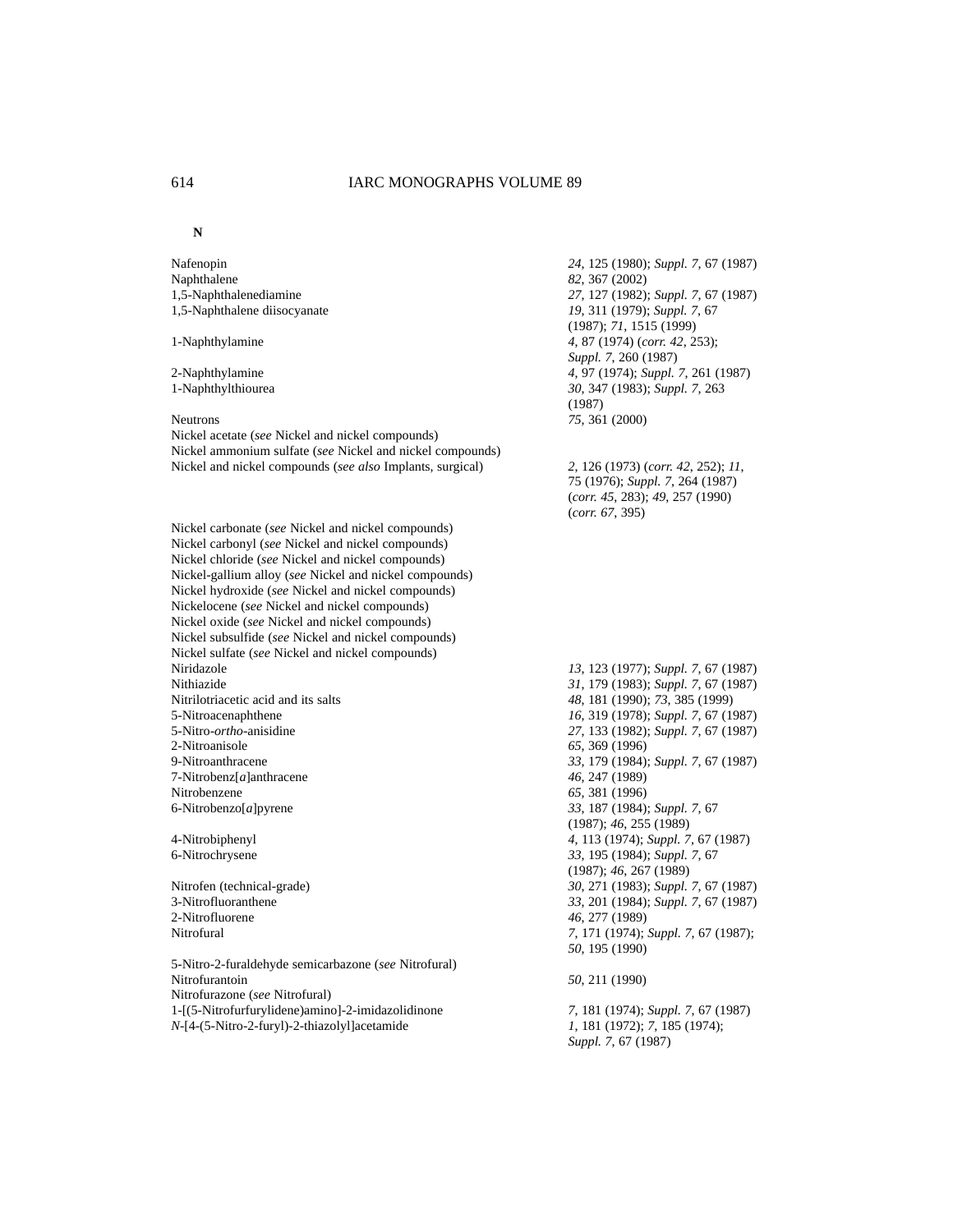| Nitrogen mustard                                               | 9, 193 (1975); Suppl. 7, 269 (1987)                     |
|----------------------------------------------------------------|---------------------------------------------------------|
| Nitrogen mustard N-oxide                                       | 9, 209 (1975); Suppl. 7, 67 (1987)                      |
| Nitromethane                                                   | 77, 487 (2000)                                          |
| 1-Nitronaphthalene                                             | 46, 291 (1989)                                          |
| 2-Nitronaphthalene                                             | 46, 303 (1989)                                          |
| 3-Nitroperylene                                                | 46, 313 (1989)                                          |
| 2-Nitro-para-phenylenediamine (see 1,4-Diamino-2-nitrobenzene) |                                                         |
| 2-Nitropropane                                                 | 29, 331 (1982); Suppl. 7, 67<br>(1987); 71, 1079 (1999) |
| 1-Nitropyrene                                                  | 33, 209 (1984); Suppl. 7, 67                            |
|                                                                | (1987); 46, 321 (1989)                                  |
| 2-Nitropyrene                                                  | 46, 359 (1989)                                          |
| 4-Nitropyrene                                                  | 46, 367 (1989)                                          |
| N-Nitrosatable drugs                                           | 24, 297 (1980) (corr. 42, 260)                          |
| N-Nitrosatable pesticides                                      | 30, 359 (1983)                                          |
| N'-Nitrosoanabasine (NAB)                                      | 37, 225 (1985); Suppl. 7, 67                            |
|                                                                | (1987); 89, 419 (2007)                                  |
| N'-Nitrosoanatabine (NAT)                                      | 37, 233 (1985); Suppl. 7, 67                            |
|                                                                | (1987); 89, 419 (2007)                                  |
| N-Nitrosodi-n-butylamine                                       | 4, 197 (1974); 17, 51 (1978);                           |
|                                                                | Suppl. 7, 67 (1987)                                     |
| N-Nitrosodiethanolamine                                        | 17, 77 (1978); Suppl. 7, 67 (1987);                     |
|                                                                | 77, 403 (2000)                                          |
| N-Nitrosodiethylamine                                          | 1, 107 (1972) (corr. 42, 251);                          |
|                                                                | 17, 83 (1978) (corr. 42, 257);                          |
|                                                                | Suppl. 7, 67 (1987)                                     |
| N-Nitrosodimethylamine                                         | 1, 95 (1972); 17, 125 (1978)                            |
|                                                                | (corr. 42, 257); Suppl. 7, 67 (1987)                    |
| N-Nitrosodiphenylamine                                         | 27, 213 (1982); Suppl. 7, 67 (1987)                     |
| para-Nitrosodiphenylamine                                      | 27, 227 (1982) (corr. 42, 261);                         |
|                                                                | Suppl. 7, 68 (1987)                                     |
| N-Nitrosodi-n-propylamine                                      | 17, 177 (1978); Suppl. 7, 68 (1987)                     |
| N-Nitroso-N-ethylurea (see N-Ethyl-N-nitrosourea)              |                                                         |
| N-Nitrosofolic acid                                            | 17, 217 (1978); Suppl. 7, 68 (1987)                     |
| N-Nitrosoguvacine                                              | 37, 263 (1985); Suppl. 7, 68                            |
|                                                                | (1987); 85, 281 (2004)                                  |
| N-Nitrosoguvacoline                                            | 37, 263 (1985); Suppl. 7, 68                            |
|                                                                | (1987); 85, 281 (2004)                                  |
| N-Nitrosohydroxyproline                                        | 17, 304 (1978); Suppl. 7, 68 (1987)                     |
| 3-(N-Nitrosomethylamino)propionaldehyde                        | 37, 263 (1985); Suppl. 7, 68                            |
|                                                                | (1987); 85, 281 (2004)                                  |
| 3-(N-Nitrosomethylamino) propionitrile                         | 37, 263 (1985); Suppl. 7, 68                            |
|                                                                | (1987); 85, 281 (2004)                                  |
| 4-(N-Nitrosomethylamino)-4-(3-pyridyl)-1-butanal               | 37, 205 (1985); Suppl. 7, 68 (1987)                     |
| 4-(N-Nitrosomethylamino)-1-(3-pyridyl)-1-butanone (NNK)        | 37, 209 (1985); Suppl. 7, 68                            |
|                                                                | (1987); 89, 419 (2007)                                  |
| N-Nitrosomethylethylamine                                      | 17, 221 (1978); Suppl. 7, 68 (1987)                     |
| N-Nitroso-N-methylurea (see N-Methyl-N-nitrosourea)            |                                                         |
| N-Nitroso-N-methylurethane (see N-Methyl-N-nitrosourethane)    |                                                         |
| N-Nitrosomethylvinylamine                                      | 17, 257 (1978); Suppl. 7, 68 (1987)                     |
| N-Nitrosomorpholine                                            | 17, 263 (1978); Suppl. 7, 68 (1987)                     |
| N'-Nitrosonornicotine (NNN)                                    | 17, 281 (1978); 37, 241 (1985);                         |
|                                                                | Suppl. 7, 68 (1987); 89, 419 (2007)                     |
| N-Nitrosopiperidine                                            | 17, 287 (1978); Suppl. 7, 68 (1987)                     |
|                                                                |                                                         |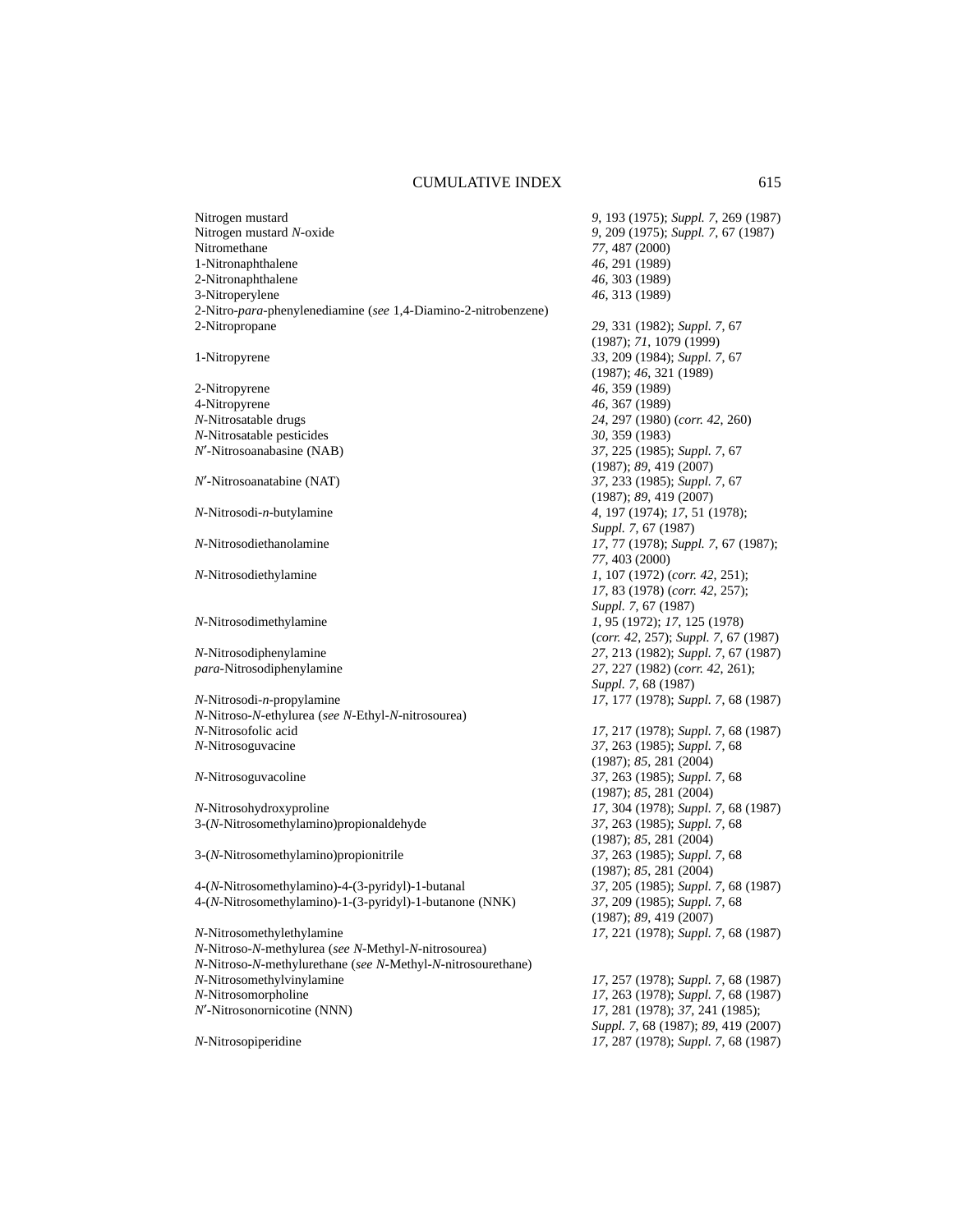| N-Nitrosoproline                                                                              | 17, 303 (1978); Suppl. 7, 68 (1987)    |
|-----------------------------------------------------------------------------------------------|----------------------------------------|
| N-Nitrosopyrrolidine                                                                          | 17, 313 (1978); Suppl. 7, 68 (1987)    |
| N-Nitrososarcosine                                                                            | 17, 327 (1978); Suppl. 7, 68 (1987)    |
| Nitrosoureas, chloroethyl (see Chloroethyl nitrosoureas)                                      |                                        |
| 5-Nitro- <i>ortho</i> -toluidine                                                              | 48, 169 (1990)                         |
| 2-Nitrotoluene                                                                                | 65, 409 (1996)                         |
| 3-Nitrotoluene                                                                                | 65, 409 (1996)                         |
| 4-Nitrotoluene                                                                                | 65, 409 (1996)                         |
| Nitrous oxide (see Anaesthetics, volatile)                                                    |                                        |
| Nitrovin                                                                                      | 31, 185 (1983); Suppl. 7, 68 (1987)    |
| Nivalenol (see Toxins derived from Fusarium graminearum,<br>F. culmorum and F. crookwellense) |                                        |
| NNK (see 4-(N-Nitrosomethylamino)-1-(3-pyridyl)-1-butanone)                                   |                                        |
| NNN (see N'-Nitrosonornicotine)                                                               |                                        |
| Nonsteroidal oestrogens                                                                       | Suppl. 7, 273 (1987)                   |
| Norethisterone                                                                                | 6, 179 (1974); 21, 461 (1979);         |
|                                                                                               |                                        |
|                                                                                               | Suppl. 7, 294 (1987); 72, 49<br>(1999) |
| Norethisterone acetate                                                                        |                                        |
|                                                                                               | 72, 49 (1999)                          |
| Norethynodrel                                                                                 | 6, 191 (1974); 21, 461 (1979)          |
|                                                                                               | (corr. 42, 259); Suppl. 7, 295         |
|                                                                                               | (1987); 72, 49 (1999)                  |
| Norgestrel                                                                                    | 6, 201 (1974); 21, 479 (1979);         |
|                                                                                               | Suppl. 7, 295 (1987); 72, 49 (1999)    |
| Nylon 6                                                                                       | 19, 120 (1979); Suppl. 7, 68 (1987)    |
|                                                                                               |                                        |
|                                                                                               |                                        |
| $\bf o$                                                                                       |                                        |
| Ochratoxin A                                                                                  |                                        |
|                                                                                               | 10, 191 (1976); 31, 191 (1983)         |
|                                                                                               | (corr. 42, 262); Suppl. 7, 271         |
|                                                                                               | (1987); 56, 489 (1993)                 |
| Oestradiol                                                                                    | 6, 99 (1974); 21, 279 (1979);          |
|                                                                                               | Suppl. 7, 284 (1987); 72, 399          |
|                                                                                               | (1999)                                 |
| Oestradiol-17 $\beta$ (see Oestradiol)                                                        |                                        |
| Oestradiol 3-benzoate (see Oestradiol)                                                        |                                        |
| Oestradiol dipropionate (see Oestradiol)                                                      |                                        |
| Oestradiol mustard                                                                            | 9, 217 (1975); Suppl. 7, 68 (1987)     |
| Oestradiol valerate (see Oestradiol)                                                          |                                        |
| Oestriol                                                                                      | 6, 117 (1974); 21, 327 (1979);         |
|                                                                                               | Suppl. 7, 285 (1987); 72, 399          |
|                                                                                               | (1999)                                 |
| Oestrogen-progestin combinations (see Oestrogens,                                             |                                        |
| progestins (progestogens) and combinations)                                                   |                                        |
| Oestrogen-progestin replacement therapy (see Post-menopausal                                  |                                        |
| oestrogen-progestogen therapy)                                                                |                                        |
| Oestrogen replacement therapy (see Post-menopausal oestrogen                                  |                                        |
| therapy)                                                                                      |                                        |
|                                                                                               |                                        |

Oestrogens (*see* Oestrogens, progestins and combinations) Oestrogens, conjugated (*see* Conjugated oestrogens) Oestrogens, nonsteroidal (*see* Nonsteroidal oestrogens)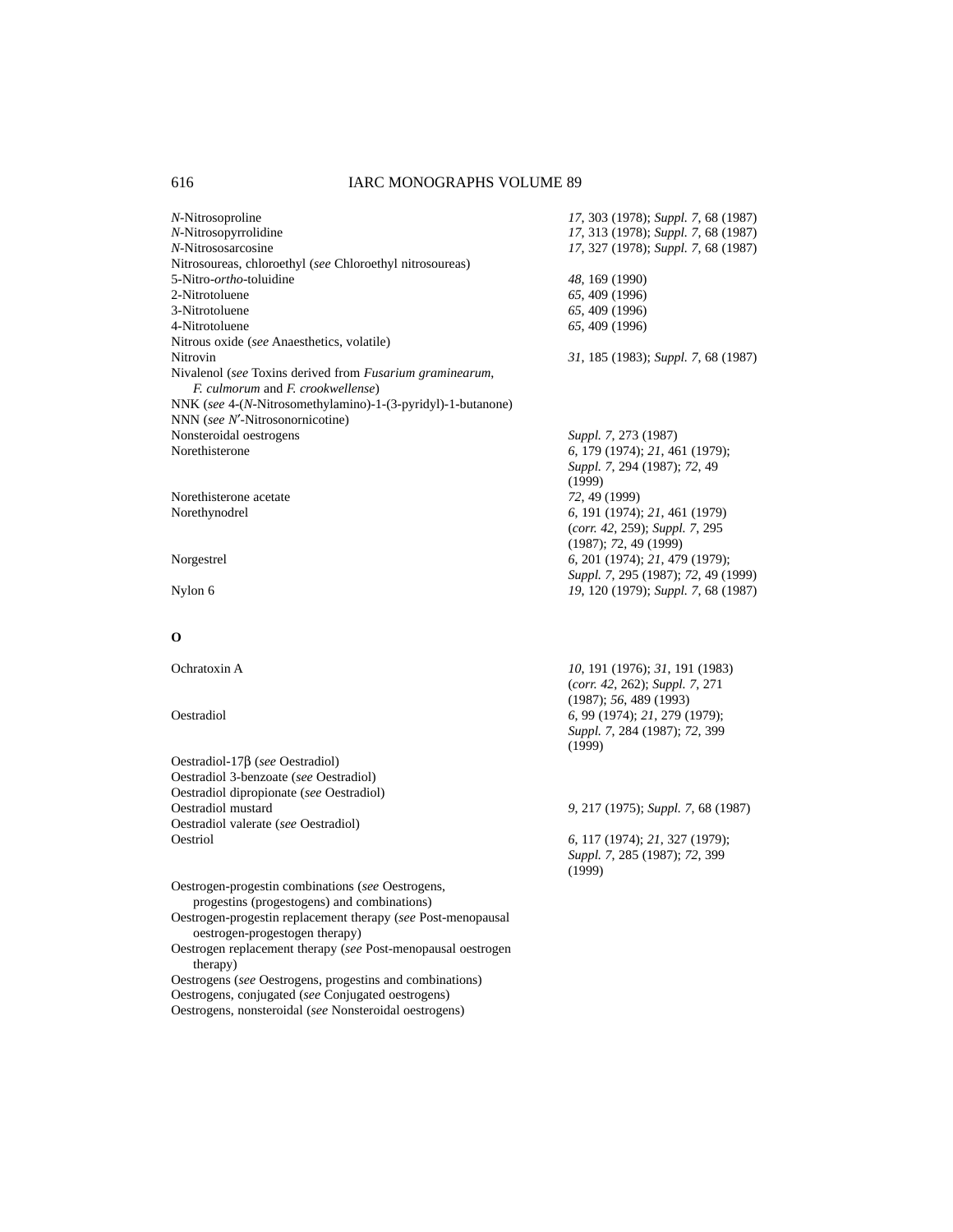| Oestrogens, progestins (progestogens) and combinations               | 6 (1974); 21 (1979); Suppl. 7, 272<br>(1987); 72, 49, 339, 399, 531<br>(1999)             |
|----------------------------------------------------------------------|-------------------------------------------------------------------------------------------|
| Oestrogens, steroidal (see Steroidal oestrogens)                     |                                                                                           |
| Oestrone                                                             | 6, 123 (1974); 21, 343 (1979)<br>(corr. 42, 259); Suppl. 7, 286<br>(1987); 72, 399 (1999) |
| Oestrone benzoate (see Oestrone)                                     |                                                                                           |
| Oil Orange SS                                                        | 8, 165 (1975); Suppl. 7, 69 (1987)                                                        |
| Opisthorchis felineus (infection with)                               | 61, 121 (1994)                                                                            |
| Opisthorchis viverrini (infection with)                              | 61, 121 (1994)                                                                            |
| Oral contraceptives, combined                                        | Suppl. 7, 297 (1987); 72, 49 (1999)                                                       |
| Oral contraceptives, sequential (see Sequential oral contraceptives) |                                                                                           |
| Orange I                                                             | 8, 173 (1975); Suppl. 7, 69 (1987)                                                        |
| Orange G                                                             | 8, 181 (1975); Suppl. 7, 69 (1987)                                                        |
| Organic lead compounds                                               | Suppl. 7, 230 (1987); 87 (2006)                                                           |
| Organolead compounds (see Organic lead compounds)                    |                                                                                           |
| Oxazepam                                                             | 13, 58 (1977); Suppl. 7, 69 (1987);<br>66, 115 (1996)                                     |
| Oxymetholone (see also Androgenic (anabolic) steroids)               | 13, 131 (1977)                                                                            |
| Oxyphenbutazone                                                      | 13, 185 (1977); Suppl. 7, 69 (1987)                                                       |
|                                                                      |                                                                                           |
| P                                                                    |                                                                                           |
| Paint manufacture and painting (occupational exposures in)           | 47, 329 (1989)                                                                            |
| Palygorskite                                                         | 42, 159 (1987); Suppl. 7, 117                                                             |
|                                                                      | (1987); 68, 245 (1997)                                                                    |
| Panfuran S (see also Dihydroxymethylfuratrizine)                     | 24, 77 (1980); Suppl. 7, 69 (1987)                                                        |
| Paper manufacture (see Pulp and paper manufacture)                   |                                                                                           |
| Paracetamol                                                          | 50, 307 (1990); 73, 401 (1999)                                                            |
| Parasorbic acid                                                      | 10, 199 (1976) (corr. 42, 255);                                                           |
|                                                                      | Suppl. 7, 69 (1987)                                                                       |
| Parathion                                                            | 30, 153 (1983); Suppl. 7, 69 (1987)                                                       |
| Patulin                                                              | 10, 205 (1976); 40, 83 (1986);                                                            |
|                                                                      | Suppl. 7, 69 (1987)                                                                       |
| Penicillic acid                                                      | 10, 211 (1976); Suppl. 7, 69 (1987)                                                       |
| Pentachloroethane                                                    | 41, 99 (1986); Suppl. 7, 69 (1987);                                                       |
|                                                                      | 71, 1519 (1999)                                                                           |
| Pentachloronitrobenzene (see Quintozene)                             |                                                                                           |
| Pentachlorophenol (see also Chlorophenols; Chlorophenols,            | 20, 303 (1979); 53, 371 (1991)                                                            |
| occupational exposures to; Polychlorophenols and their sodium salts) |                                                                                           |
| Permethrin                                                           | 53, 329 (1991)                                                                            |
| Perylene                                                             | 32, 411 (1983); Suppl. 7, 69 (1987)                                                       |
| Petasitenine                                                         | 31, 207 (1983); Suppl. 7, 69 (1987)                                                       |
| Petasites japonicus (see also Pyrrolizidine alkaloids)               | 10, 333 (1976)                                                                            |
| Petroleum refining (occupational exposures in)                       | 45, 39 (1989)                                                                             |
| Petroleum solvents                                                   | 47, 43 (1989)                                                                             |
| Phenacetin                                                           | 13, 141 (1977); 24, 135 (1980);                                                           |
|                                                                      | Suppl. 7, 310 (1987)                                                                      |
| Phenanthrene                                                         | 32, 419 (1983); Suppl. 7, 69 (1987)                                                       |
| Phenazopyridine hydrochloride                                        | 8, 117 (1975); 24, 163 (1980)                                                             |
|                                                                      | (corr. 42, 260); Suppl. 7, 312                                                            |
|                                                                      | (1987)                                                                                    |
|                                                                      |                                                                                           |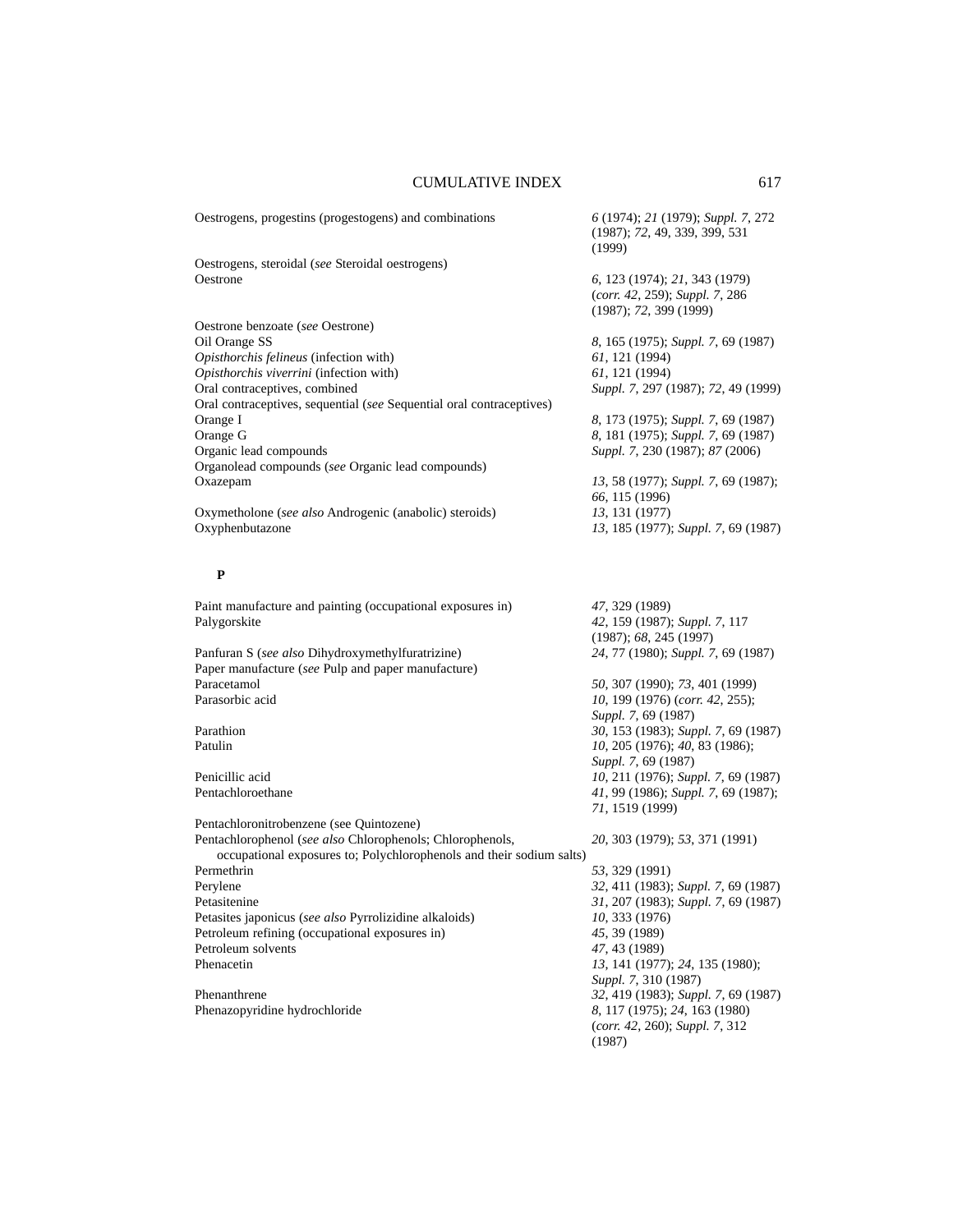| Phenelzine sulfate                                                                                                        | 24, 175 (1980); Suppl. 7, 312<br>(1987)                        |
|---------------------------------------------------------------------------------------------------------------------------|----------------------------------------------------------------|
| Phenicarbazide                                                                                                            | 12, 177 (1976); Suppl. 7, 70 (1987)                            |
| Phenobarbital and its sodium salt                                                                                         | 13, 157 (1977); Suppl. 7, 313<br>(1987); 79, 161 (2001)        |
| Phenol                                                                                                                    | 47, 263 (1989) (corr. 50, 385); 71,<br>749 (1999)              |
| Phenolphthalein                                                                                                           | 76, 387 (2000)                                                 |
| Phenoxyacetic acid herbicides (see Chlorophenoxy herbicides)                                                              |                                                                |
| Phenoxybenzamine hydrochloride                                                                                            | 9, 223 (1975); 24, 185 (1980);                                 |
|                                                                                                                           | Suppl. 7, 70 (1987)                                            |
| Phenylbutazone                                                                                                            | 13, 183 (1977); Suppl. 7, 316                                  |
|                                                                                                                           | (1987)                                                         |
| meta-Phenylenediamine                                                                                                     | 16, 111 (1978); Suppl. 7, 70 (1987)                            |
| para-Phenylenediamine                                                                                                     | 16, 125 (1978); Suppl. 7, 70 (1987)                            |
| Phenyl glycidyl ether (see also Glycidyl ethers)                                                                          | 71, 1525 (1999)                                                |
| N-Phenyl-2-naphthylamine                                                                                                  | 16, 325 (1978) (corr. 42, 257);                                |
|                                                                                                                           | Suppl. 7, 318 (1987)                                           |
| ortho-Phenylphenol                                                                                                        | 30, 329 (1983); Suppl. 7, 70                                   |
|                                                                                                                           | (1987); 73, 451 (1999)                                         |
| Phenytoin                                                                                                                 | 13, 201 (1977); Suppl. 7, 319                                  |
|                                                                                                                           | (1987); 66, 175 (1996)                                         |
| Phillipsite (see Zeolites)                                                                                                |                                                                |
| PhIP                                                                                                                      | 56, 229 (1993)                                                 |
| Pickled vegetables                                                                                                        | 56, 83 (1993)                                                  |
| Picloram                                                                                                                  | 53, 481 (1991)                                                 |
| Piperazine oestrone sulfate (see Conjugated oestrogens)                                                                   |                                                                |
| Piperonyl butoxide                                                                                                        | 30, 183 (1983); Suppl. 7, 70 (1987)                            |
| Pitches, coal-tar (see Coal-tar pitches)                                                                                  |                                                                |
| Polyacrylic acid                                                                                                          | 19, 62 (1979); Suppl. 7, 70 (1987)                             |
| Polybrominated biphenyls                                                                                                  | 18, 107 (1978); 41, 261 (1986);                                |
|                                                                                                                           | Suppl. 7, 321 (1987)                                           |
| Polychlorinated biphenyls                                                                                                 | 7, 261 (1974); 18, 43 (1978)<br>(corr. 42, 258); Suppl. 7, 322 |
|                                                                                                                           | (1987)                                                         |
| Polychlorinated camphenes (see Toxaphene)                                                                                 |                                                                |
| Polychlorinated dibenzo-para-dioxins (other than                                                                          | 69, 33 (1997)                                                  |
| 2,3,7,8-tetrachlorodibenzodioxin)                                                                                         |                                                                |
| Polychlorinated dibenzofurans                                                                                             | 69, 345 (1997)                                                 |
| Polychlorophenols and their sodium salts                                                                                  | 71, 769 (1999)                                                 |
| Polychloroprene                                                                                                           | 19, 141 (1979); Suppl. 7, 70 (1987)                            |
| Polyethylene (see also Implants, surgical)                                                                                | 19, 164 (1979); Suppl. 7, 70 (1987)                            |
| Poly(glycolic acid) (see Implants, surgical)                                                                              |                                                                |
| Polymethylene polyphenyl isocyanate (see also 4,4'-Methylenediphenyl 19, 314 (1979); Suppl. 7, 70 (1987)<br>diisocyanate) |                                                                |
| Polymethyl methacrylate (see also Implants, surgical)                                                                     | 19, 195 (1979); Suppl. 7, 70 (1987)                            |
| Polyoestradiol phosphate (see Oestradiol-17 $\beta$ )                                                                     |                                                                |
| Polypropylene (see also Implants, surgical)                                                                               | 19, 218 (1979); Suppl. 7, 70 (1987)                            |
| Polystyrene (see also Implants, surgical)                                                                                 | 19, 245 (1979); Suppl. 7, 70 (1987)                            |
| Polytetrafluoroethylene (see also Implants, surgical)                                                                     | 19, 288 (1979); Suppl. 7, 70 (1987)                            |
| Polyurethane foams (see also Implants, surgical)                                                                          | 19, 320 (1979); Suppl. 7, 70 (1987)                            |
| Polyvinyl acetate (see also Implants, surgical)                                                                           | 19, 346 (1979); Suppl. 7, 70 (1987)                            |
| Polyvinyl alcohol (see also Implants, surgical)                                                                           | 19, 351 (1979); Suppl. 7, 70 (1987)                            |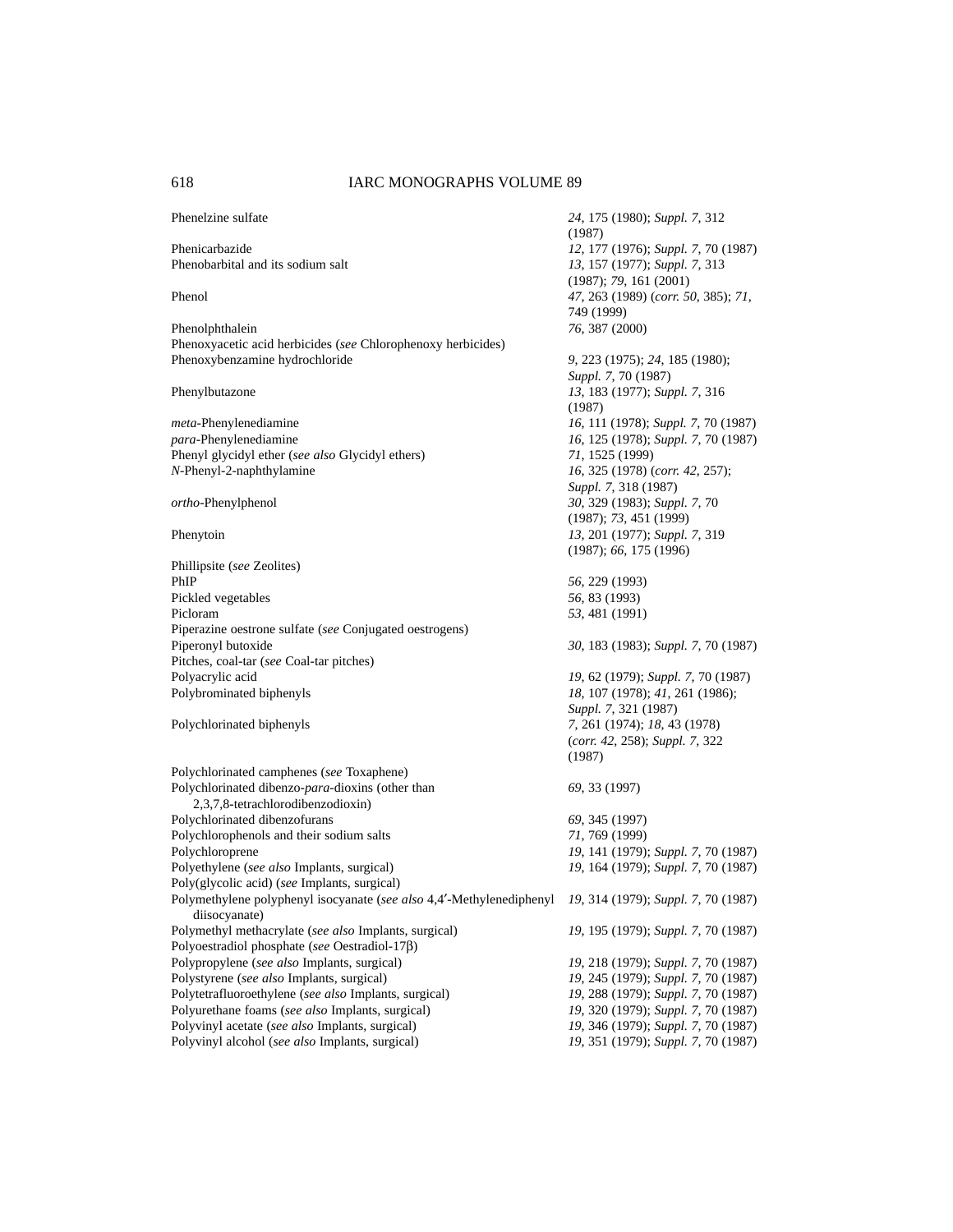| Polyvinyl chloride (see also Implants, surgical)                                                                 | 7, 306 (1974); 19, 402 (1979);<br>Suppl. 7, 70 (1987)                     |
|------------------------------------------------------------------------------------------------------------------|---------------------------------------------------------------------------|
| Polyvinyl pyrrolidone                                                                                            | 19, 463 (1979); Suppl. 7, 70<br>(1987); 71, 1181 (1999)                   |
| Ponceau MX                                                                                                       | 8, 189 (1975); Suppl. 7, 70 (1987)                                        |
| Ponceau 3R                                                                                                       | 8, 199 (1975); Suppl. 7, 70 (1987)                                        |
| Ponceau SX                                                                                                       | 8, 207 (1975); Suppl. 7, 70 (1987)                                        |
| Post-menopausal oestrogen therapy                                                                                | Suppl. 7, 280 (1987); 72, 399<br>(1999)                                   |
| Post-menopausal oestrogen-progestogen therapy                                                                    | Suppl. 7, 308 (1987); 72, 531<br>(1999)                                   |
| Potassium arsenate (see Arsenic and arsenic compounds)<br>Potassium arsenite (see Arsenic and arsenic compounds) |                                                                           |
| Potassium bis(2-hydroxyethyl)dithiocarbamate                                                                     | 12, 183 (1976); Suppl. 7, 70 (1987)                                       |
| Potassium bromate                                                                                                | 40, 207 (1986); Suppl. 7, 70 (1987);<br>73, 481 (1999)                    |
| Potassium chromate (see Chromium and chromium compounds)                                                         |                                                                           |
| Potassium dichromate (see Chromium and chromium compounds)                                                       |                                                                           |
| Prazepam                                                                                                         | 66, 143 (1996)                                                            |
| Prednimustine                                                                                                    | 50, 115 (1990)                                                            |
| Prednisone                                                                                                       | 26, 293 (1981); Suppl. 7, 326<br>(1987)                                   |
| Printing processes and printing inks                                                                             | 65, 33 (1996)                                                             |
| Procarbazine hydrochloride                                                                                       | 26, 311 (1981); Suppl. 7, 327<br>(1987)                                   |
| Proflavine salts                                                                                                 | 24, 195 (1980); Suppl. 7, 70 (1987)                                       |
| Progesterone (see also Progestins; Combined oral contraceptives)                                                 | 6, 135 (1974); 21, 491 (1979)<br>(corr. 42, 259)                          |
| Progestins (see Progestogens)                                                                                    |                                                                           |
| Progestogens                                                                                                     | Suppl. 7, 289 (1987); 72, 49, 339,<br>531 (1999)                          |
| Pronetalol hydrochloride                                                                                         | 13, 227 (1977) (corr. 42, 256);<br>Suppl. 7, 70 (1987)                    |
| 1,3-Propane sultone                                                                                              | 4, 253 (1974) (corr. 42, 253);<br>Suppl. 7, 70 (1987); 71, 1095<br>(1999) |
| Propham                                                                                                          | 12, 189 (1976); Suppl. 7, 70 (1987)                                       |
| β-Propiolactone                                                                                                  | 4, 259 (1974) (corr. 42, 253);                                            |
|                                                                                                                  | Suppl. 7, 70 (1987); 71, 1103<br>(1999)                                   |
| n-Propyl carbamate                                                                                               | 12, 201 (1976); Suppl. 7, 70 (1987)                                       |
| Propylene                                                                                                        | 19, 213 (1979); Suppl. 7, 71<br>(1987); 60, 161 (1994)                    |
| Propyleneimine (see 2-Methylaziridine)                                                                           |                                                                           |
| Propylene oxide                                                                                                  | 11, 191 (1976); 36, 227 (1985)                                            |
|                                                                                                                  | (corr. 42, 263); Suppl. 7, 328<br>(1987); 60, 181 (1994)                  |
| Propylthiouracil                                                                                                 | 7, 67 (1974); Suppl. 7, 329 (1987);<br>79, 91 (2001)                      |
| Ptaquiloside (see also Bracken fern)                                                                             | 40, 55 (1986); Suppl. 7, 71 (1987)                                        |
| Pulp and paper manufacture                                                                                       | 25, 157 (1981); Suppl. 7, 385<br>(1987)                                   |
| Pyrene                                                                                                           | 32, 431 (1983); Suppl. 7, 71 (1987)                                       |
| Pyridine                                                                                                         | 77, 503 (2000)                                                            |
|                                                                                                                  |                                                                           |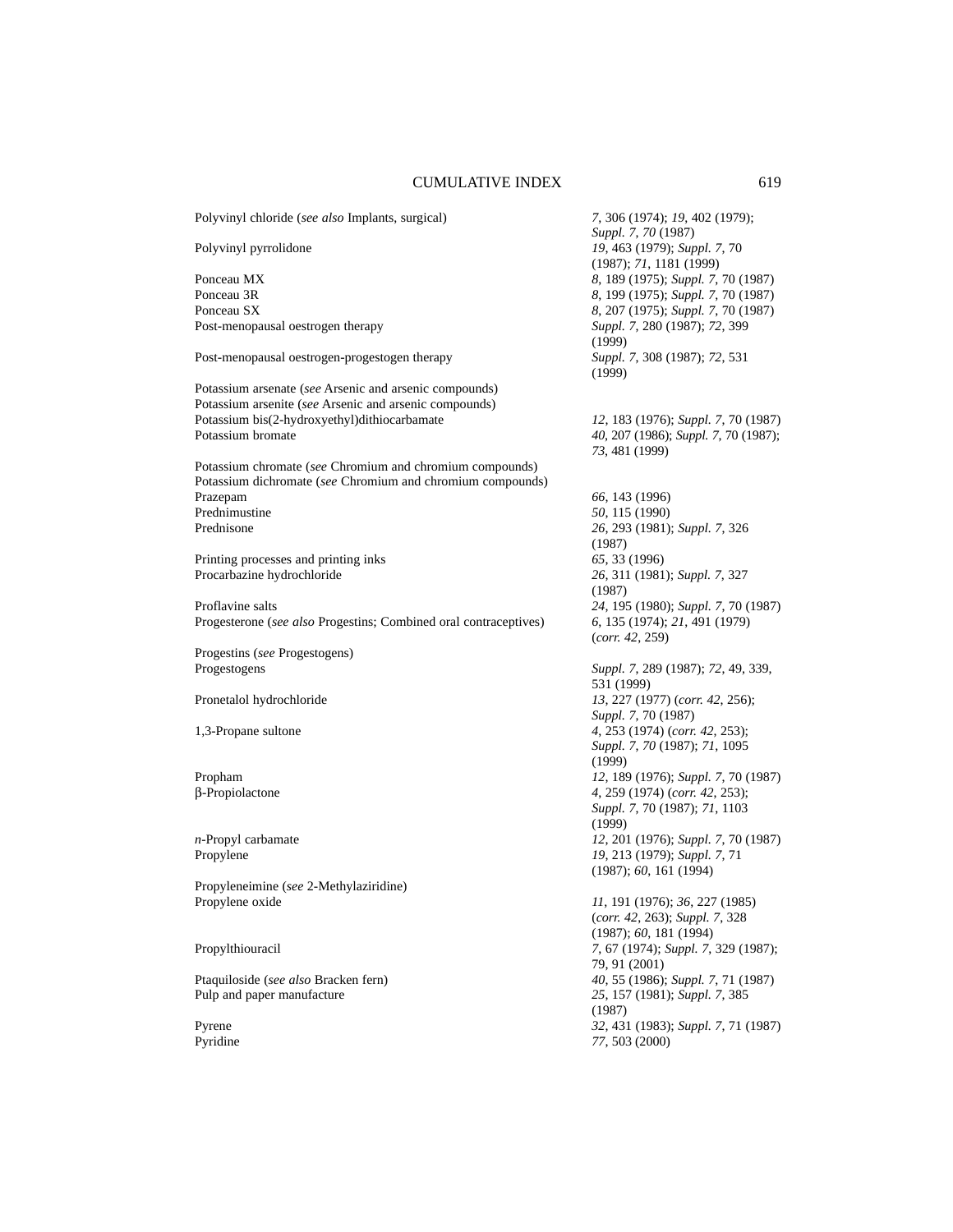Pyrido[3,4-*c*]psoralen *40*, 349 (1986); *Suppl. 7*, 71 (1987) Pyrimethamine *13*, 233 (1977); *Suppl. 7*, 71 (1987)

(1987); *73*, 497 (1999)

(1987); *71*, 1245 (1999)

Pyrrolizidine alkaloids (*see* Hydroxysenkirkine; Isatidine; Jacobine; Lasiocarpine; Monocrotaline; Retrorsine; Riddelliine; Seneciphylline; Senkirkine)

# **Q**

Quartz (*see* Crystalline silica) Quercetin (*see also* Bracken fern) *31*, 213 (1983); *Suppl. 7*, 71

*para*-Quinone *15*, 255 (1977); *Suppl. 7*, 71

Quintozene *5*, 211 (1974); *Suppl. 7*, 71 (1987)

# **R**

| Radiation (see gamma-radiation, neutrons, ultraviolet radiation, |                                     |
|------------------------------------------------------------------|-------------------------------------|
| X-radiation)                                                     |                                     |
| Radionuclides, internally deposited                              | 78 (2001)                           |
| Radon                                                            | 43, 173 (1988) (corr. 45, 283)      |
| Refractory ceramic fibres (see Man-made vitreous fibres)         |                                     |
| Reserpine                                                        | 10, 217 (1976); 24, 211 (1980)      |
|                                                                  | $(corr. 42, 260)$ ; Suppl. 7, 330   |
|                                                                  | (1987)                              |
| Resorcinol                                                       | 15, 155 (1977); Suppl. 7, 71        |
|                                                                  | (1987); 71, 1119 (1990)             |
| Retrorsine                                                       | 10, 303 (1976); Suppl. 7, 71 (1987) |
| Rhodamine B                                                      | 16, 221 (1978); Suppl. 7, 71 (1987) |
| Rhodamine 6G                                                     | 16, 233 (1978); Suppl. 7, 71 (1987) |
| Riddelliine                                                      | 10, 313 (1976); Suppl. 7, 71        |
|                                                                  | (1987); 82, 153 (2002)              |
| Rifampicin                                                       | 24, 243 (1980); Suppl. 7, 71 (1987) |
| Ripazepam                                                        | 66, 157 (1996)                      |

Rock (stone) wool (*see* Man-made vitreous fibres) Rubber industry *28* (1982) (*corr. 42*, 261); *Suppl. 7*,

*Rubia tinctorum* (*see also* Madder root, Traditional herbal medicines) *82*, 129 (2002)

## **S**

Salted fish *56*, 41 (1993) Sawmill industry (including logging) (*see* Lumber and sawmill industry (including logging)) Scarlet Red *8*, 217 (1975); *Suppl. 7*, 71 (1987)

Saccharated iron oxide<br>
Saccharin and its salts<br> *2*, 161 (1973); *Suppl.* 7, 71 (1987)<br> *22*, 111 (1980) (*corr.* 42, 259); 22, 111 (1980) (*corr. 42*, 259); *Suppl. 7*, 334 (1987); *73*, 517 (1999) Safrole *1*, 169 (1972); *10*, 231 (1976); *Suppl. 7*, 71 (1987)

Rugulosin *40*, 99 (1986); *Suppl. 7*, 71 (1987)

332 (1987)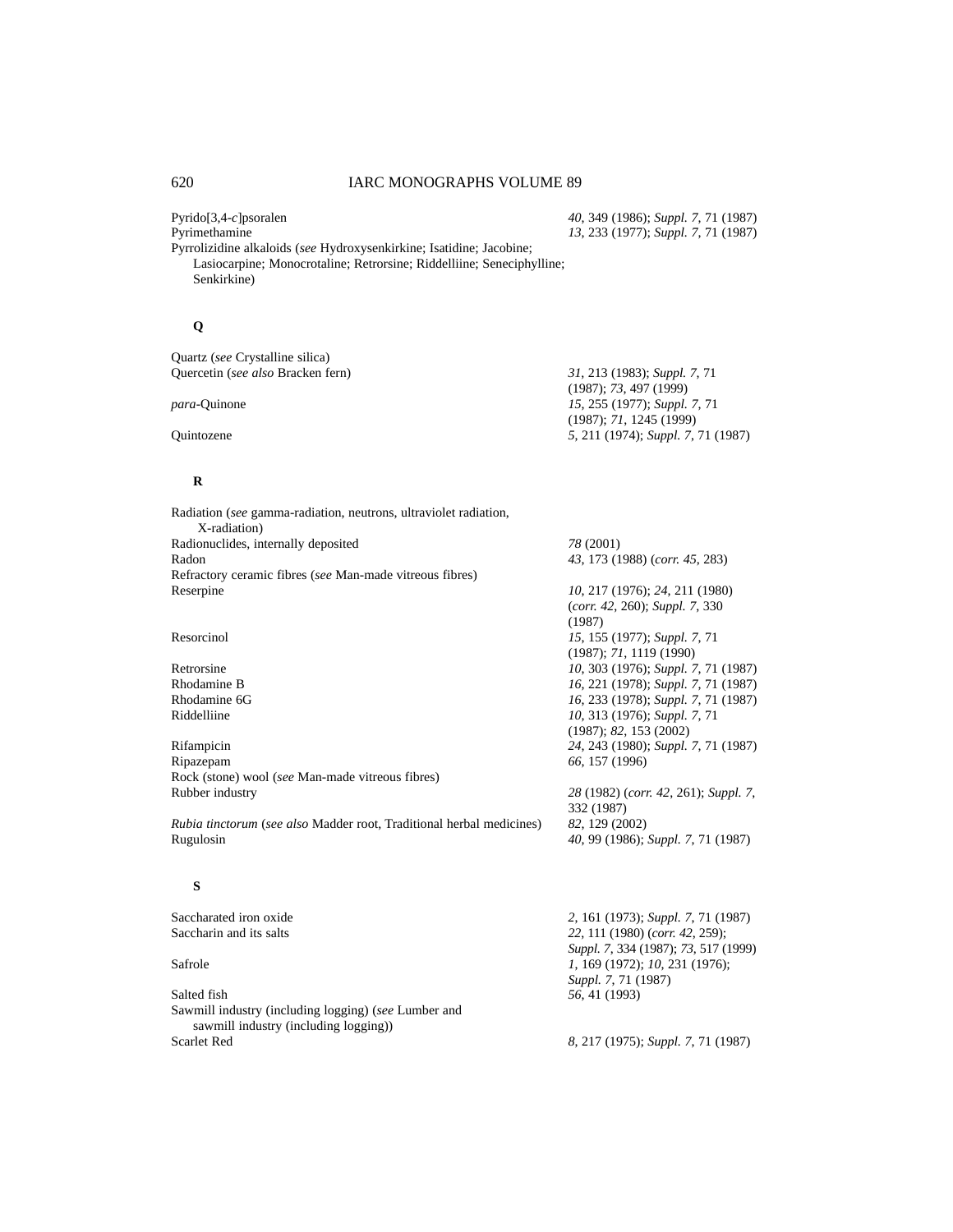| Schistosoma haematobium (infection with)                                                              | 61, 45 (1994)                                               |
|-------------------------------------------------------------------------------------------------------|-------------------------------------------------------------|
| Schistosoma japonicum (infection with)                                                                | 61, 45 (1994)                                               |
| Schistosoma mansoni (infection with)                                                                  | 61, 45 (1994)                                               |
| Selenium and selenium compounds                                                                       | 9, 245 (1975) (corr. 42, 255);                              |
|                                                                                                       | Suppl. 7, 71 (1987)                                         |
| Selenium dioxide (see Selenium and selenium compounds)                                                |                                                             |
| Selenium oxide (see Selenium and selenium compounds)                                                  |                                                             |
| Semicarbazide hydrochloride                                                                           | 12, 209 (1976) (corr. 42, 256);                             |
|                                                                                                       | Suppl. 7, 71 (1987)                                         |
| Senecio jacobaea L. (see also Pyrrolizidine alkaloids)                                                | 10, 333 (1976)                                              |
| Senecio longilobus (see also Pyrrolizidine alkaloids, Traditional)<br>herbal medicines)               | 10, 334 (1976); 82, 153 (2002)                              |
| Senecio riddellii (see also Traditional herbal medicines)                                             | 82, 153 (1982)                                              |
| Seneciphylline                                                                                        | 10, 319, 335 (1976); Suppl. 7, 71                           |
|                                                                                                       | (1987)                                                      |
| Senkirkine                                                                                            | 10, 327 (1976); 31, 231 (1983);                             |
|                                                                                                       | Suppl. 7, 71 (1987)                                         |
| Sepiolite                                                                                             | 42, 175 (1987); Suppl. 7, 71                                |
|                                                                                                       | (1987); 68, 267 (1997)                                      |
| Sequential oral contraceptives (see also Oestrogens, progestins                                       | Suppl. 7, 296 (1987)                                        |
| and combinations)                                                                                     |                                                             |
| Shale-oils                                                                                            | 35, 161 (1985); Suppl. 7, 339                               |
|                                                                                                       | (1987)                                                      |
| Shikimic acid (see also Bracken fern)                                                                 | 40, 55 (1986); Suppl. 7, 71 (1987)                          |
| Shoe manufacture and repair (see Boot and shoe manufacture<br>and repair)                             |                                                             |
| Silica (see also Amorphous silica; Crystalline silica)                                                | 42, 39 (1987)                                               |
| Silicone (see Implants, surgical)                                                                     |                                                             |
| Simazine                                                                                              | 53, 495 (1991); 73, 625 (1999)                              |
| Slag wool (see Man-made vitreous fibres)                                                              |                                                             |
| Sodium arsenate (see Arsenic and arsenic compounds)                                                   |                                                             |
| Sodium arsenite (see Arsenic and arsenic compounds)                                                   |                                                             |
| Sodium cacodylate (see Arsenic and arsenic compounds)                                                 |                                                             |
| Sodium chlorite                                                                                       | 52, 145 (1991)                                              |
| Sodium chromate (see Chromium and chromium compounds)                                                 |                                                             |
| Sodium cyclamate (see Cyclamates)                                                                     |                                                             |
| Sodium dichromate (see Chromium and chromium compounds)                                               |                                                             |
| Sodium diethyldithiocarbamate                                                                         | 12, 217 (1976); Suppl. 7, 71 (1987)                         |
| Sodium equilin sulfate (see Conjugated oestrogens)                                                    |                                                             |
| Sodium fluoride (see Fluorides)                                                                       |                                                             |
| Sodium monofluorophosphate (see Fluorides)                                                            |                                                             |
| Sodium oestrone sulfate (see Conjugated oestrogens)                                                   |                                                             |
| Sodium <i>ortho</i> -phenylphenate (see also ortho-Phenylphenol)                                      | 30, 329 (1983); Suppl. 7, 71, 392<br>(1987); 73, 451 (1999) |
| Sodium saccharin (see Saccharin)                                                                      |                                                             |
| Sodium selenate (see Selenium and selenium compounds)                                                 |                                                             |
| Sodium selenite (see Selenium and selenium compounds)                                                 |                                                             |
| Sodium silicofluoride (see Fluorides)                                                                 |                                                             |
| Solar radiation                                                                                       | 55 (1992)                                                   |
| Soots                                                                                                 | 3, 22 (1973); 35, 219 (1985);                               |
|                                                                                                       | Suppl. 7, 343 (1987)                                        |
| Special-purpose glass fibres such as E-glass and '475' glass fibres<br>(see Man-made vitreous fibres) |                                                             |
| Spironolactone                                                                                        | 24, 259 (1980); Suppl. 7, 344                               |
|                                                                                                       |                                                             |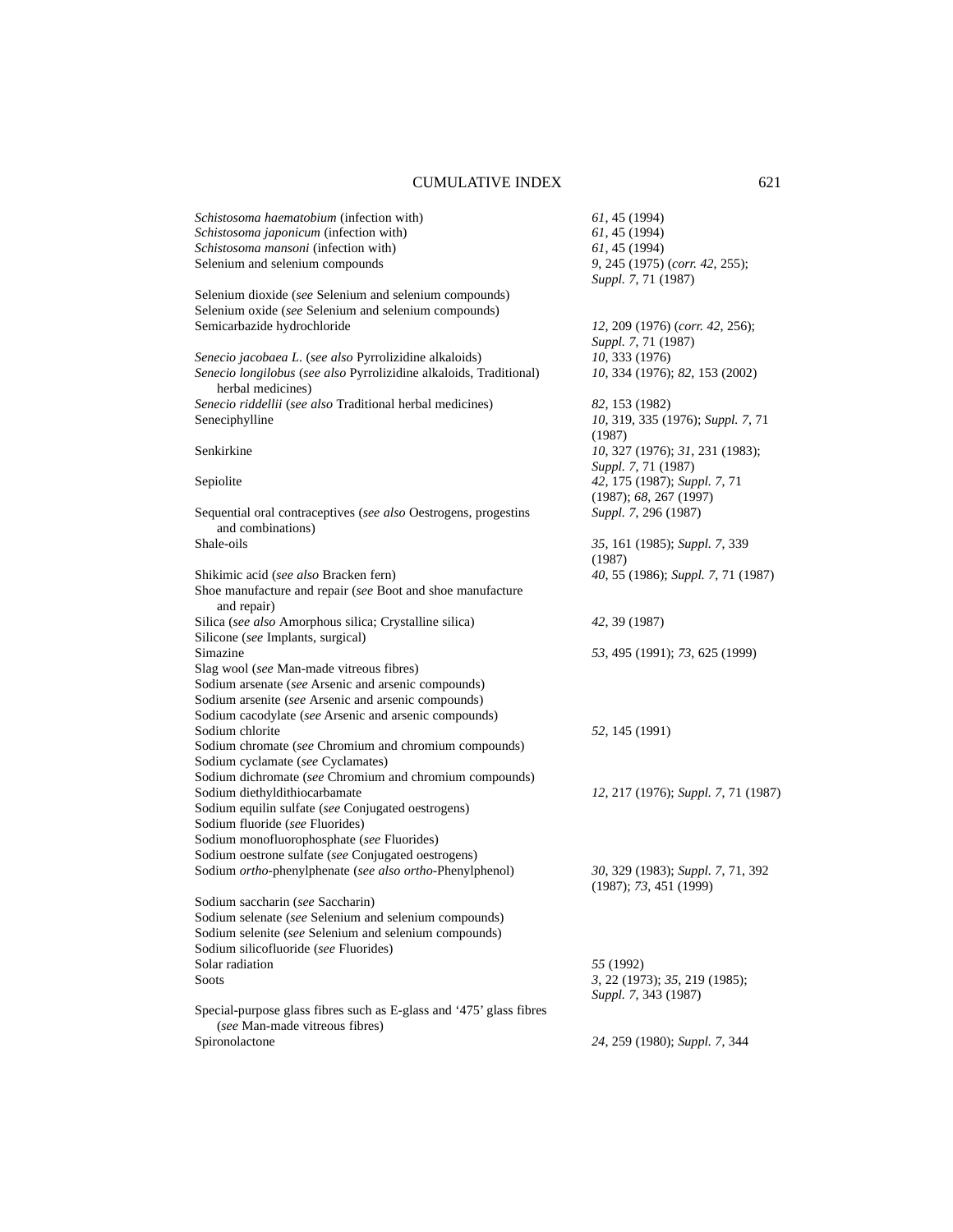|                                                                                | (1987); 79, 317 (2001)              |
|--------------------------------------------------------------------------------|-------------------------------------|
| Stannous fluoride (see Fluorides)                                              |                                     |
| Static electric fields                                                         | 80 (2002)                           |
| Static magnetic fields                                                         | 80 (2002)                           |
| Steel founding (see Iron and steel founding)                                   |                                     |
| Steel, stainless (see Implants, surgical)                                      |                                     |
| Sterigmatocystin                                                               | 1, 175 (1972); 10, 245 (1976);      |
|                                                                                | Suppl. 7, 72 (1987)                 |
| Steroidal oestrogens                                                           | Suppl. 7, 280 (1987)                |
| Streptozotocin                                                                 | 4, 221 (1974); 17, 337 (1978);      |
|                                                                                |                                     |
|                                                                                | Suppl. 7, 72 (1987)                 |
| Strobane® (see Terpene polychlorinates)                                        |                                     |
| Strong-inorganic-acid mists containing sulfuric acid (see Mists and            |                                     |
| vapours from sulfuric acid and other strong inorganic acids)                   |                                     |
| Strontium chromate (see Chromium and chromium compounds)                       |                                     |
| Styrene                                                                        | 19, 231 (1979) (corr. 42, 258);     |
|                                                                                | Suppl. 7, 345 (1987); 60, 233       |
|                                                                                | $(1994)$ (corr. 65, 549); 82, 437   |
|                                                                                | (2002)                              |
| Styrene-acrylonitrile copolymers                                               | 19, 97 (1979); Suppl. 7, 72 (1987)  |
| Styrene-butadiene copolymers                                                   | 19, 252 (1979); Suppl. 7, 72 (1987) |
| Styrene-7,8-oxide                                                              | 11, 201 (1976); 19, 275 (1979);     |
|                                                                                | 36, 245 (1985); Suppl. 7, 72        |
|                                                                                | (1987); 60, 321 (1994)              |
| Succinic anhydride                                                             | 15, 265 (1977); Suppl. 7, 72 (1987) |
| Sudan I                                                                        | 8, 225 (1975); Suppl. 7, 72 (1987)  |
| Sudan II                                                                       | 8, 233 (1975); Suppl. 7, 72 (1987)  |
| Sudan III                                                                      |                                     |
|                                                                                | 8, 241 (1975); Suppl. 7, 72 (1987)  |
| Sudan Brown RR                                                                 | 8, 249 (1975); Suppl. 7, 72 (1987)  |
| Sudan Red 7B                                                                   | 8, 253 (1975); Suppl. 7, 72 (1987)  |
| Sulfadimidine (see Sulfamethazine)                                             |                                     |
| Sulfafurazole                                                                  | 24, 275 (1980); Suppl. 7, 347       |
|                                                                                | (1987)                              |
| Sulfallate                                                                     | 30, 283 (1983); Suppl. 7, 72 (1987) |
| Sulfamethazine and its sodium salt                                             | 79, 341 (2001)                      |
| Sulfamethoxazole                                                               | 24, 285 (1980); Suppl. 7, 348       |
|                                                                                | (1987); 79, 361 (2001)              |
| Sulfites (see Sulfur dioxide and some sulfites, bisulfites and metabisulfites) |                                     |
| Sulfur dioxide and some sulfites, bisulfites and metabisulfites                | 54, 131 (1992)                      |
| Sulfur mustard (see Mustard gas)                                               |                                     |
| Sulfuric acid and other strong inorganic acids, occupational exposures         | 54, 41 (1992)                       |
| to mists and vapours from                                                      |                                     |
| Sulfur trioxide                                                                | 54, 121 (1992)                      |
| Sulphisoxazole (see Sulfafurazole)                                             |                                     |
| <b>Sunset Yellow FCF</b>                                                       | 8, 257 (1975); Suppl. 7, 72 (1987)  |
| Symphytine                                                                     | 31, 239 (1983); Suppl. 7, 72 (1987) |
|                                                                                |                                     |
|                                                                                |                                     |
| т                                                                              |                                     |
| 2,4,5-T (see also Chlorophenoxy herbicides; Chlorophenoxy                      | 15, 273 (1977)                      |
| herbicides, occupational exposures to)                                         |                                     |
| Talc                                                                           | 42, 185 (1987); Suppl. 7, 349       |
|                                                                                | (1987)                              |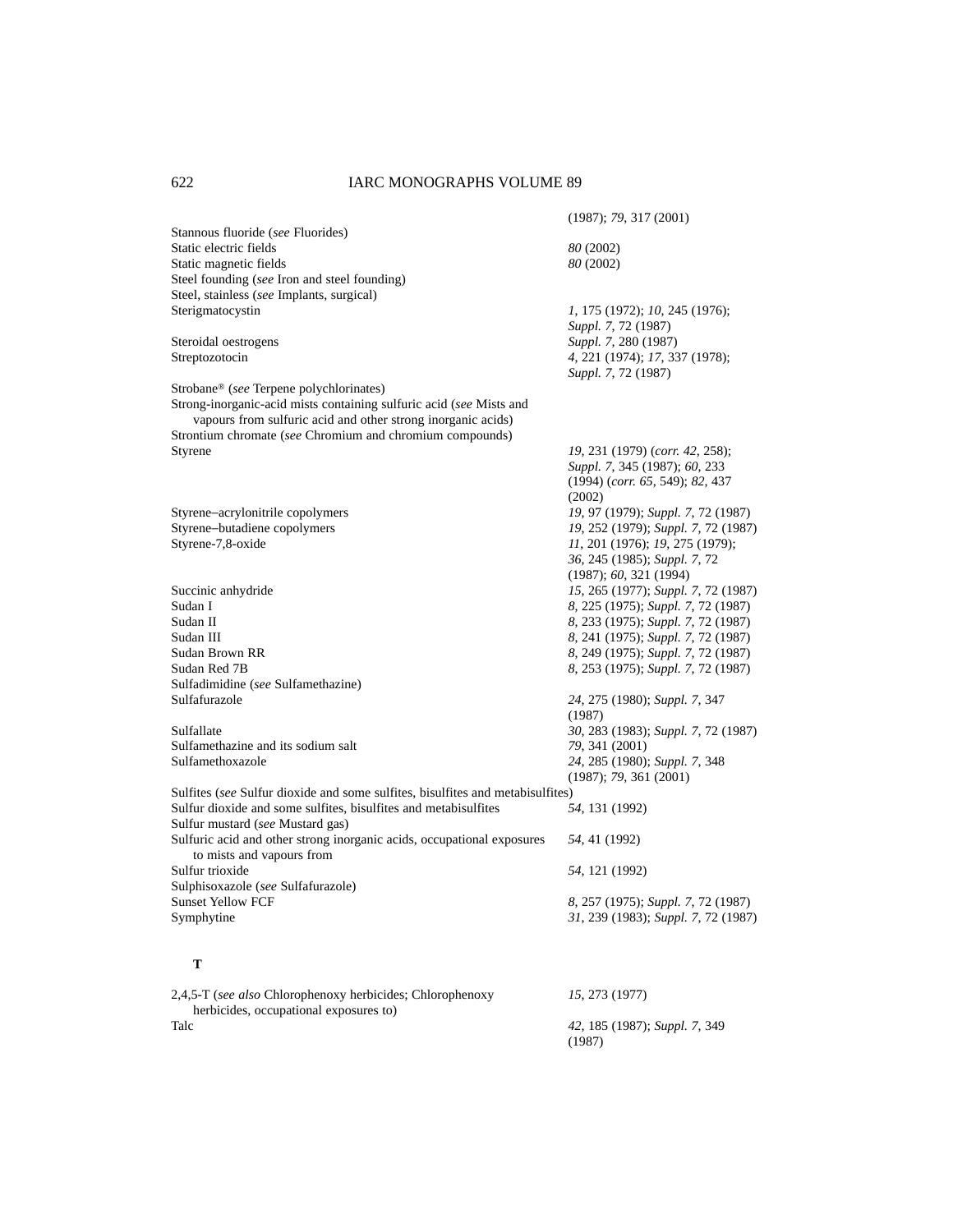| Tamoxifen                                                            | 66, 253 (1996)                       |
|----------------------------------------------------------------------|--------------------------------------|
| Tannic acid                                                          | 10, 253 (1976) (corr. 42, 255);      |
|                                                                      | Suppl. 7, 72 (1987)                  |
| Tannins (see also Tannic acid)                                       | 10, 254 (1976); Suppl. 7, 72 (1987)  |
| TCDD (see 2,3,7,8-Tetrachlorodibenzo-para-dioxin)                    |                                      |
| TDE (see DDT)                                                        |                                      |
| Tea                                                                  | 51, 207 (1991)                       |
| Temazepam                                                            | 66, 161 (1996)                       |
| Teniposide                                                           | 76, 259 (2000)                       |
| Terpene polychlorinates                                              | 5, 219 (1974); Suppl. 7, 72 (1987)   |
| Testosterone (see also Androgenic (anabolic) steroids)               | 6, 209 (1974); 21, 519 (1979)        |
| Testosterone oenanthate (see Testosterone)                           |                                      |
| Testosterone propionate (see Testosterone)                           |                                      |
| 2,2',5,5'-Tetrachlorobenzidine                                       | 27, 141 (1982); Suppl. 7, 72 (1987)  |
| 2,3,7,8-Tetrachlorodibenzo-para-dioxin                               | 15, 41 (1977); Suppl. 7, 350         |
|                                                                      | (1987); 69, 33(1997)                 |
| 1,1,1,2-Tetrachloroethane                                            | 41, 87 (1986); Suppl. 7, 72 (1987);  |
|                                                                      | 71, 1133 (1999)                      |
| 1,1,2,2-Tetrachloroethane                                            | 20, 477 (1979); Suppl. 7, 354        |
|                                                                      | (1987); 71, 817 (1999)               |
| Tetrachloroethylene                                                  | 20, 491 (1979); Suppl. 7, 355        |
|                                                                      | (1987); 63, 159 (1995) (corr. 65,    |
|                                                                      | 549)                                 |
| 2,3,4,6-Tetrachlorophenol (see Chlorophenols; Chlorophenols,         |                                      |
| occupational exposures to; Polychlorophenols and their sodium salts) |                                      |
| Tetrachlorvinphos                                                    | 30, 197 (1983); Suppl. 7, 72 (1987)  |
| Tetraethyllead (see Lead and lead compounds)                         |                                      |
| Tetrafluoroethylene                                                  | 19, 285 (1979); Suppl. 7, 72         |
|                                                                      | (1987); 71, 1143 (1999)              |
| Tetrakis(hydroxymethyl)phosphonium salts                             | 48, 95 (1990); 71, 1529 (1999)       |
| Tetramethyllead (see Lead and lead compounds)                        |                                      |
| Tetranitromethane                                                    | 65, 437 (1996)                       |
| Textile manufacturing industry, exposures in                         | 48, 215 (1990) (corr. 51, 483)       |
| Theobromine                                                          | 51, 421 (1991)                       |
| Theophylline                                                         | 51, 391 (1991)                       |
| Thioacetamide                                                        | 7, 77 (1974); Suppl. 7, 72 (1987)    |
| 4,4'-Thiodianiline                                                   | 16, 343 (1978); 27, 147 (1982);      |
|                                                                      | Suppl. 7, 72 (1987)                  |
| Thiotepa                                                             | 9, 85 (1975); Suppl. 7, 368 (1987);  |
|                                                                      | 50, 123 (1990)                       |
| Thiouracil                                                           | 7, 85 (1974); Suppl. 7, 72 (1987);   |
|                                                                      | 79, 127 (2001)                       |
| Thiourea                                                             | 7, 95 (1974); Suppl. 7, 72 (1987);   |
|                                                                      | 79, 703 (2001)                       |
| Thiram                                                               | 12, 225 (1976); Suppl. 7, 72         |
|                                                                      | (1987); 53, 403 (1991)               |
| Titanium (see Implants, surgical)                                    |                                      |
| Titanium dioxide                                                     | 47, 307 (1989)                       |
| Tobacco                                                              |                                      |
| Involuntary smoking                                                  | 83, 1189 (2004)                      |
| Smokeless tobacco                                                    | 37 (1985) (corr. 42, 263; 52, 513);  |
|                                                                      | Suppl. 7, 357 (1987); 89, 39 (2007)  |
| Tobacco smoke                                                        | 38 (1986) (corr. 42, 263); Suppl. 7, |
|                                                                      | 359 (1987); 83, 51 (2004)            |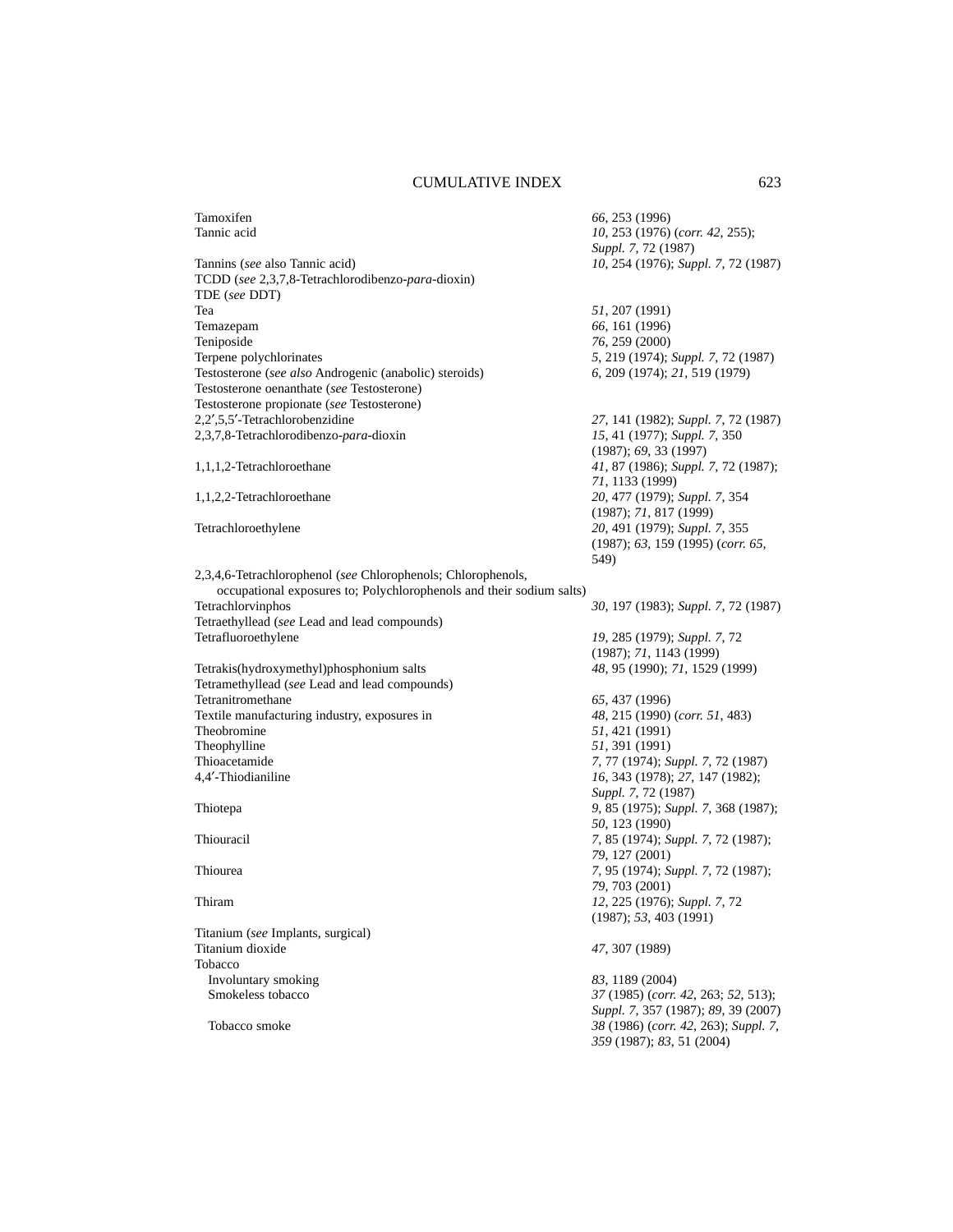| ortho-Tolidine (see 3,3'-Dimethylbenzidine)                                               |                                                        |
|-------------------------------------------------------------------------------------------|--------------------------------------------------------|
| 2,4-Toluene diisocyanate (see also Toluene diisocyanates)                                 | 19, 303 (1979); 39, 287 (1986)                         |
| 2,6-Toluene diisocyanate (see also Toluene diisocyanates)                                 | 19, 303 (1979); 39, 289 (1986)                         |
| Toluene                                                                                   | 47, 79 (1989); 71, 829 (1999)                          |
| Toluene diisocyanates                                                                     | 39, 287 (1986) (corr. 42, 264);                        |
|                                                                                           | Suppl. 7, 72 (1987); 71, 865 (1999)                    |
| Toluenes, $\alpha$ -chlorinated (see $\alpha$ -Chlorinated toluenes and benzoyl chloride) |                                                        |
| ortho-Toluenesulfonamide (see Saccharin)                                                  |                                                        |
| ortho-Toluidine                                                                           | 16, 349 (1978); 27, 155 (1982)                         |
|                                                                                           | (corr. 68, 477); Suppl. 7, 362                         |
|                                                                                           | (1987); 77, 267 (2000)                                 |
| Toremifene                                                                                | 66, 367 (1996)                                         |
| Toxaphene                                                                                 | 20, 327 (1979); Suppl. 7, 72                           |
|                                                                                           | (1987); 79, 569 (2001)                                 |
| T-2 Toxin (see Toxins derived from Fusarium sporotrichioides)                             |                                                        |
| Toxins derived from Fusarium graminearum, F. culmorum and                                 | 11, 169 (1976); 31, 153, 279                           |
| F. crookwellense                                                                          | (1983); Suppl. 7, 64, 74 (1987);                       |
|                                                                                           | 56, 397 (1993)                                         |
| Toxins derived from Fusarium moniliforme                                                  | 56, 445 (1993)                                         |
|                                                                                           |                                                        |
| Toxins derived from Fusarium sporotrichioides                                             | 31, 265 (1983); Suppl. 7, 73<br>(1987); 56, 467 (1993) |
| Traditional herbal medicines                                                              |                                                        |
|                                                                                           | 82, 41 (2002)                                          |
| Tremolite (see Asbestos)                                                                  |                                                        |
| Treosulfan                                                                                | 26, 341 (1981); Suppl. 7, 363                          |
|                                                                                           | (1987)                                                 |
| Triaziquone (see Tris(aziridinyl)-para-benzoquinone)                                      |                                                        |
| Trichlorfon                                                                               | 30, 207 (1983); Suppl. 7, 73 (1987)                    |
| Trichlormethine                                                                           | 9, 229 (1975); Suppl. 7, 73 (1987);                    |
|                                                                                           | 50, 143 (1990)                                         |
| Trichloroacetic acid                                                                      | 63, 291 (1995) (corr. 65, 549);                        |
|                                                                                           | 84 (2004)                                              |
| Trichloroacetonitrile (see also Halogenated acetonitriles)                                | 71, 1533 (1999)                                        |
| 1,1,1-Trichloroethane                                                                     | 20, 515 (1979); Suppl. 7, 73                           |
|                                                                                           | (1987); 71, 881 (1999)                                 |
| 1,1,2-Trichloroethane                                                                     | 20, 533 (1979); Suppl. 7, 73                           |
|                                                                                           | (1987); 52, 337 (1991); 71, 1153                       |
|                                                                                           | (1999)                                                 |
| Trichloroethylene                                                                         | 11, 263 (1976); 20, 545 (1979);                        |
|                                                                                           | Suppl. 7, 364 (1987); 63, 75 (1995)                    |
|                                                                                           | (corr. 65, 549)                                        |
| 2,4,5-Trichlorophenol (see also Chlorophenols; Chlorophenols,                             | 20, 349 (1979)                                         |
| occupational exposures to; Polychlorophenols and their sodium salts)                      |                                                        |
| 2,4,6-Trichlorophenol (see also Chlorophenols; Chlorophenols,                             | 20, 349 (1979)                                         |
| occupational exposures to; Polychlorophenols and their sodium salts)                      |                                                        |
| $(2,4,5$ -Trichlorophenoxy) acetic acid (see 2,4,5-T)                                     |                                                        |
| 1,2,3-Trichloropropane                                                                    | 63, 223 (1995)                                         |
| Trichlorotriethylamine-hydrochloride (see Trichlormethine)                                |                                                        |
| $T_2$ -Trichothecene (see Toxins derived from <i>Fusarium sporotrichioides</i> )          |                                                        |
| Tridymite (see Crystalline silica)                                                        |                                                        |
| Triethanolamine                                                                           | 77, 381 (2000)                                         |
| Triethylene glycol diglycidyl ether                                                       | 11, 209 (1976); Suppl. 7, 73                           |
|                                                                                           | (1987); 71, 1539 (1999)                                |
| Trifluralin                                                                               | 53, 515 (1991)                                         |
| 4,4',6-Trimethylangelicin plus ultraviolet radiation (see also                            | Suppl. 7, 57 (1987)                                    |
|                                                                                           |                                                        |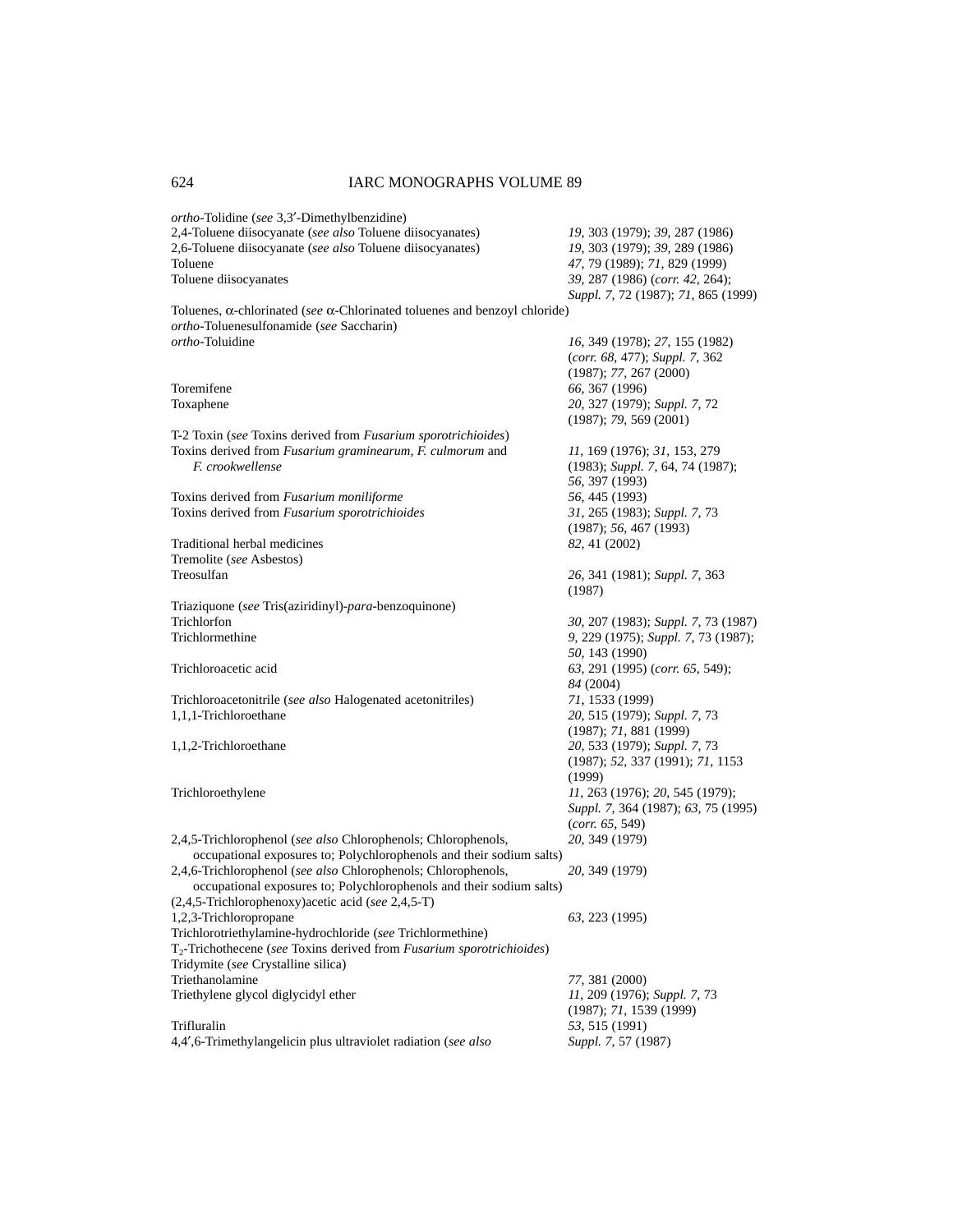Angelicin and some synthetic derivatives) 2,4,5-Trimethylaniline *27*, 177 (1982); *Suppl. 7*, 73 (1987)<br>2,4,6-Trimethylaniline *27*, 178 (1982); *Suppl. 7*, 73 (1987) 4,5′,8-Trimethylpsoralen *40*, 357 (1986); *Suppl. 7*, 366 (1987) Trimustine hydrochloride (*see* Trichlormethine) 2,4,6-Trinitrotoluene *65*, 449 (1996) 32, 447 (1983); *Suppl.* 7, 73 (1987) Tris(aziridinyl)-*para*-benzoquinone *9*, 67 (1975); *Suppl. 7*, 367 (1987) Tris(1-aziridinyl)phosphine-oxide *9*, 75 (1975); *Suppl. 7*, 73 (1987) Tris(1-aziridinyl)phosphine-sulphide (*see* Thiotepa) 2,4,6-Tris(1-aziridinyl)-*s*-triazine *9*, 95 (1975); *Suppl. 7*, 73 (1987) Tris(2-chloroethyl) phosphate *48*, 109 (1990); *71*, 1543 (1999)<br>1,2,3-Tris(chloromethoxy) propane *15*, 301 (1977); *Suppl.* 7, 73 1,2,3-Tris(chloromethoxy)propane (1987); *71*, 1549 (1999) Tris(2,3-dibromopropyl) phosphate *20*, 575 (1979); *Suppl. 7*, 369 (1987); *71*, 905 (1999) Tris(2-methyl-1-aziridinyl)phosphine-oxide *9*, 107 (1975); *Suppl. 7*, 73 (1987) Trp-P-1 *31*, 247 (1983); *Suppl. 7*, 73 (1987)

**U**

Ultraviolet radiation *40*, 379 (1986); *55* (1992) Underground haematite mining with exposure to radon *1*, 29 (1972); *Suppl. 7*, 216 (1987) Uracil mustard *9*, 235 (1975); *Suppl. 7*, 370 (1987) Uranium, depleted (*see* Implants, surgical) Urethane *7*, 111 (1974); *Suppl. 7*, 73 (1987)

#### **V**

Vanadium pentoxide *86*, 227 (2006) Vat Yellow 4 *48*, 161 (1990)

Vinyl chloride-vinyl acetate copolymers *7*, 311 (1976); *19*, 412 (1979)

27, 178 (1982); *Suppl. 7*, 73 (1987)

31, 255 (1983); *Suppl.* 7, 73 (1987) Trypan blue *8*, 267 (1975); *Suppl. 7*, 73 (1987) *Tussilago farfara* L. (*see also* Pyrrolizidine alkaloids) *10*, 334 (1976)

Vinblastine sulfate *26*, 349 (1981) (*corr. 42*, 261); *Suppl. 7*, 371 (1987) Vincristine sulfate *26*, 365 (1981); *Suppl. 7*, 372 (1987) Vinyl acetate *19*, 341 (1979); *39*, 113 (1986); *Suppl. 7*, 73 (1987); *63*, 443 (1995) Vinyl bromide *19*, 367 (1979); *39*, 133 (1986); *Suppl. 7*, 73 (1987); *71*, 923 (1999) Vinyl chloride *7*, 291 (1974); *19*, 377 (1979) (*corr. 42*, 258*); Suppl. 7*, 373 (1987) (*corr. 42*, 258); *Suppl. 7*, 73 (1987) 4-Vinylcyclohexene *11*, 277 (1976); *39*, 181 (1986) *Suppl. 7*, 73 (1987); *60*, 347 (1994) 4-Vinylcyclohexene diepoxide *11*, 141 (1976); *Suppl. 7*, 63 (1987); *60*, 361 (1994)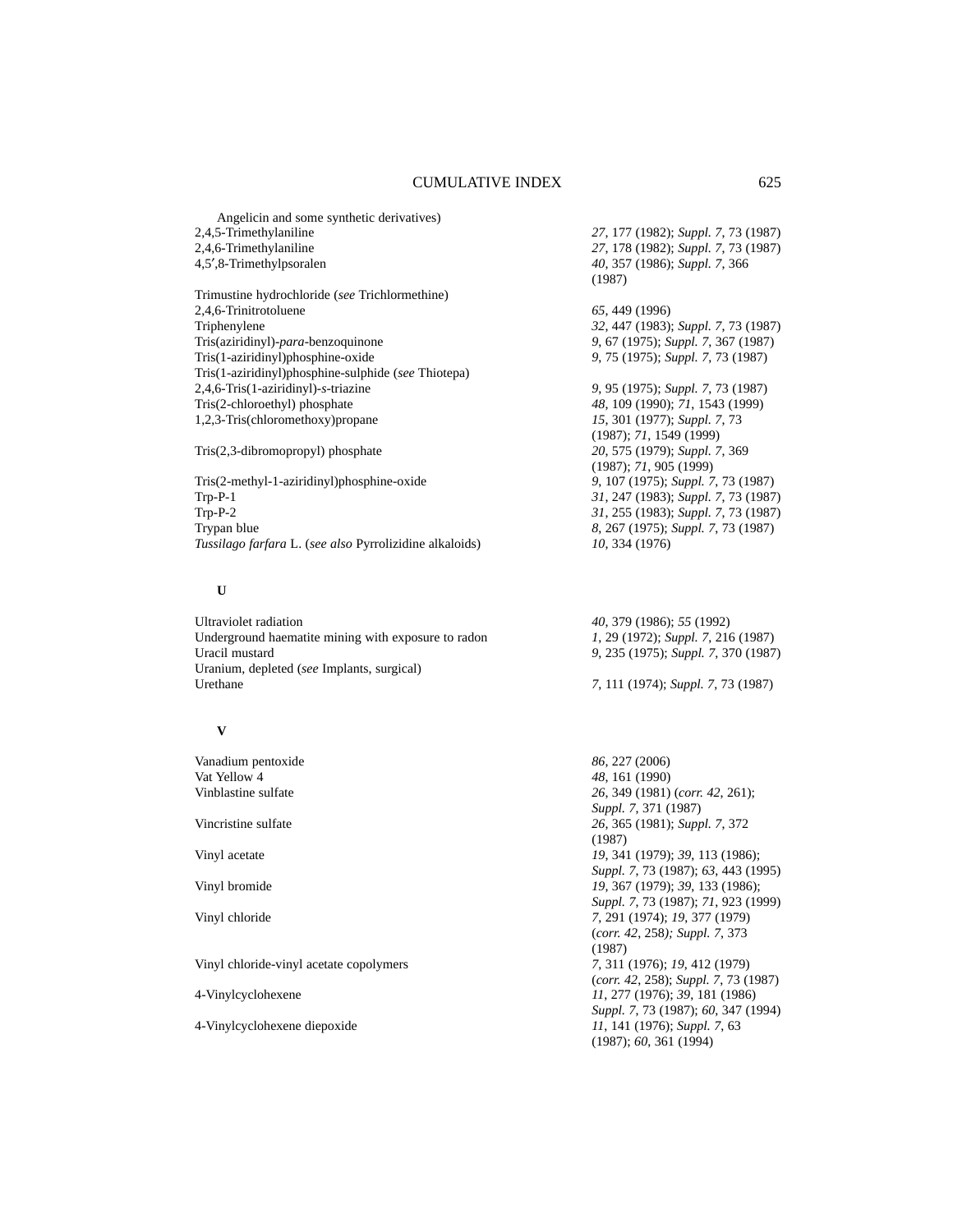Vinylidene chloride-vinyl chloride copolymers *19*, 448 (1979) (*corr. 42*, 258);

Vinyl toluene *60*, 373 (1994) Vitamin K substances *76*, 417 (2000)

#### **W**

# **X**

X-radiation *75*, 121 (2000) Xylenes *47*, 125 (1989); *71*, 1189 (1999) 2,4-Xylidine *16*, 367 (1978); *Suppl. 7*, 74 (1987) 2,6-Xylidine (*see* 2,6-Dimethylaniline)

# **Y**

# **Z**

| Zalcitabine                                                        | 76, 129 (2000)                      |
|--------------------------------------------------------------------|-------------------------------------|
| Zearalenone (see Toxins derived from <i>Fusarium graminearum</i> , |                                     |
| <i>F. culmorum</i> and <i>F. crookwellense</i> )                   |                                     |
| Zectran                                                            | 12, 237 (1976); Suppl. 7, 74 (1987) |
| Zeolites other than erionite                                       | 68, 307 (1997)                      |
| Zidovudine                                                         | 76, 73 (2000)                       |
| Zinc beryllium silicate (see Beryllium and beryllium compounds)    |                                     |
| Zinc chromate (see Chromium and chromium compounds)                |                                     |
| Zinc chromate hydroxide (see Chromium and chromium compounds)      |                                     |
| Zinc potassium chromate (see Chromium and chromium compounds)      |                                     |
| Zinc yellow (see Chromium and chromium compounds)                  |                                     |
| Zineb                                                              | 12, 245 (1976); Suppl. 7, 74 (1987) |
| Ziram                                                              | 12, 259 (1976); Suppl. 7, 74        |
|                                                                    | (1987): 53, 423(1991)               |

Vinyl fluoride *39*, 147 (1986); *Suppl. 7*, 73 (1987); *63*, 467 (1995) Vinylidene chloride *19*, 439 (1979); *39*, 195 (1986); *Suppl. 7*, 376 (1987); *71*, 1163 (1999) *Suppl. 7*, 73 (1987) Vinylidene fluoride *39*, 227 (1986); *Suppl. 7*, 73 (1987); *71*, 1551 (1999) *N*-Vinyl-2-pyrrolidone *19*, 461 (1979); *Suppl. 7*, 73 (1987); *71*, 1181 (1999)

Welding *49*, 447 (1990) (*corr. 52*, 513) Wollastonite *42*, 145 (1987); *Suppl. 7*, 377 (1987); *68*, 283 (1997) Wood dust<br>
Wood industries
25 (1981); Suppose the Suppose of the Suppose of the Suppose of the Suppose of the Suppose of the Suppose of the Suppose of the Suppose of the Suppose of the Suppose of the Suppose of the Suppose Wood industries *25* (1981); *Suppl. 7*, 378 (1987)

2,5-Xylidine *16*, 377 (1978); *Suppl. 7*, 74 (1987)

**8**, 279 (1975); *Suppl.* 7, 74 (1987)<br> **8**, 287 (1975); *Suppl.* 7, 74 (1987)<br>
8, 287 (1975); *Suppl.* 7, 74 (1987) Yellow OB *8*, 287 (1975); *Suppl. 7*, 74 (1987)

(1987); *53, 423* (1991)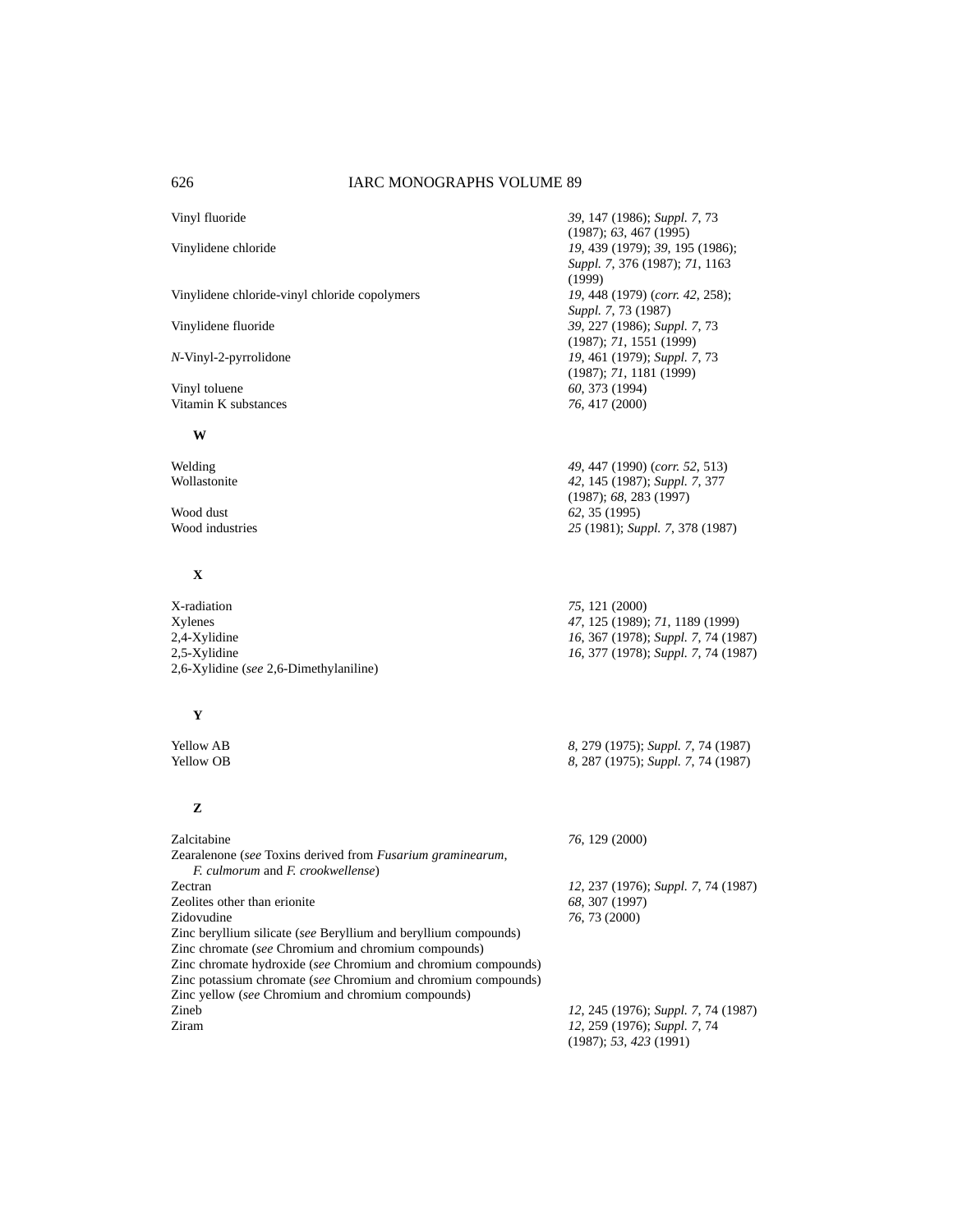### **List of IARC Monographs on the Evaluation of Carcinogenic Risks to Humans\***

Volume 1 **Some Inorganic Substances, Chlorinated Hydrocarbons, Aromatic Amines,** *N***-Nitroso Compounds, and Natural Products** *1972; 184 pages (out-of-print)*

Volume 2 **Some Inorganic and Organometallic Compounds** *1973; 181 pages (out-of-print)*

Volume 3 **Certain Polycyclic Aromatic Hydrocarbons and Heterocyclic Compounds** *1973; 271 pages (out-of-print)*

Volume 4 **Some Aromatic Amines, Hydrazine and Related Substances,** *N***-Nitroso Compounds and Miscellaneous Alkylating Agents** *1974; 286 pages (out-of-print)*

Volume 5 **Some Organochlorine Pesticides** *1974; 241 pages (out-of-print)*

Volume 6 **Sex Hormones** *1974; 243 pages (out-of-print)*

Volume 7 **Some Anti-Thyroid and Related Substances, Nitrofurans and Industrial Chemicals** *1974; 326 pages (out-of-print)*

Volume 8 **Some Aromatic Azo Compounds** *1975; 357 pages (out-of-print)*

Volume 9 **Some Aziridines,** *N***-,** *S***- and** *O***-Mustards and Selenium** *1975; 268 pages (out-of-print)*

Volume 10 **Some Naturally Occurring Substances** *1976; 353 pages (out-of-print)* Volume 11 **Cadmium, Nickel, Some Epoxides, Miscellaneous Industrial Chemicals and General Considerations on Volatile Anaesthetics** *1976; 306 pages (out-of-print)*

Volume 12 **Some Carbamates, Thiocarbamates and Carbazides** *1976; 282 pages (out-of-print)*

Volume 13 **Some Miscellaneous Pharmaceutical Substances** *1977; 255 pages*

Volume 14 **Asbestos** *1977; 106 pages (out-of-print)*

Volume 15 **Some Fumigants, the Herbicides 2,4-D and 2,4,5-T, Chlorinated Dibenzodioxins and Miscellaneous Industrial Chemicals** *1977; 354 pages (out-of-print*)

Volume 16 **Some Aromatic Amines and Related Nitro Compounds—Hair Dyes, Colouring Agents and Miscellaneous Industrial Chemicals** *1978; 400 pages*

Volume 17 **Some** *N***-Nitroso Compounds** *1978; 365 pages*

Volume 18 **Polychlorinated Biphenyls and Polybrominated Biphenyls** *1978; 140 pages (out-of-print)*

Volume 19 **Some Monomers, Plastics and Synthetic Elastomers, and Acrolein** *1979; 513 pages (out-of-print)*

Volume 20 **Some Halogenated Hydrocarbons** *1979; 609 pages (out-of-print)*

Volume 21 **Sex Hormones (II)** *1979; 583 pages*

Volume 22 **Some Non-Nutritive Sweetening Agents** *1980; 208 pages*

Volume 23 **Some Metals and Metallic Compounds** *1980; 438 pages (out-of-print)*

Volume 24 **Some Pharmaceutical Drugs** *1980; 337 pages*

Volume 25 **Wood, Leather and Some Associated Industries** *1981; 412 pages*

Volume 26 **Some Antineoplastic and Immunosuppressive Agents** *1981; 411 pages (out-of-print)*

Volume 27

**Some Aromatic Amines, Anthraquinones and Nitroso Compounds, and Inorganic Fluorides Used in Drinking-water and Dental Preparations** *1982; 341 pages (out-of-print)*

Volume 28 **The Rubber Industry** *1982; 486 pages (out-of-print)*

Volume 29 **Some Industrial Chemicals and Dyestuffs** *1982; 416 pages (out-of-print)*

Volume 30 **Miscellaneous Pesticides** *1983; 424 pages (out-of-print)*

\*High-quality photocopies of all out-of-print volumes may be purchased from University Microfilms International, 300 North Zeeb Road, Ann Arbor, MI 48106-1346, USA (Tel.: +1 313-761-4700, +1 800-521-0600).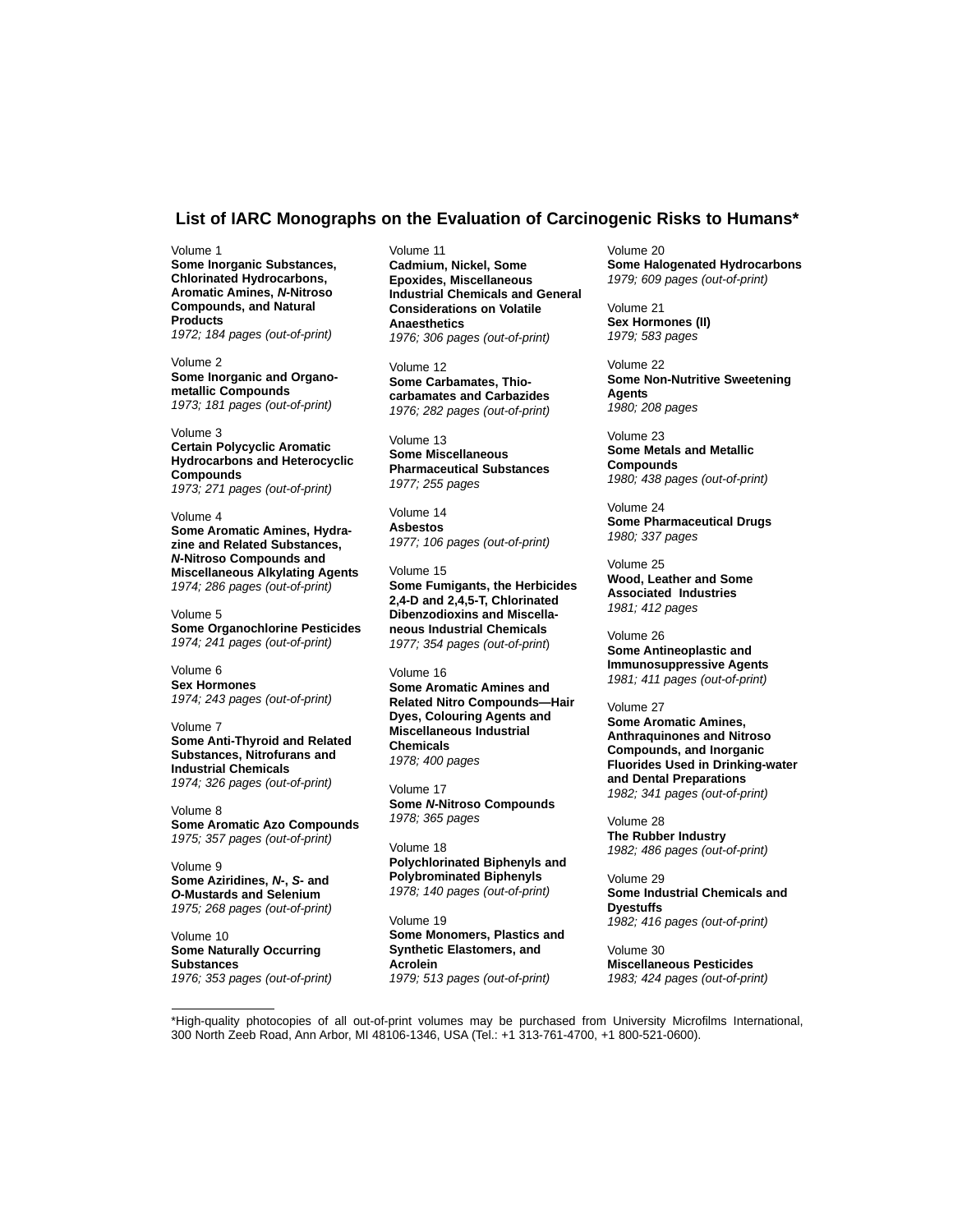Volume 31 **Some Food Additives, Feed Additives and Naturally Occurring Substances** *1983; 314 pages (out-of-print)*

Volume 32 **Polynuclear Aromatic Compounds, Part 1: Chemical, Environmental and Experimental Data** *1983; 477 pages (out-of-print)*

Volume 33 **Polynuclear Aromatic Compounds, Part 2: Carbon Blacks, Mineral Oils and Some Nitroarenes** *1984; 245 pages (out-of-print)*

Volume 34 **Polynuclear Aromatic Compounds, Part 3: Industrial Exposures in Aluminium Production, Coal Gasification, Coke Production, and Iron and Steel Founding** *1984; 219 pages (out-of-print)*

Volume 35 **Polynuclear Aromatic Compounds, Part 4: Bitumens, Coal-tars and Derived Products, Shale-oils and Soots** *1985; 271 pages*

Volume 36 **Allyl Compounds, Aldehydes, Epoxides and Peroxides**  *1985; 369 pages*

Volume 37 **Tobacco Habits Other than Smoking; Betel-Quid and Areca-Nut Chewing; and Some Related Nitrosamines** *1985; 291 pages (out-of-print)*

Volume 38 **Tobacco Smoking** *1986; 421 pages*

Volume 39 **Some Chemicals Used in Plastics and Elastomers** *1986; 403 pages (out-of-print)*

Volume 40 **Some Naturally Occurring and Synthetic Food Components, Furocoumarins and Ultraviolet Radiation** *1986; 444 pages (out-of-print)*

Volume 41 **Some Halogenated Hydrocarbons and Pesticide Exposures** *1986; 434 pages (out-of-print)*

Volume 42 **Silica and Some Silicates** *1987; 289 pages*

Volume 43 **Man-Made Mineral Fibres and Radon** *1988; 300 pages (out-of-print)*

Volume 44 **Alcohol Drinking** *1988; 416 pages*

Volume 45 **Occupational Exposures in Petroleum Refining; Crude Oil and Major Petroleum Fuels** *1989; 322 pages*

Volume 46 **Diesel and Gasoline Engine Exhausts and Some Nitroarenes** *1989; 458 pages*

Volume 47 **Some Organic Solvents, Resin Monomers and Related Compounds, Pigments and Occupational Exposures in Paint Manufacture and Painting** *1989; 535 pages (out-of-print)*

Volume 48 **Some Flame Retardants and Textile Chemicals, and Exposures in the Textile Manufacturing Industry** *1990; 345 pages*

Volume 49 **Chromium, Nickel and Welding** *1990; 677 pages*

Volume 50 **Pharmaceutical Drugs** *1990; 415 pages*

Volume 51 **Coffee, Tea, Mate, Methylxanthines and Methylglyoxal** *1991; 513 pages*

Volume 52

**Chlorinated Drinking-water; Chlorination By-products; Some Other Halogenated Compounds; Cobalt and Cobalt Compounds** *1991; 544 pages*

Volume 53 **Occupational Exposures in Insecticide Application, and Some Pesticides** *1991; 612 pages*

Volume 54 **Occupational Exposures to Mists and Vapours from Strong Inorganic Acids; and Other Industrial Chemicals** *1992; 336 pages*

Volume 55 **Solar and Ultraviolet Radiation** *1992; 316 pages*

Volume 56 **Some Naturally Occurring Substances: Food Items and Constituents, Heterocyclic Aromatic Amines and Mycotoxins** *1993; 599 pages*

Volume 57

**Occupational Exposures of Hairdressers and Barbers and Personal Use of Hair Colourants; Some Hair Dyes, Cosmetic Colourants, Industrial Dyestuffs and Aromatic Amines** *1993; 428 pages*

Volume 58 **Beryllium, Cadmium, Mercury, and Exposures in the Glass Manufacturing Industry** *1993; 444 pages*

Volume 59 **Hepatitis Viruses** *1994; 286 pages*

Volume 60 **Some Industrial Chemicals** *1994; 560 pages*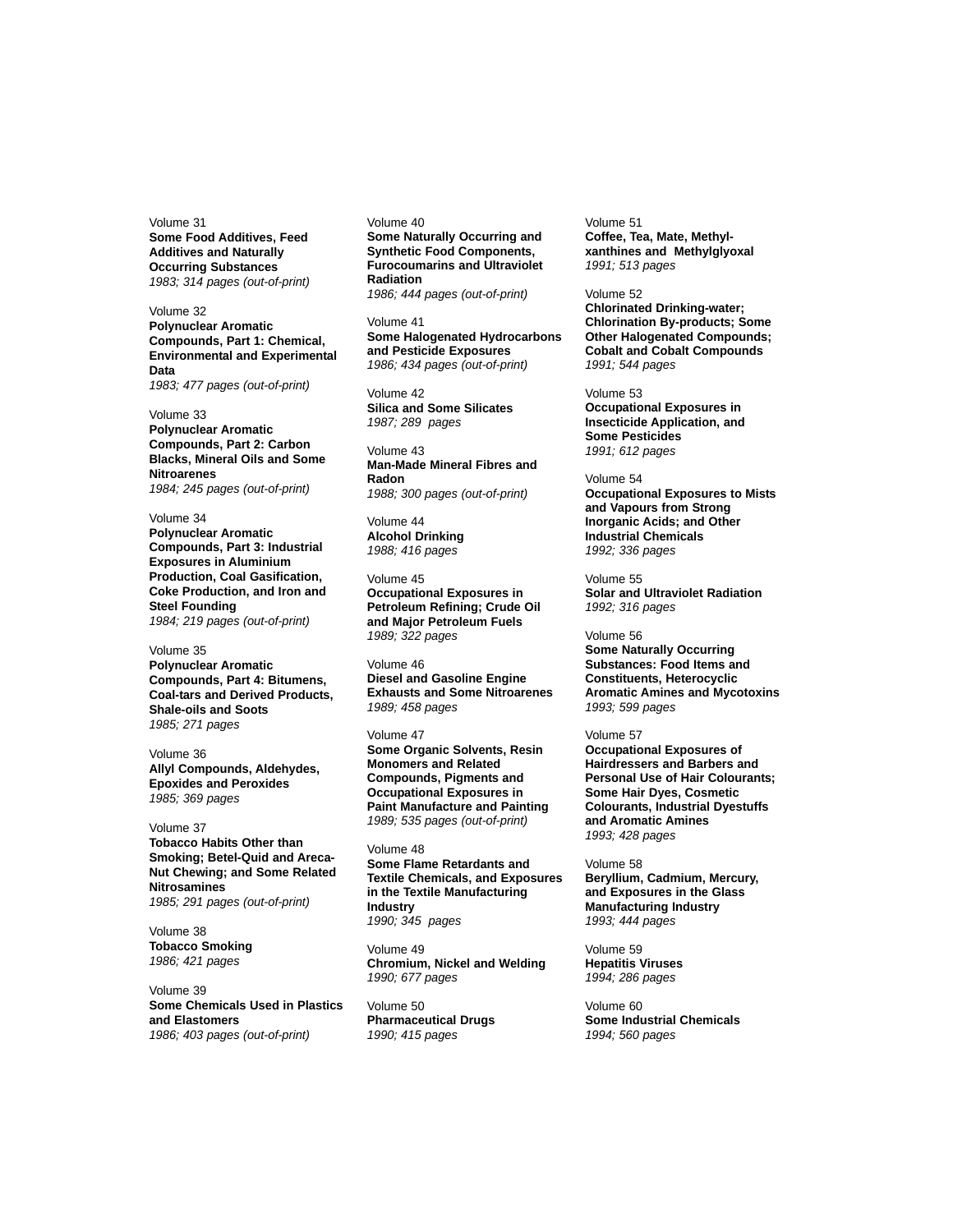Volume 61 **Schistosomes, Liver Flukes and** *Helicobacter pylori 1994; 270 pages*

Volume 62 **Wood Dust and Formaldehyde** *1995; 405 pages*

Volume 63 **Dry Cleaning, Some Chlorinated Solvents and Other Industrial Chemicals** *1995; 551 pages*

Volume 64 **Human Papillomaviruses** *1995; 409 pages*

Volume 65 **Printing Processes and Printing Inks, Carbon Black and Some Nitro Compounds** *1996; 578 pages*

Volume 66 **Some Pharmaceutical Drugs** *1996; 514 pages*

Volume 67 **Human Immunodeficiency Viruses and Human T-Cell Lymphotropic Viruses** *1996; 424 pages*

Volume 68 **Silica, Some Silicates, Coal Dust and** *para***-Aramid Fibrils** *1997; 506 pages*

Volume 69 **Polychlorinated Dibenzo-***para***-Dioxins and Polychlorinated Dibenzofurans** *1997; 666 pages*

Volume 70 **Epstein-Barr Virus and Kaposi's Sarcoma Herpesvirus/Human Herpesvirus 8** *1997; 524 pages*

Volume 71 **Re-evaluation of Some Organic Chemicals, Hydrazine and Hydrogen Peroxide** *1999; 1586 pages*

Volume 72 **Hormonal Contraception and Post-menopausal Hormonal Therapy** *1999; 660 pages*

Volume 73 **Some Chemicals that Cause Tumours of the Kidney or Urinary Bladder in Rodents and Some Other Substances** *1999; 674 pages*

Volume 74 **Surgical Implants and Other Foreign Bodies** *1999; 409 pages*

Volume 75 **Ionizing Radiation, Part 1, X-Radiation and** γ**-Radiation, and Neutrons** *2000; 492 pages*

Volume 76 **Some Antiviral and Antineoplastic Drugs, and Other Pharmaceutical Agents** *2000; 522 pages*

Volume 77 **Some Industrial Chemicals** *2000; 563 pages*

Volume 78 **Ionizing Radiation, Part 2, Some Internally Deposited Radionuclides** *2001; 595 pages*

Volume 79 **Some Thyrotropic Agents** *2001; 763 pages*

Volume 80 **Non-Ionizing Radiation, Part 1: Static and Extremely Low-Frequency (ELF) Electric and Magnetic Fields** *2002; 429 pages*

Volume 81 **Man-made Vitreous Fibres** *2002; 418 pages*

Volume 82 **Some Traditional Herbal Medicines, Some Mycotoxins, Naphthalene and Styrene** *2002; 590 pages*

Volume 83 **Tobacco Smoke and Involuntary Smoking** *2004; 1452 pages*

Volume 84 **Some Drinking-Water Disinfectants and Contaminants, including Arsenic** *2004; 512 pages*

Volume 85 **Betel-quid and Areca-nut Chewing and Some Areca-nutderived Nitrosamines** *2004; 334 pages*

Volume 86 **Cobalt in Hard Metals and Cobalt Sulfate, Gallium Arsenide, Indium Phosphide and Vanadium Pentoxide** *2006; 330 pages*

Volume 87 **Inorganic and Organic Lead Compounds** *2006; 506 pages*

Volume 88 **Formaldehyde, 2-Butoxyethanol and 1-***tert***-Butoxypropan-2-ol** *2006; 478 pages*

Volume 89 **Smokeless Tobacco and Some Tobacco-specific** *N***-Nitrosamines** *2007; 626 pages*

Supplement No. 1 **Chemicals and Industrial Processes Associated with Cancer in Humans (***IARC Monographs***, Volumes 1 to 20)** *1979; 71 pages (out-of-print)*

Supplement No. 2 **Long-term and Short-term Screening Assays for Carcinogens: A Critical Appraisal** *1980; 426 pages (out-of-print)* (updated as IARC Scientific Publications No. 83, 1986)

Supplement No. 3 **Cross Index of Synonyms and Trade Names in Volumes 1 to 26 of the** *IARC Monographs 1982; 199 pages (out-of-print)*